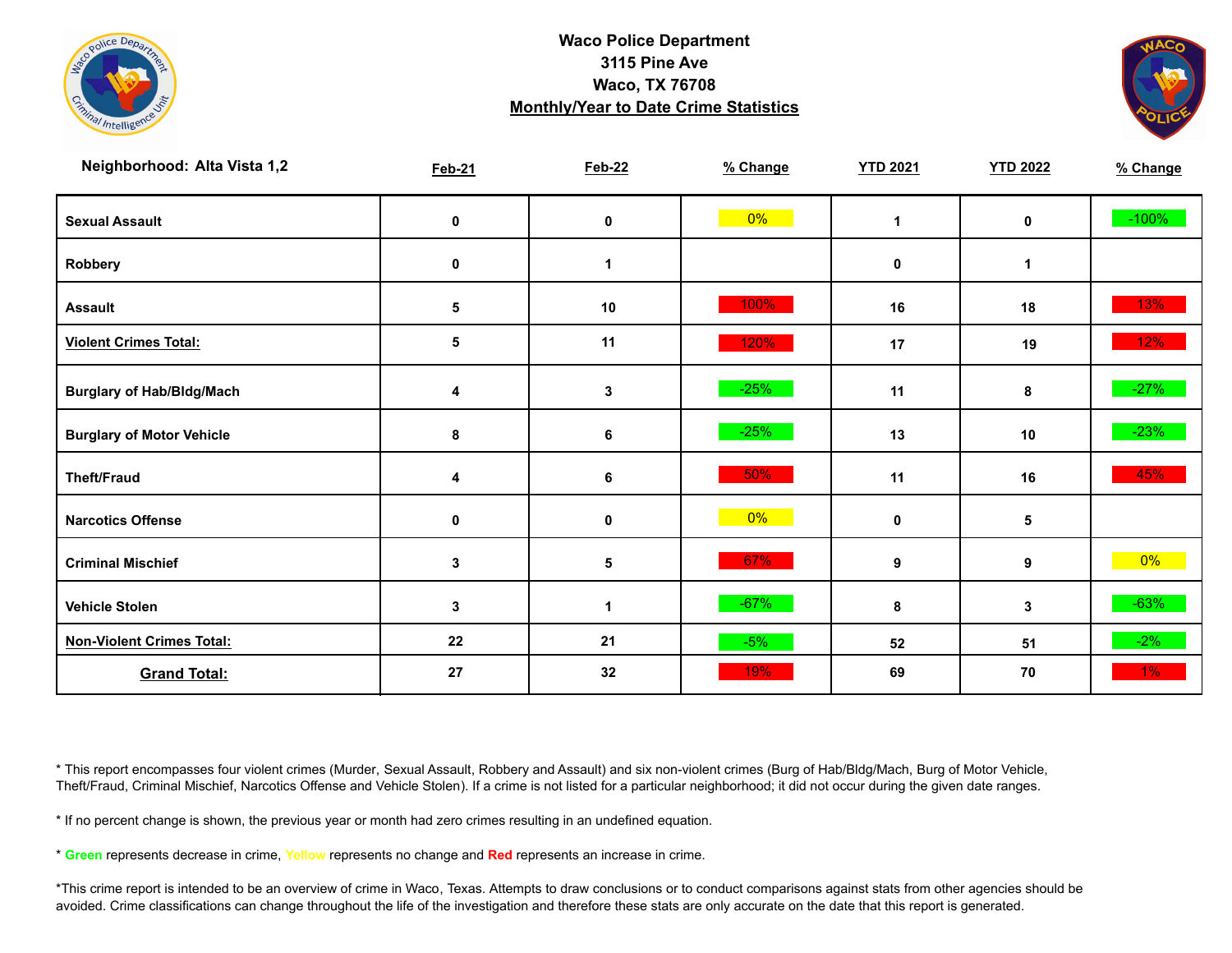



| <b>Neighborhood: Austin Avenue 3,4</b> | <b>Feb-21</b> | <b>Feb-22</b> | % Change | <b>YTD 2021</b> | <b>YTD 2022</b> | % Change |
|----------------------------------------|---------------|---------------|----------|-----------------|-----------------|----------|
| <b>Sexual Assault</b>                  | 0             | $\pmb{0}$     | $0\%$    | 1               | 0               | $-100%$  |
| Robbery                                | 0             | 0             | $0\%$    | 0               | 1               |          |
| <b>Assault</b>                         | 4             | 1             | $-75%$   | $\overline{7}$  | 3               | $-57\%$  |
| <b>Violent Crimes Total:</b>           | 4             | 1             | $-75%$   | 8               | 4               | $-50%$   |
| <b>Burglary of Hab/Bldg/Mach</b>       | 1             | $\pmb{0}$     | $-100%$  | 9               | 5               | $-44%$   |
| <b>Burglary of Motor Vehicle</b>       | $\mathbf{2}$  | 1             | $-50%$   | 3               | 8               | 167%     |
| <b>Theft/Fraud</b>                     | 5             | $\mathbf{2}$  | $-60%$   | 14              | $\overline{7}$  | $-50%$   |
| <b>Narcotics Offense</b>               | $\mathbf 0$   | 3             |          | $\mathbf{1}$    | $\overline{7}$  | 600%     |
| <b>Criminal Mischief</b>               | 12            | 1             | $-92%$   | 28              | $\mathbf{2}$    | $-93%$   |
| <b>Vehicle Stolen</b>                  | $\pmb{0}$     | 3             |          | 1               | 3               | 200%     |
| <b>Non-Violent Crimes Total:</b>       | 20            | 10            | $-50%$   | 56              | 32              | $-43%$   |
| <b>Grand Total:</b>                    | 24            | 11            | $-54%$   | 64              | 36              | $-44%$   |

\* This report encompasses four violent crimes (Murder, Sexual Assault, Robbery and Assault) and six non-violent crimes (Burg of Hab/Bldg/Mach, Burg of Motor Vehicle, Theft/Fraud, Criminal Mischief, Narcotics Offense and Vehicle Stolen). If a crime is not listed for a particular neighborhood; it did not occur during the given date ranges.

\* If no percent change is shown, the previous year or month had zero crimes resulting in an undefined equation.

\* **Green** represents decrease in crime, **Yellow** represents no change and **Red** represents an increase in crime.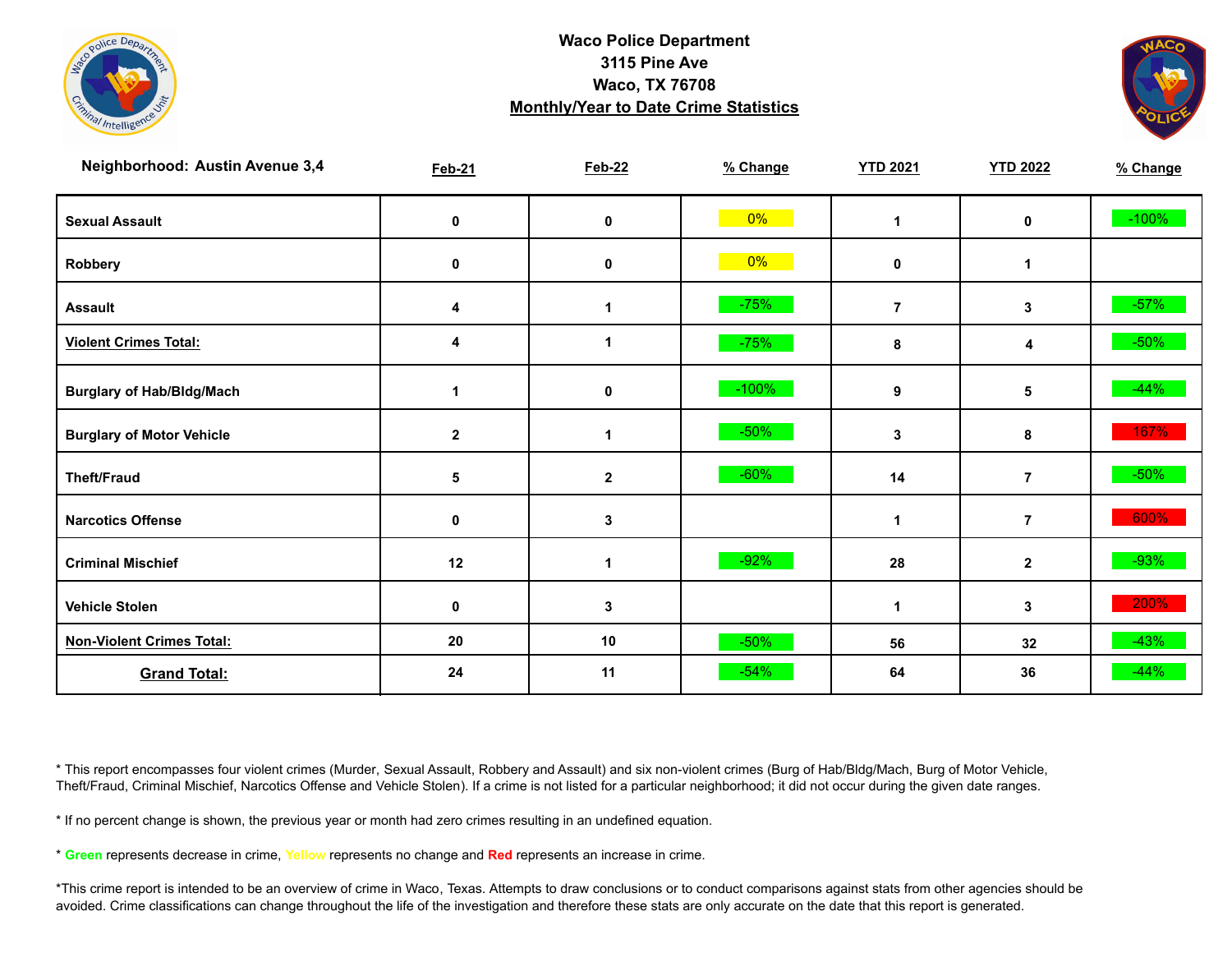



| <b>Neighborhood: Baylor 2</b>    | <b>Feb-21</b> | <b>Feb-22</b>    | % Change | <b>YTD 2021</b>      | <b>YTD 2022</b>         | % Change |
|----------------------------------|---------------|------------------|----------|----------------------|-------------------------|----------|
| <b>Sexual Assault</b>            | 1             | 0                | $-100%$  | 3                    | 1                       | $-67%$   |
| Robbery                          | 1             | 0                | $-100%$  | $\blacktriangleleft$ | 1                       | $0\%$    |
| <b>Assault</b>                   | $\mathbf{2}$  | $\mathbf{2}$     | $0\%$    | 6                    | 5                       | $-17%$   |
| <b>Violent Crimes Total:</b>     | 4             | $\boldsymbol{2}$ | $-50%$   | 10                   | $\overline{7}$          | $-30%$   |
| <b>Burglary of Hab/Bldg/Mach</b> | 1             | 1                | $0\%$    | 4                    | $\overline{\mathbf{7}}$ | 75%      |
| <b>Burglary of Motor Vehicle</b> | 9             | 4                | $-56%$   | 17                   | 8                       | $-53%$   |
| <b>Theft/Fraud</b>               | 15            | 9                | $-40%$   | 19                   | 19                      | $0\%$    |
| <b>Narcotics Offense</b>         | 1             | 3                | 200%     | 4                    | 9                       | 125%     |
| <b>Criminal Mischief</b>         | 3             | 4                | 33%      | $\overline{7}$       | 8                       | 14%      |
| <b>Vehicle Stolen</b>            | $\mathbf{3}$  | 4                | 33%      | 5                    | 5                       | $0\%$    |
| <b>Non-Violent Crimes Total:</b> | 32            | 25               | $-22%$   | 56                   | 56                      | 0%       |
| <b>Grand Total:</b>              | 36            | 27               | $-25%$   | 66                   | 63                      | $-5%$    |

\* This report encompasses four violent crimes (Murder, Sexual Assault, Robbery and Assault) and six non-violent crimes (Burg of Hab/Bldg/Mach, Burg of Motor Vehicle, Theft/Fraud, Criminal Mischief, Narcotics Offense and Vehicle Stolen). If a crime is not listed for a particular neighborhood; it did not occur during the given date ranges.

\* If no percent change is shown, the previous year or month had zero crimes resulting in an undefined equation.

\* **Green** represents decrease in crime, **Yellow** represents no change and **Red** represents an increase in crime.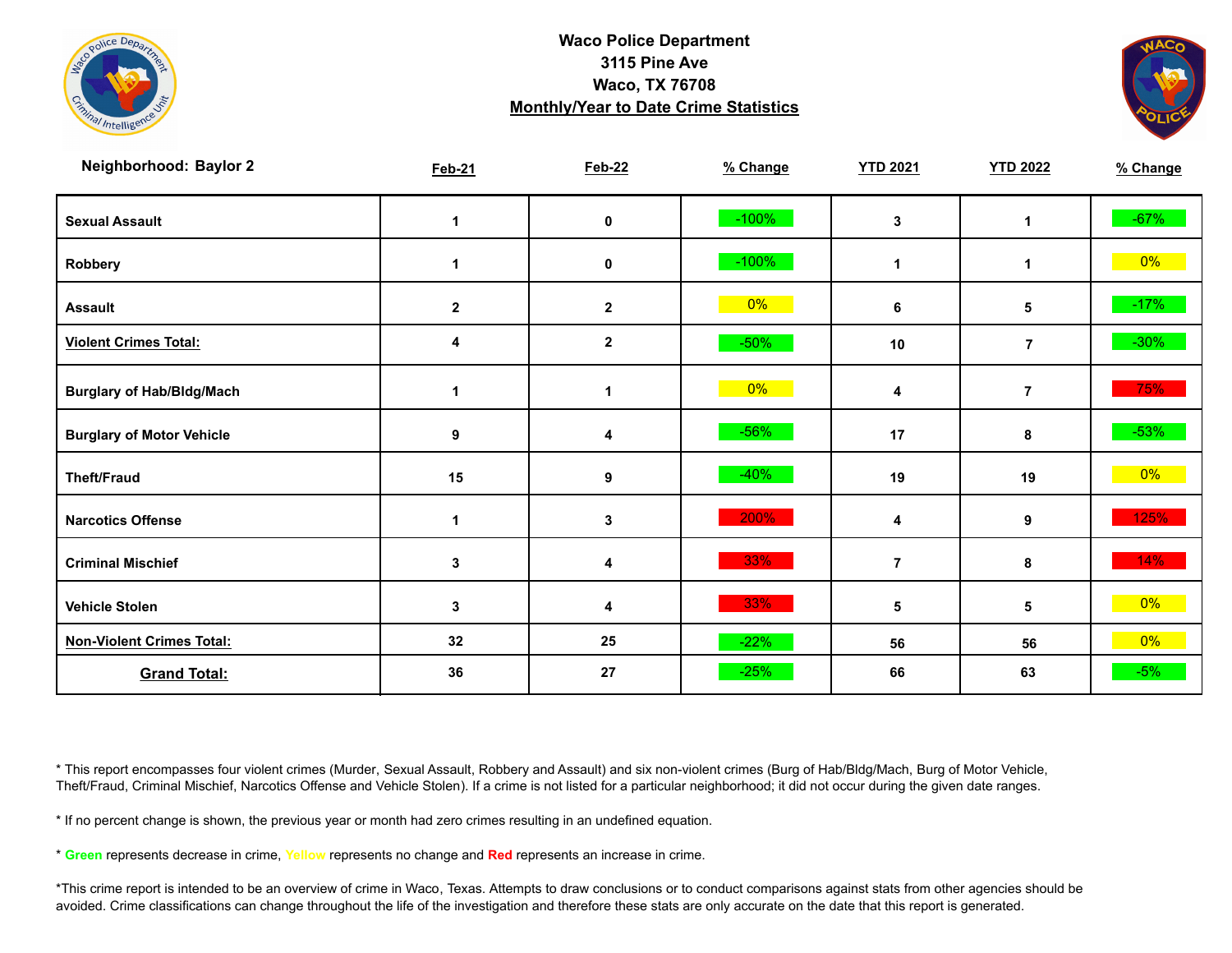



| Neighborhood: Brook Oaks 4       | <b>Feb-21</b>  | <b>Feb-22</b>    | % Change | <b>YTD 2021</b> | <b>YTD 2022</b> | % Change |
|----------------------------------|----------------|------------------|----------|-----------------|-----------------|----------|
| <b>Murder</b>                    | $\mathbf 1$    | $\mathbf 0$      | $-100%$  | $\mathbf{1}$    | $\mathbf 0$     | $-100%$  |
| <b>Sexual Assault</b>            | 0              | 1                |          | $\mathbf{2}$    | $\mathbf{2}$    | $0\%$    |
| Robbery                          | 0              | 1                |          | $\mathbf 0$     | 1               |          |
| <b>Assault</b>                   | 13             | 10               | $-23%$   | 30              | 22              | $-27%$   |
| <b>Violent Crimes Total:</b>     | 14             | 12               | $-14%$   | 33              | 25              | $-24%$   |
| <b>Burglary of Hab/Bldg/Mach</b> | 6              | 5                | $-17%$   | 11              | $\overline{7}$  | $-36\%$  |
| <b>Burglary of Motor Vehicle</b> | 0              | $\mathbf 2$      |          | $\mathbf 1$     | $\overline{7}$  | 600%     |
| <b>Theft/Fraud</b>               | $\overline{7}$ | 6                | $-14%$   | 10              | 13              | $30\%$   |
| <b>Narcotics Offense</b>         | 4              | $\boldsymbol{2}$ | $-50%$   | 5               | $\mathbf{3}$    | $-40%$   |
| <b>Criminal Mischief</b>         | 5              | $\boldsymbol{9}$ | 80%      | 11              | 11              | $0\%$    |
| <b>Vehicle Stolen</b>            | $\pmb{0}$      | $\mathbf{1}$     |          | $\mathbf{2}$    | $\mathbf{2}$    | $0\%$    |
| <b>Non-Violent Crimes Total:</b> | 22             | 25               | 14%      | 40              | 43              | 8%       |
| <b>Grand Total:</b>              | 36             | 37               | 3%       | 73              | 68              | $-7%$    |

\* This report encompasses four violent crimes (Murder, Sexual Assault, Robbery and Assault) and six non-violent crimes (Burg of Hab/Bldg/Mach, Burg of Motor Vehicle, Theft/Fraud, Criminal Mischief, Narcotics Offense and Vehicle Stolen). If a crime is not listed for a particular neighborhood; it did not occur during the given date ranges.

\* If no percent change is shown, the previous year or month had zero crimes resulting in an undefined equation.

\* **Green** represents decrease in crime, **Yellow** represents no change and **Red** represents an increase in crime.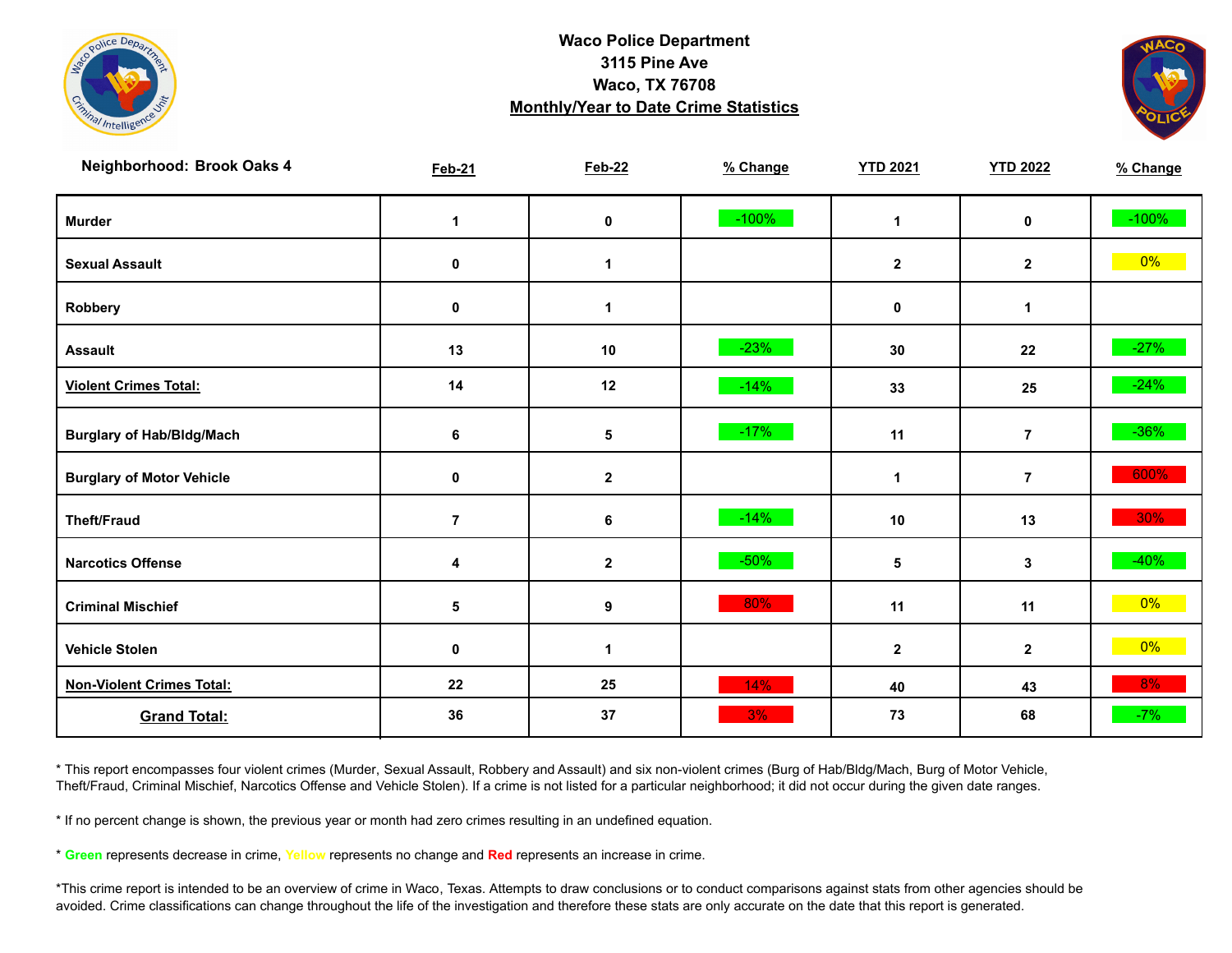



| Neighborhood: Brookview 4        | <b>Feb-21</b>  | <b>Feb-22</b>        | % Change | <b>YTD 2021</b> | <b>YTD 2022</b> | % Change |
|----------------------------------|----------------|----------------------|----------|-----------------|-----------------|----------|
| <b>Sexual Assault</b>            | 0              | $\mathbf 0$          | $0\%$    | $\mathbf 1$     | 0               | $-100%$  |
| Robbery                          | 1              | 0                    | $-100%$  | 1               | 1               | $0\%$    |
| <b>Assault</b>                   | 12             | $\overline{7}$       | $-42%$   | 18              | 17              | $-6%$    |
| <b>Violent Crimes Total:</b>     | 13             | $\overline{7}$       | $-46%$   | 20              | 18              | $-10%$   |
| <b>Burglary of Hab/Bldg/Mach</b> | $\mathbf{2}$   | 3                    | 50%      | 4               | 5               | 25%      |
| <b>Burglary of Motor Vehicle</b> | $\mathbf 0$    | $\mathbf 2$          |          | $\overline{7}$  | 3               | $-57%$   |
| <b>Theft/Fraud</b>               | $\mathbf 3$    | $\overline{7}$       | 133%     | 16              | 19              | 19%      |
| <b>Narcotics Offense</b>         | 0              | $\blacktriangleleft$ |          | 6               | 4               | $-33%$   |
| <b>Criminal Mischief</b>         | 1              | $\blacktriangleleft$ | $0\%$    | 6               | 5               | $-17%$   |
| <b>Vehicle Stolen</b>            | 1              | 3                    | 200%     | 4               | 3               | $-25%$   |
| <b>Non-Violent Crimes Total:</b> | $\overline{7}$ | 17                   | 143%     | 43              | 39              | $-9%$    |
| <b>Grand Total:</b>              | 20             | 24                   | 20%      | 63              | 57              | $-10%$   |

\* This report encompasses four violent crimes (Murder, Sexual Assault, Robbery and Assault) and six non-violent crimes (Burg of Hab/Bldg/Mach, Burg of Motor Vehicle, Theft/Fraud, Criminal Mischief, Narcotics Offense and Vehicle Stolen). If a crime is not listed for a particular neighborhood; it did not occur during the given date ranges.

\* If no percent change is shown, the previous year or month had zero crimes resulting in an undefined equation.

\* **Green** represents decrease in crime, **Yellow** represents no change and **Red** represents an increase in crime.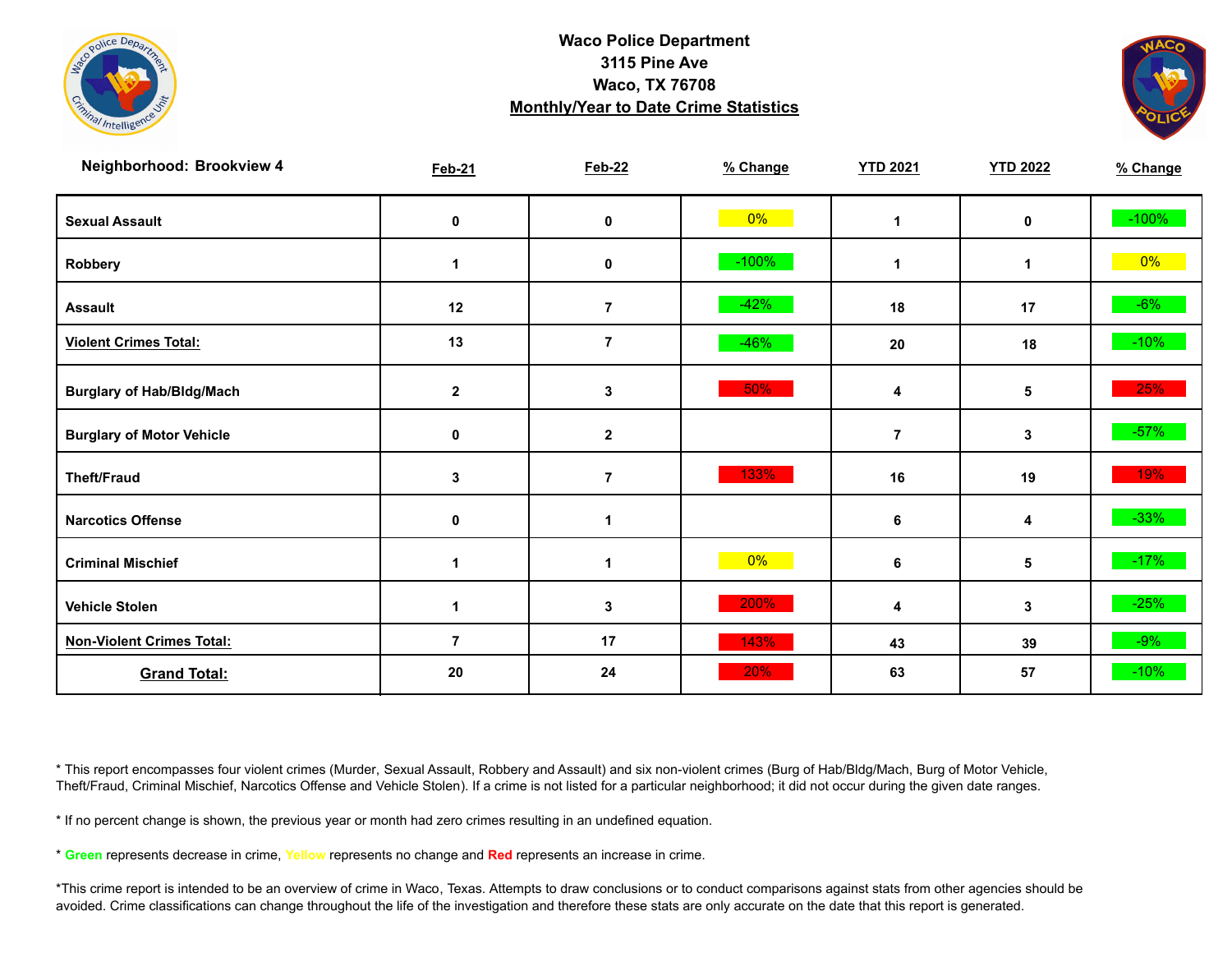



| Neighborhood: Cameron Park 1     | <b>Feb-21</b>  | <b>Feb-22</b> | % Change | <b>YTD 2021</b> | <b>YTD 2022</b> | % Change |
|----------------------------------|----------------|---------------|----------|-----------------|-----------------|----------|
| Robbery                          | 0              | 0             | $0\%$    |                 | 0               | $-100%$  |
| <b>Assault</b>                   |                | 10            | 900%     | 5               | 10              | 100%     |
| <b>Violent Crimes Total:</b>     |                | 10            | 900%     | 6               | 10              | 67%      |
| <b>Burglary of Hab/Bldg/Mach</b> |                | 0             | $-100%$  |                 | 1               | $0\%$    |
| <b>Burglary of Motor Vehicle</b> | 0              | $\mathbf{2}$  |          |                 | 5               | 400%     |
| <b>Theft/Fraud</b>               | 1              | 3             | 200%     | 3               | 3               | $0\%$    |
| <b>Narcotics Offense</b>         |                | 0             | $-100%$  |                 | 5               | 400%     |
| <b>Criminal Mischief</b>         | $\overline{2}$ | 0             | $-100%$  | $\mathbf{2}$    | $\mathbf 1$     | $-50\%$  |
| <b>Vehicle Stolen</b>            | $\mathbf 0$    | 0             | $0\%$    | 3               | 0               | $-100%$  |
| <b>Non-Violent Crimes Total:</b> | 5              | 5             | $0\%$    | 11              | 15              | 36%      |
| <b>Grand Total:</b>              | 6              | 15            | 150%     | 17              | 25              | 47%      |

\* This report encompasses four violent crimes (Murder, Sexual Assault, Robbery and Assault) and six non-violent crimes (Burg of Hab/Bldg/Mach, Burg of Motor Vehicle, Theft/Fraud, Criminal Mischief, Narcotics Offense and Vehicle Stolen). If a crime is not listed for a particular neighborhood; it did not occur during the given date ranges.

\* If no percent change is shown, the previous year or month had zero crimes resulting in an undefined equation.

\* **Green** represents decrease in crime, **Yellow** represents no change and **Red** represents an increase in crime.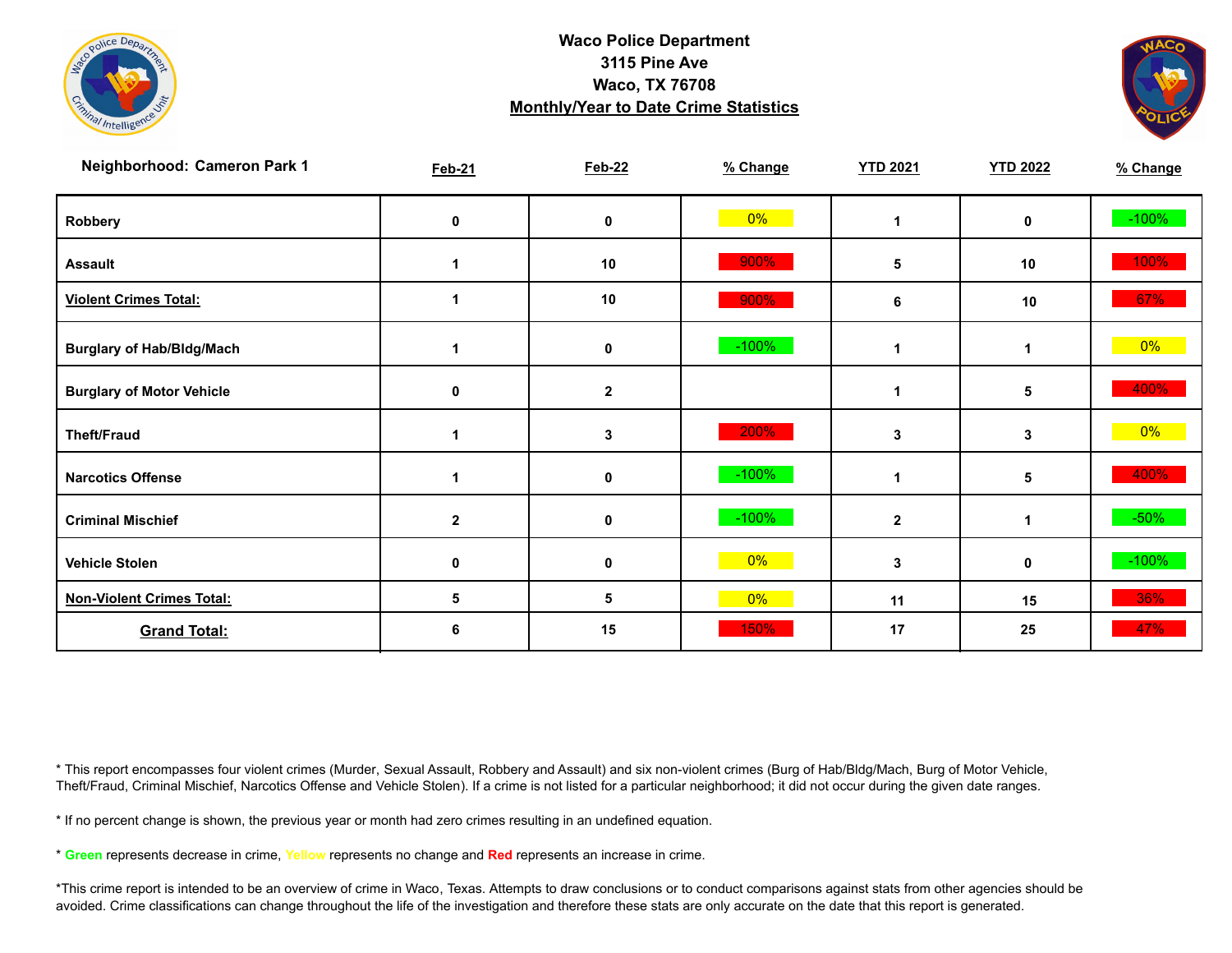



| Neighborhood: Carver 1           | <b>Feb-21</b> | <b>Feb-22</b> | % Change | <b>YTD 2021</b> | <b>YTD 2022</b> | % Change |
|----------------------------------|---------------|---------------|----------|-----------------|-----------------|----------|
| <b>Murder</b>                    | $\pmb{0}$     | $\mathbf 0$   | $0\%$    | $\mathbf 0$     | $\mathbf{2}$    |          |
| <b>Sexual Assault</b>            | $\pmb{0}$     | 1             |          | $\mathbf 0$     | $\mathbf{2}$    |          |
| Robbery                          | $\mathbf{2}$  | 0             | $-100%$  | 3               | $\mathbf{1}$    | $-67%$   |
| <b>Assault</b>                   | 10            | 12            | 20%      | 21              | 28              | 33%      |
| <b>Violent Crimes Total:</b>     | 12            | 13            | 8%       | 24              | 33              | 38%      |
| <b>Burglary of Hab/Bldg/Mach</b> | $\mathbf 2$   | 4             | 100%     | $\overline{7}$  | 6               | $-14%$   |
| <b>Burglary of Motor Vehicle</b> | 1             | 4             | 300%     | 4               | 9               | 125%     |
| <b>Theft/Fraud</b>               | 6             | 6             | $0\%$    | 15              | 15              | $0\%$    |
| <b>Narcotics Offense</b>         | $\mathbf 1$   | $\mathbf{3}$  | 200%     | 8               | 8               | $0\%$    |
| <b>Criminal Mischief</b>         | $\mathbf 1$   | 11            | 1,000%   | 10              | 21              | 110%     |
| <b>Vehicle Stolen</b>            | $\pmb{0}$     | 1             |          | $\mathbf 0$     | $\mathbf{3}$    |          |
| <b>Non-Violent Crimes Total:</b> | 11            | 29            | 164%     | 44              | 62              | 41%      |
| <b>Grand Total:</b>              | 23            | 42            | 83%      | 68              | 95              | 40%      |

\* This report encompasses four violent crimes (Murder, Sexual Assault, Robbery and Assault) and six non-violent crimes (Burg of Hab/Bldg/Mach, Burg of Motor Vehicle, Theft/Fraud, Criminal Mischief, Narcotics Offense and Vehicle Stolen). If a crime is not listed for a particular neighborhood; it did not occur during the given date ranges.

\* If no percent change is shown, the previous year or month had zero crimes resulting in an undefined equation.

\* **Green** represents decrease in crime, **Yellow** represents no change and **Red** represents an increase in crime.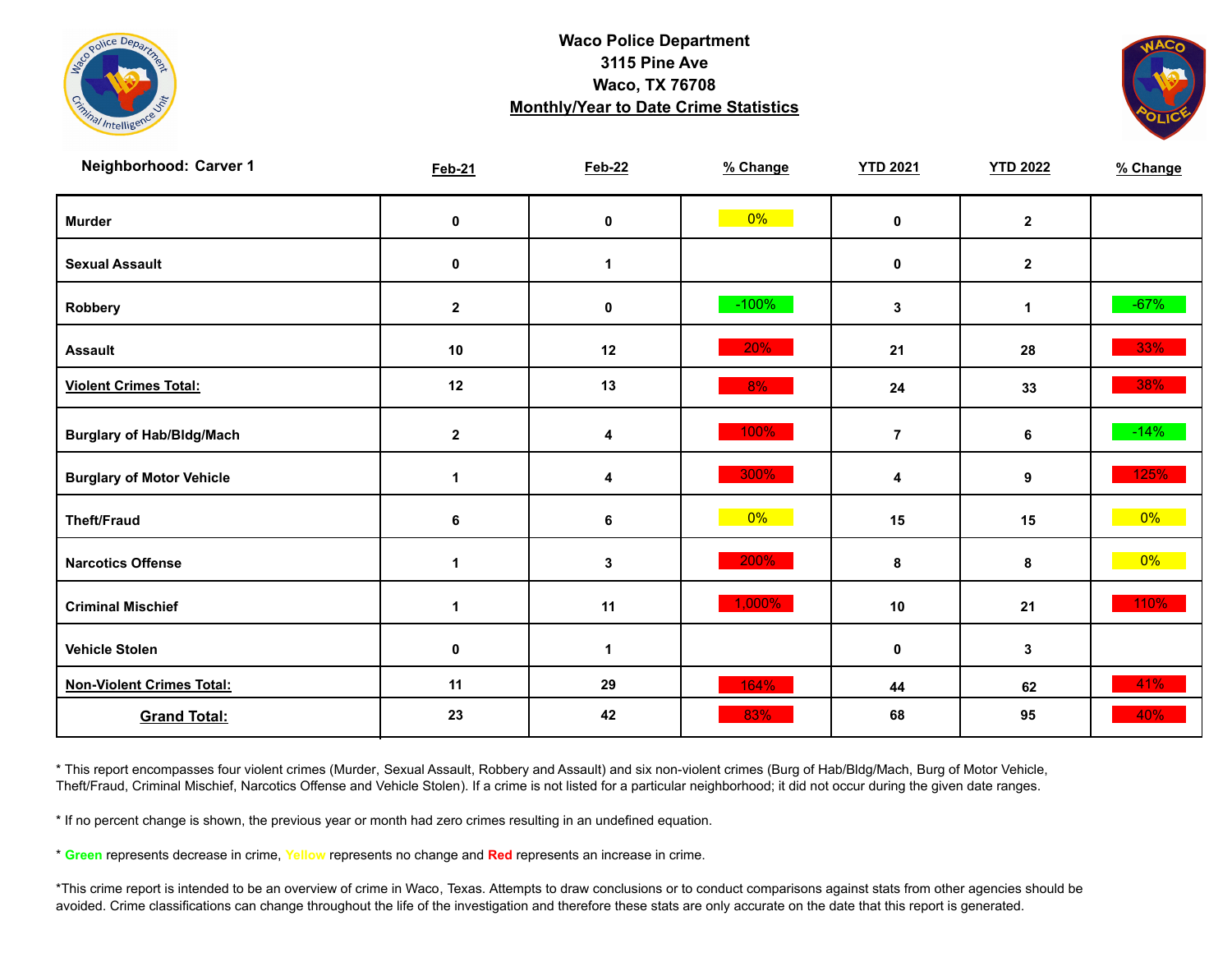



| Neighborhood: Cedar Ridge 1,5    | <b>Feb-21</b> | <b>Feb-22</b> | % Change | <b>YTD 2021</b> | <b>YTD 2022</b> | % Change |
|----------------------------------|---------------|---------------|----------|-----------------|-----------------|----------|
| <b>Sexual Assault</b>            | 0             | 0             | $0\%$    | $\mathbf{0}$    | 1               |          |
| <b>Assault</b>                   | $\mathbf{2}$  | 3             | 50%      | 3               | 6               | 100%     |
| <b>Violent Crimes Total:</b>     | $\mathbf{2}$  | 3             | 50%      | 3               | $\overline{7}$  | 133%     |
| <b>Burglary of Hab/Bldg/Mach</b> | $\mathbf{2}$  |               | $-50%$   | $\overline{2}$  | 3               | 50%      |
| <b>Burglary of Motor Vehicle</b> | 0             | 5             |          | $\overline{2}$  | 6               | 200%     |
| <b>Theft/Fraud</b>               | 6             | 5             | $-17%$   | 9               | 8               | $-11%$   |
| <b>Narcotics Offense</b>         | $\mathbf{2}$  |               | $-50%$   | $\overline{2}$  | $\mathbf{2}$    | $0\%$    |
| <b>Criminal Mischief</b>         |               | 3             | 200%     |                 | 7               | 600%     |
| <b>Vehicle Stolen</b>            | 0             | $\mathbf{2}$  |          |                 | $\mathbf{2}$    | 100%     |
| <b>Non-Violent Crimes Total:</b> | 11            | 17            | 55%      | 17              | 28              | 65%      |
| <b>Grand Total:</b>              | 13            | 20            | 54%      | 20              | 35              | 75%      |

\* This report encompasses four violent crimes (Murder, Sexual Assault, Robbery and Assault) and six non-violent crimes (Burg of Hab/Bldg/Mach, Burg of Motor Vehicle, Theft/Fraud, Criminal Mischief, Narcotics Offense and Vehicle Stolen). If a crime is not listed for a particular neighborhood; it did not occur during the given date ranges.

\* If no percent change is shown, the previous year or month had zero crimes resulting in an undefined equation.

\* **Green** represents decrease in crime, **Yellow** represents no change and **Red** represents an increase in crime.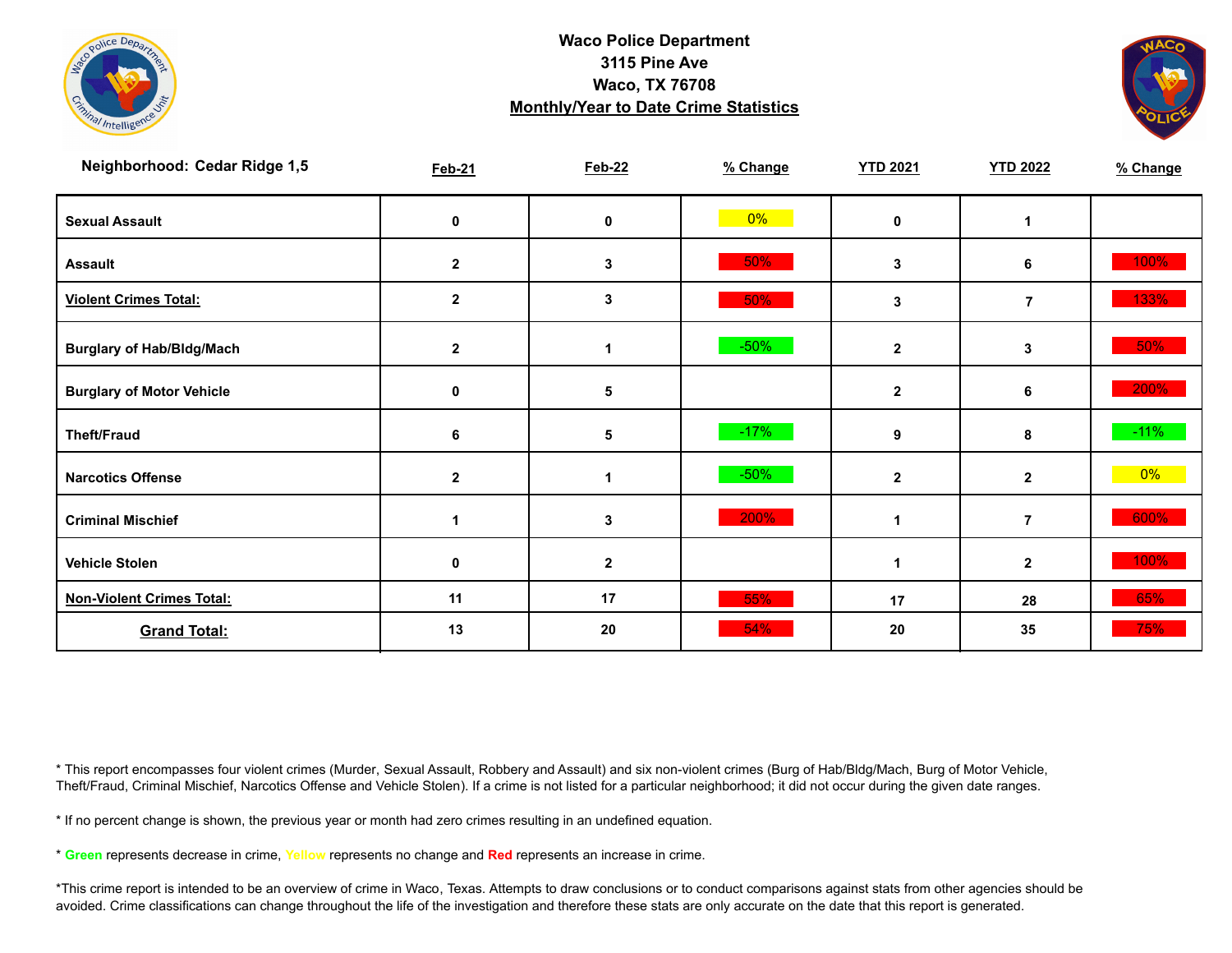



| <b>Neighborhood: China Spring 5</b> | <b>Feb-21</b> | <b>Feb-22</b> | % Change | <b>YTD 2021</b> | <b>YTD 2022</b> | % Change |
|-------------------------------------|---------------|---------------|----------|-----------------|-----------------|----------|
| <b>Sexual Assault</b>               | 0             |               |          |                 |                 | $0\%$    |
| <b>Assault</b>                      | $\mathbf{2}$  | $\mathbf{2}$  | $0\%$    | 4               | $\overline{7}$  | 75%      |
| <b>Violent Crimes Total:</b>        | 2             | 3             | 50%      | 5               | 8               | 60%      |
| <b>Burglary of Hab/Bldg/Mach</b>    | 0             | 3             |          | $\mathbf 0$     | 5               |          |
| <b>Burglary of Motor Vehicle</b>    | 0             | 0             | $0\%$    |                 | 3               | 200%     |
| <b>Theft/Fraud</b>                  | 0             | 3             |          |                 | $\overline{7}$  | 600%     |
| <b>Criminal Mischief</b>            | $\mathbf{2}$  | 1             | $-50%$   | 3               | 1               | $-67%$   |
| <b>Vehicle Stolen</b>               |               |               | $0\%$    |                 | 3               | 200%     |
| <b>Non-Violent Crimes Total:</b>    | 3             | 8             | 167%     | 6               | 19              | 217%     |
| <b>Grand Total:</b>                 | O             | 11            | 120%     | 11              | 27              | 145%     |

\* This report encompasses four violent crimes (Murder, Sexual Assault, Robbery and Assault) and six non-violent crimes (Burg of Hab/Bldg/Mach, Burg of Motor Vehicle, Theft/Fraud, Criminal Mischief, Narcotics Offense and Vehicle Stolen). If a crime is not listed for a particular neighborhood; it did not occur during the given date ranges.

\* If no percent change is shown, the previous year or month had zero crimes resulting in an undefined equation.

\* **Green** represents decrease in crime, **Yellow** represents no change and **Red** represents an increase in crime.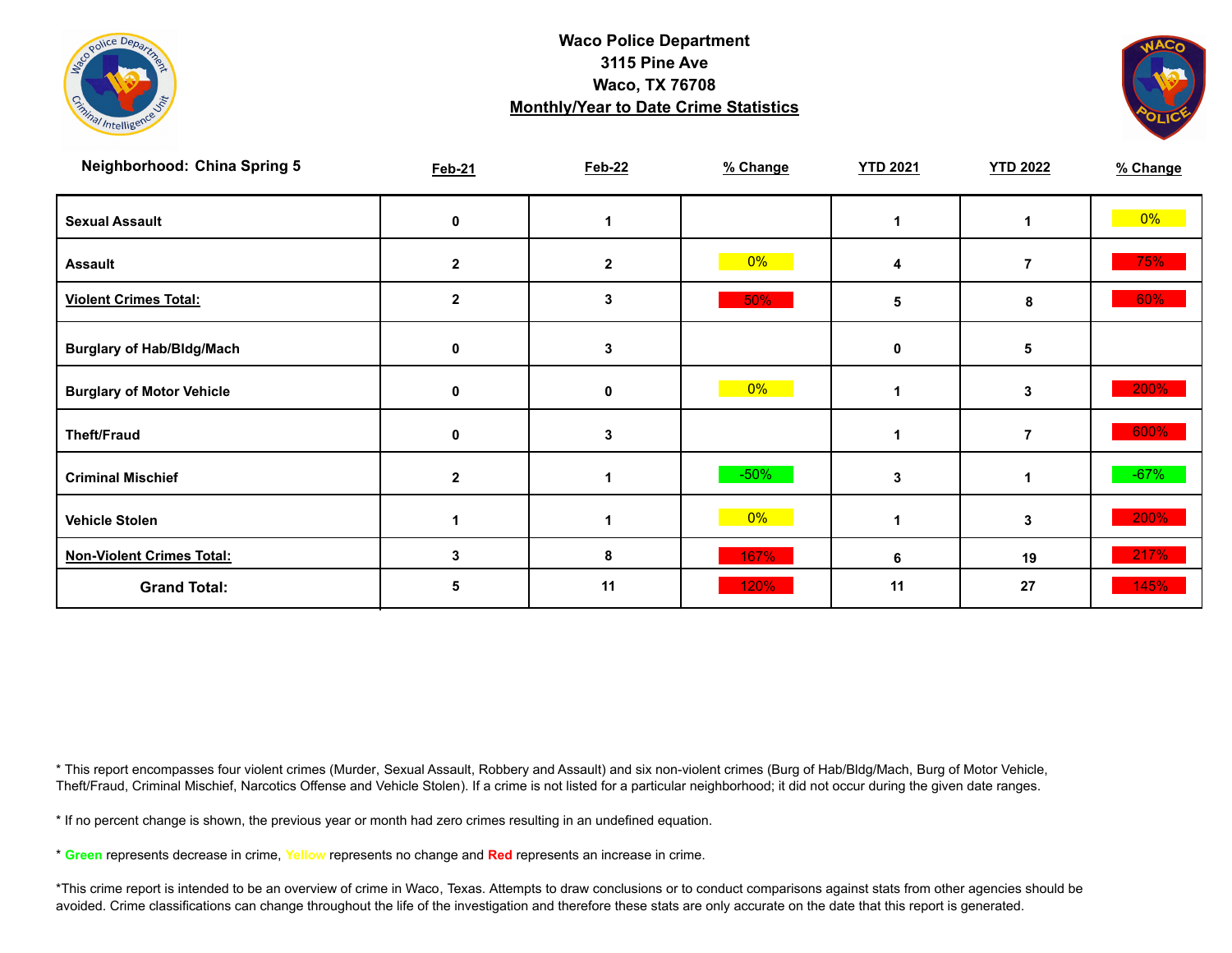



| Neighborhood: Dean Highland 1,4  | <b>Feb-21</b> | <b>Feb-22</b>    | % Change | <b>YTD 2021</b> | <b>YTD 2022</b> | % Change |
|----------------------------------|---------------|------------------|----------|-----------------|-----------------|----------|
| <b>Sexual Assault</b>            | 0             | 3                |          | $\mathbf 0$     | 4               |          |
| <b>Assault</b>                   | 11            | 5                | $-55%$   | 20              | 11              | $-45%$   |
| <b>Violent Crimes Total:</b>     | 11            | 8                | $-27%$   | 20              | 15              | $-25%$   |
| <b>Burglary of Hab/Bldg/Mach</b> | $\mathbf{2}$  |                  | $-50%$   | 5               | $\mathbf{2}$    | $-60%$   |
| <b>Burglary of Motor Vehicle</b> | 4             | 1                | $-75%$   | 6               | $\mathbf{2}$    | $-67%$   |
| <b>Theft/Fraud</b>               | 4             | $\overline{7}$   | 75%      | 12              | 9               | $-25%$   |
| <b>Narcotics Offense</b>         |               |                  | 0%       | $\mathbf{2}$    | $\mathbf{2}$    | $0\%$    |
| <b>Criminal Mischief</b>         | $\mathbf{2}$  | $\boldsymbol{2}$ | 0%       | 4               | 4               | $0\%$    |
| <b>Vehicle Stolen</b>            | 1             |                  | $0\%$    |                 | 1               | $0\%$    |
| <b>Non-Violent Crimes Total:</b> | 14            | 13               | $-7%$    | 30              | 20              | $-33%$   |
| <b>Grand Total:</b>              | 25            | 21               | $-16%$   | 50              | 35              | $-30%$   |

\* This report encompasses four violent crimes (Murder, Sexual Assault, Robbery and Assault) and six non-violent crimes (Burg of Hab/Bldg/Mach, Burg of Motor Vehicle, Theft/Fraud, Criminal Mischief, Narcotics Offense and Vehicle Stolen). If a crime is not listed for a particular neighborhood; it did not occur during the given date ranges.

\* If no percent change is shown, the previous year or month had zero crimes resulting in an undefined equation.

\* **Green** represents decrease in crime, **Yellow** represents no change and **Red** represents an increase in crime.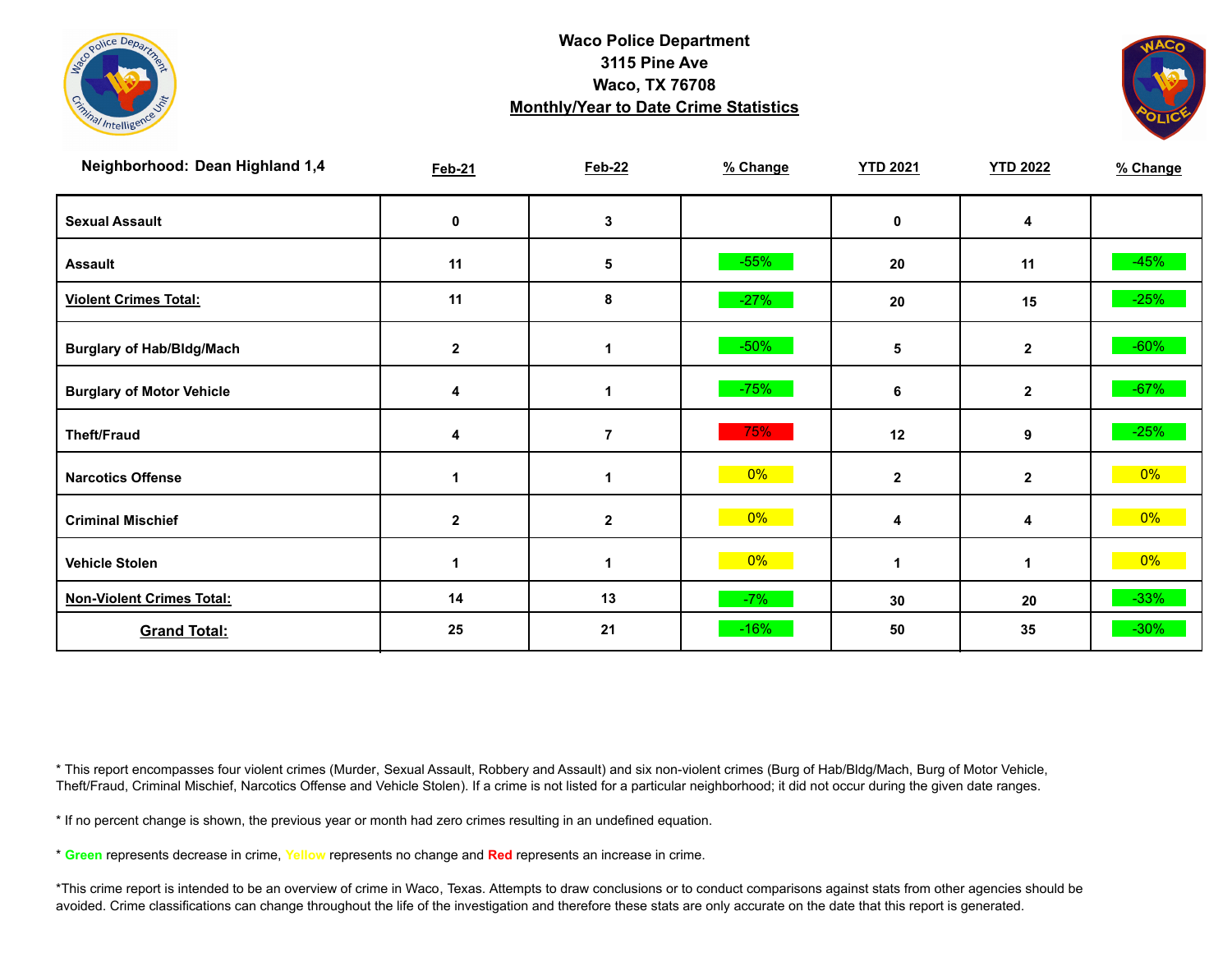



| Neighborhood: Downtown (Brazos) 2,5 | <b>Feb-21</b>  | <b>Feb-22</b>  | % Change | <b>YTD 2021</b> | <b>YTD 2022</b> | % Change |
|-------------------------------------|----------------|----------------|----------|-----------------|-----------------|----------|
| Robbery                             |                | 1              | $0\%$    | 4               | $\mathbf{2}$    | $-50\%$  |
| <b>Assault</b>                      | 8              | 8              | $0\%$    | 22              | 16              | $-27%$   |
| <b>Violent Crimes Total:</b>        | 9              | 9              | $0\%$    | 26              | 18              | $-31\%$  |
| <b>Burglary of Hab/Bldg/Mach</b>    | 4              | 4              | 0%       | 11              | 8               | $-27%$   |
| <b>Burglary of Motor Vehicle</b>    | $\mathbf 2$    | 21             | 950%     | 6               | 35              | 483%     |
| <b>Theft/Fraud</b>                  | $10$           | 10             | 0%       | 17              | 24              | 41%      |
| <b>Narcotics Offense</b>            | 5              | 3              | $-40%$   | 19              | $\overline{7}$  | $-63%$   |
| <b>Criminal Mischief</b>            | $\overline{7}$ | $\overline{7}$ | $0\%$    | 10              | 16              | 60%      |
| <b>Vehicle Stolen</b>               | $\mathbf 2$    | 6              | 200%     | $\mathbf{2}$    | 8               | 300%     |
| <b>Non-Violent Crimes Total:</b>    | 30             | 51             | 70%      | 65              | 98              | 51%      |
| <b>Grand Total:</b>                 | 39             | 60             | 54%      | 91              | 116             | 27%      |

\* This report encompasses four violent crimes (Murder, Sexual Assault, Robbery and Assault) and six non-violent crimes (Burg of Hab/Bldg/Mach, Burg of Motor Vehicle, Theft/Fraud, Criminal Mischief, Narcotics Offense and Vehicle Stolen). If a crime is not listed for a particular neighborhood; it did not occur during the given date ranges.

\* If no percent change is shown, the previous year or month had zero crimes resulting in an undefined equation.

\* **Green** represents decrease in crime, **Yellow** represents no change and **Red** represents an increase in crime.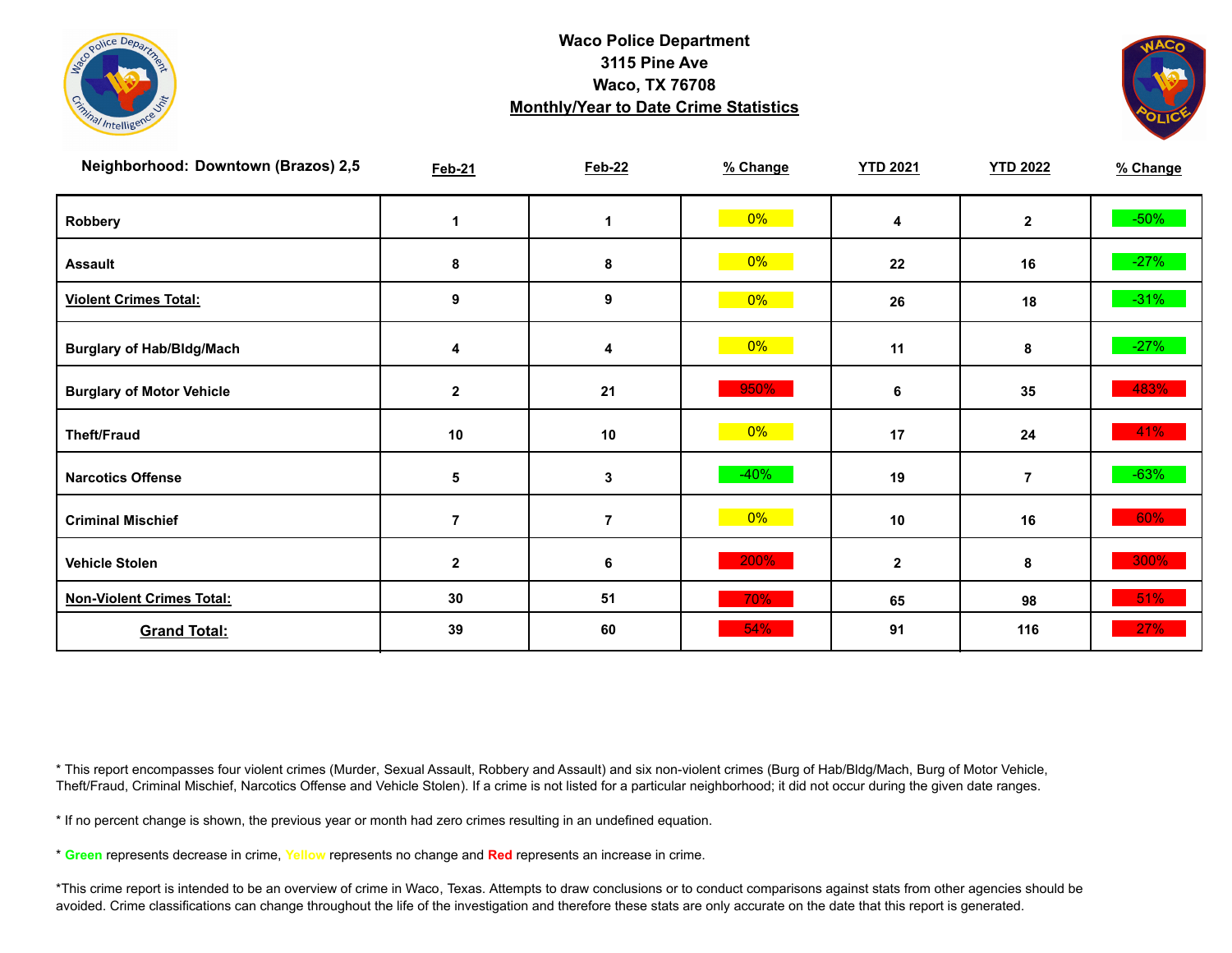



| Neighborhood: Heart of Texas 3,4 | <b>Feb-21</b> | <b>Feb-22</b>        | % Change | <b>YTD 2021</b> | <b>YTD 2022</b> | % Change |
|----------------------------------|---------------|----------------------|----------|-----------------|-----------------|----------|
| <b>Sexual Assault</b>            | 0             | 0                    | $0\%$    | 0               | 1               |          |
| Robbery                          | 0             | $\blacktriangleleft$ |          | 0               | 1               |          |
| <b>Assault</b>                   | 6             | 10                   | 67%      | 13              | 13              | $0\%$    |
| <b>Violent Crimes Total:</b>     | 6             | 11                   | 83%      | 13              | 15              | 15%      |
| <b>Burglary of Hab/Bldg/Mach</b> | $\mathbf{2}$  | $\mathbf{2}$         | $0\%$    | 4               | 3               | $-25%$   |
| <b>Burglary of Motor Vehicle</b> | 3             | 1                    | $-67%$   | 3               | 5               | 67%      |
| <b>Theft/Fraud</b>               | 9             | 6                    | $-33%$   | 20              | 6               | $-70%$   |
| <b>Narcotics Offense</b>         | 1             | $\mathbf 2$          | 100%     | $\mathbf{2}$    | 5               | 150%     |
| <b>Criminal Mischief</b>         | $\mathbf{2}$  | $\mathbf 0$          | $-100%$  | 8               | 3               | $-63%$   |
| <b>Vehicle Stolen</b>            | 3             | 3                    | $0\%$    | 3               | 4               | 33%      |
| <b>Non-Violent Crimes Total:</b> | 20            | 14                   | $-30%$   | 40              | 26              | $-35%$   |
| <b>Grand Total:</b>              | 26            | 25                   | $-4%$    | 53              | 41              | $-23%$   |

\* This report encompasses four violent crimes (Murder, Sexual Assault, Robbery and Assault) and six non-violent crimes (Burg of Hab/Bldg/Mach, Burg of Motor Vehicle, Theft/Fraud, Criminal Mischief, Narcotics Offense and Vehicle Stolen). If a crime is not listed for a particular neighborhood; it did not occur during the given date ranges.

\* If no percent change is shown, the previous year or month had zero crimes resulting in an undefined equation.

\* **Green** represents decrease in crime, **Yellow** represents no change and **Red** represents an increase in crime.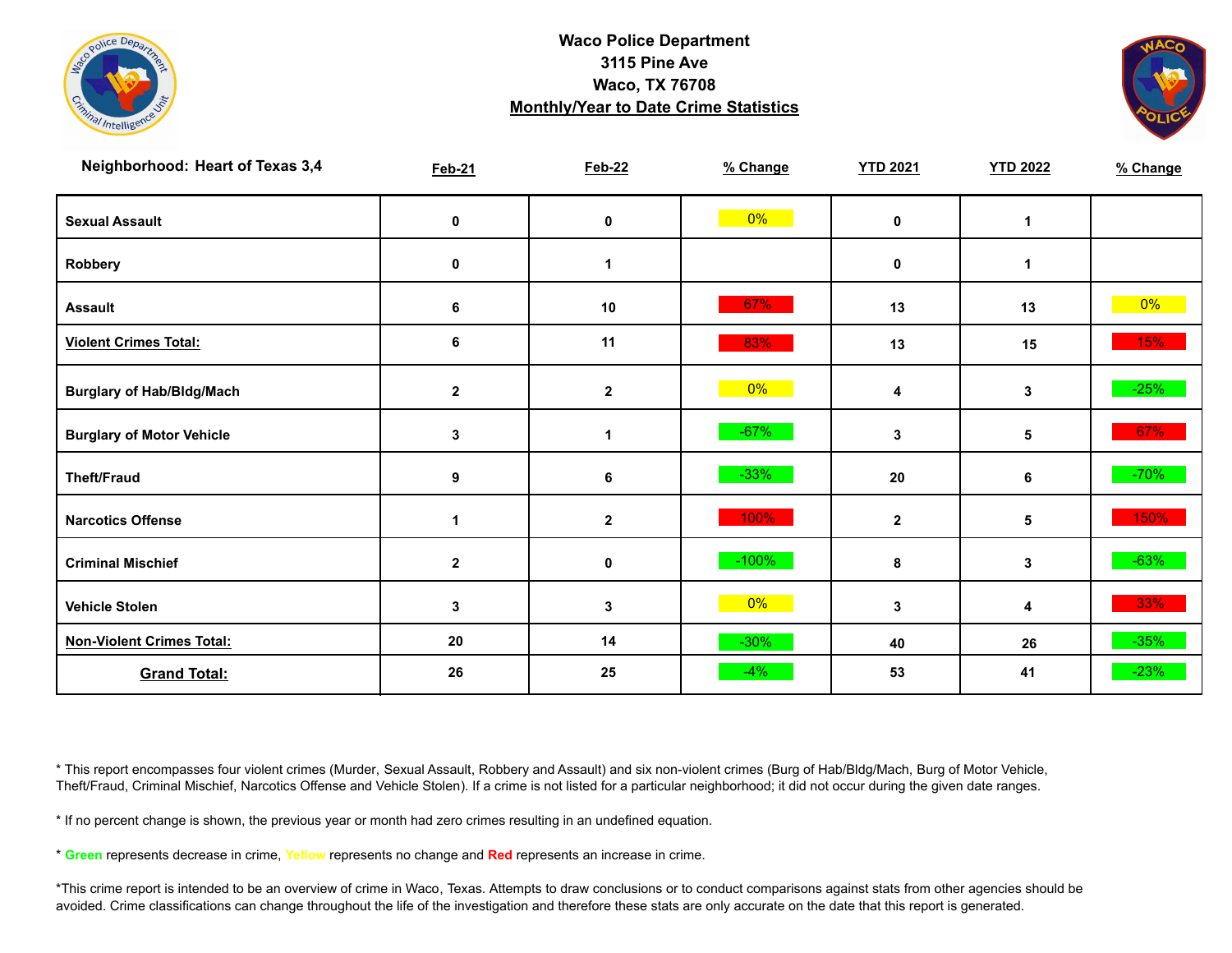



| Neighborhood: Hwy 84 Corridor 5  | <b>Feb-21</b> | <b>Feb-22</b> | % Change | <b>YTD 2021</b> | <b>YTD 2022</b> | % Change |
|----------------------------------|---------------|---------------|----------|-----------------|-----------------|----------|
| <b>Assault</b>                   |               |               |          |                 |                 |          |
| <b>Violent Crimes Total:</b>     | 0             |               | $0\%$    | ŋ               | 3               | $0\%$    |
| <b>Burglary of Hab/Bldg/Mach</b> | <sup>0</sup>  |               |          | 0               | $\overline{2}$  |          |
| <b>Burglary of Motor Vehicle</b> | U             | 0             | $0\%$    | 0               |                 |          |
| <b>Theft/Fraud</b>               |               | $\mathbf 0$   | $-100%$  |                 |                 | $-50%$   |
| <b>Criminal Mischief</b>         |               | 0             | $0\%$    |                 |                 | $0\%$    |
| <b>Non-Violent Crimes Total:</b> |               |               | $0\%$    |                 | 5               | 67%      |
| <b>Grand Total:</b>              |               |               | 200%     | 3               | 8               | 167%     |

\* This report encompasses four violent crimes (Murder, Sexual Assault, Robbery and Assault) and six non-violent crimes (Burg of Hab/Bldg/Mach, Burg of Motor Vehicle, Theft/Fraud, Criminal Mischief, Narcotics Offense and Vehicle Stolen). If a crime is not listed for a particular neighborhood; it did not occur during the given date ranges.

\* If no percent change is shown, the previous year or month had zero crimes resulting in an undefined equation.

\* **Green** represents decrease in crime, **Yellow** represents no change and **Red** represents an increase in crime.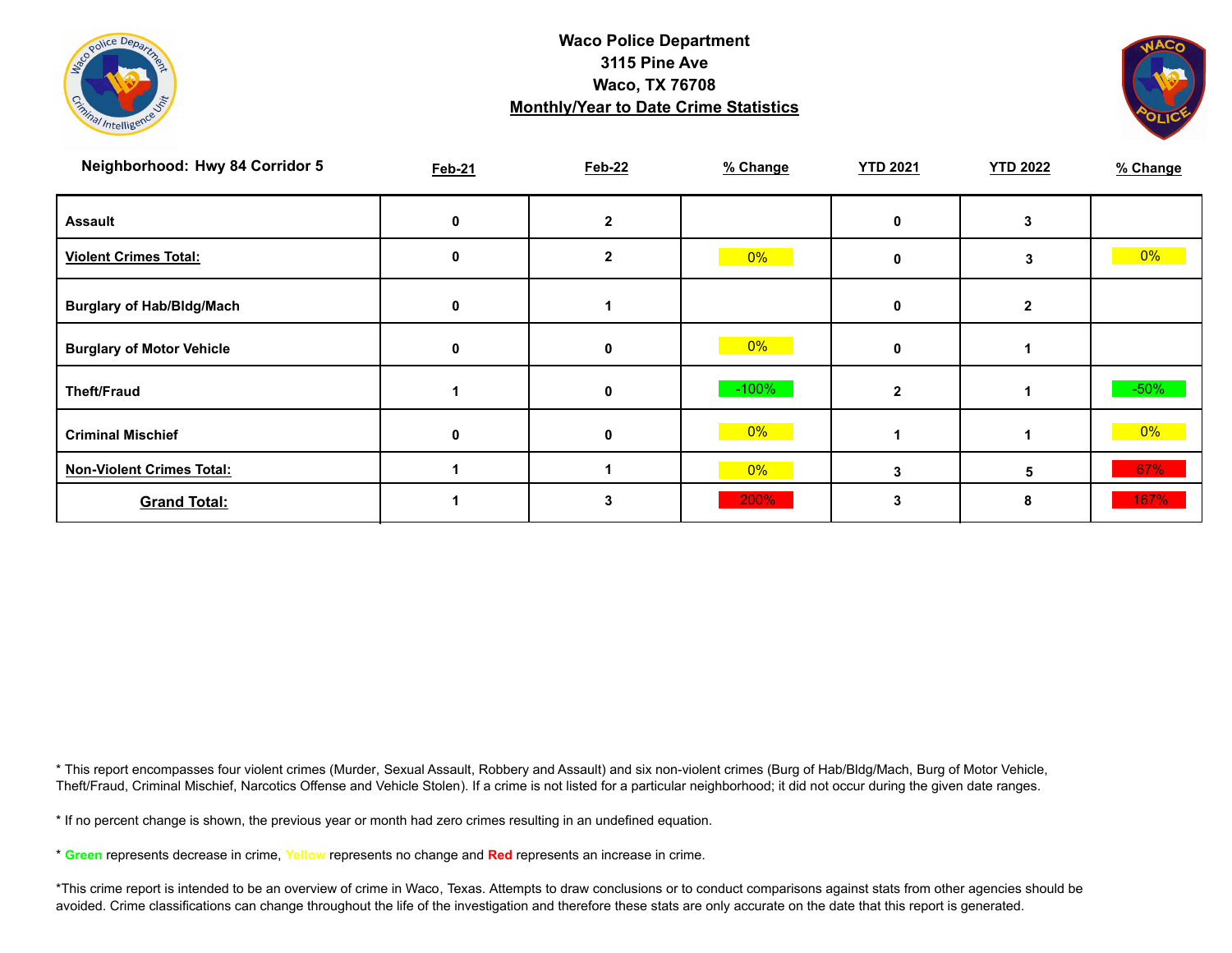



| Neighborhood: Kendrick 2,3       | <b>Feb-21</b>    | <b>Feb-22</b>        | % Change | <b>YTD 2021</b> | <b>YTD 2022</b> | % Change |
|----------------------------------|------------------|----------------------|----------|-----------------|-----------------|----------|
| <b>Sexual Assault</b>            | 1                | $\blacktriangleleft$ | 0%       | $\mathbf{2}$    | 3               | 50%      |
| Robbery                          | $\mathbf 1$      | 0                    | $-100%$  | $\mathbf 1$     | $\mathbf{2}$    | 100%     |
| <b>Assault</b>                   | 9                | 9                    | $0\%$    | 15              | 22              | 47%      |
| <b>Violent Crimes Total:</b>     | 11               | 10                   | $-9%$    | 18              | 27              | 50%      |
| <b>Burglary of Hab/Bldg/Mach</b> | $\boldsymbol{2}$ | $\mathbf 3$          | 50%      | 3               | 6               | 100%     |
| <b>Burglary of Motor Vehicle</b> | $\mathbf 2$      | 11                   | 450%     | 11              | 18              | 64%      |
| <b>Theft/Fraud</b>               | 31               | 23                   | $-26%$   | 55              | 49              | $-11\%$  |
| <b>Narcotics Offense</b>         | $\overline{7}$   | $\mathbf{1}$         | $-86%$   | 8               | 6               | $-25%$   |
| <b>Criminal Mischief</b>         | 4                | 5                    | 25%      | 8               | 13              | 63%      |
| <b>Vehicle Stolen</b>            | 3                | $\mathbf{3}$         | $0\%$    | 10              | 4               | $-60%$   |
| <b>Non-Violent Crimes Total:</b> | 49               | 46                   | $-6%$    | 95              | 96              | $1\%$    |
| <b>Grand Total:</b>              | 60               | 56                   | $-7%$    | 113             | 123             | 9%       |

\* This report encompasses four violent crimes (Murder, Sexual Assault, Robbery and Assault) and six non-violent crimes (Burg of Hab/Bldg/Mach, Burg of Motor Vehicle, Theft/Fraud, Criminal Mischief, Narcotics Offense and Vehicle Stolen). If a crime is not listed for a particular neighborhood; it did not occur during the given date ranges.

\* If no percent change is shown, the previous year or month had zero crimes resulting in an undefined equation.

\* **Green** represents decrease in crime, **Yellow** represents no change and **Red** represents an increase in crime.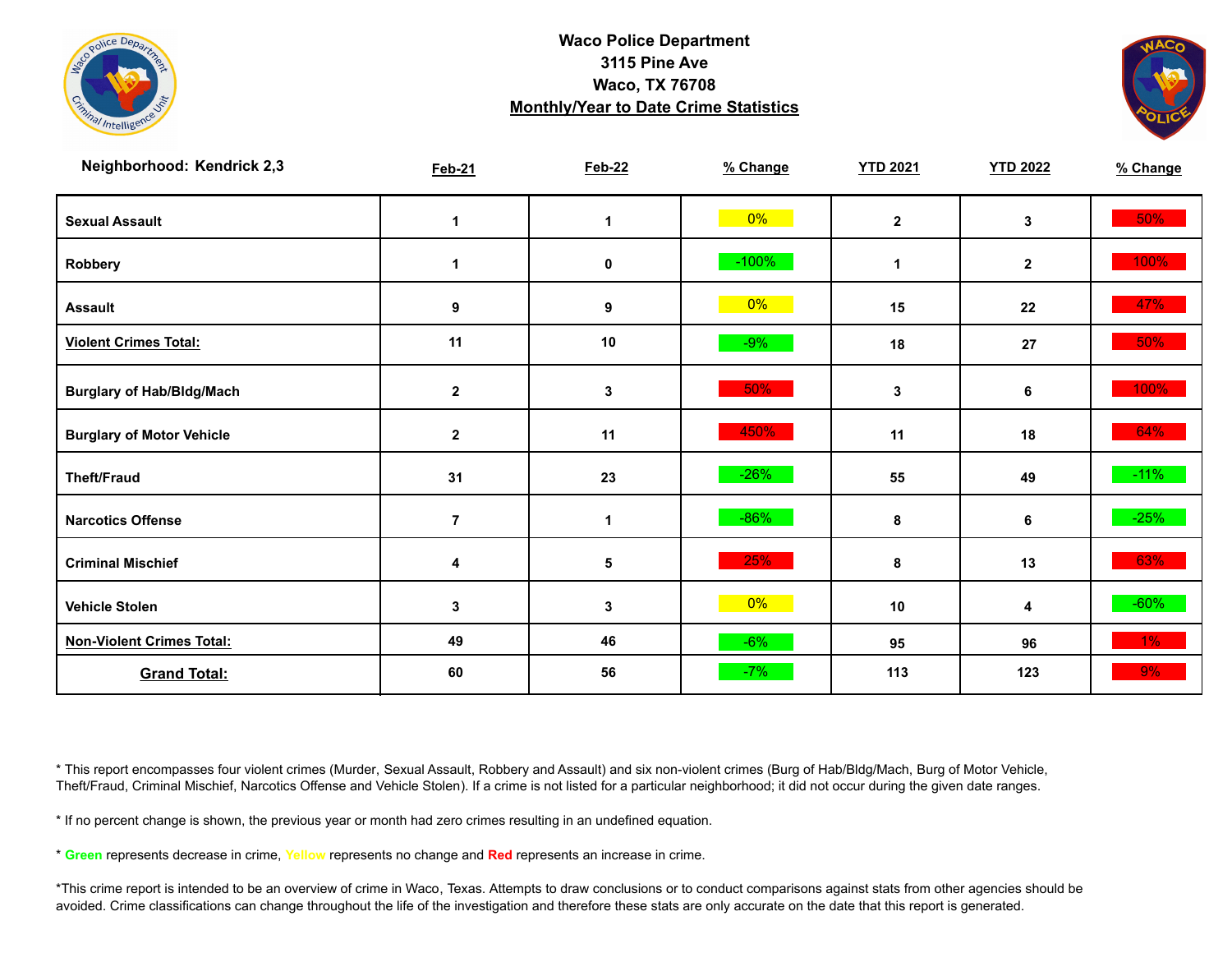



| Neighborhood: Landon Branch 1,5  | <b>Feb-21</b> | <b>Feb-22</b> | % Change | <b>YTD 2021</b> | <b>YTD 2022</b>  | % Change |
|----------------------------------|---------------|---------------|----------|-----------------|------------------|----------|
| <b>Sexual Assault</b>            |               | 0             | $-100%$  | 1               | 0                | $-100%$  |
| Robbery                          | 0             | 0             | 0%       | 1               | 0                | $-100%$  |
| <b>Assault</b>                   | 3             | 5             | 67%      | 11              | 6                | $-45%$   |
| <b>Violent Crimes Total:</b>     | 4             | 5             | 25%      | 13              | 6                | $-54%$   |
| <b>Burglary of Hab/Bldg/Mach</b> | $\mathbf{2}$  | 1             | $-50%$   | $\mathbf 2$     | 3                | $50\%$   |
| <b>Burglary of Motor Vehicle</b> | 6             | 0             | $-100%$  | 11              | 1                | $-91%$   |
| <b>Theft/Fraud</b>               | $\mathbf{2}$  | 4             | 100%     | 7               | $\boldsymbol{9}$ | 29%      |
| <b>Criminal Mischief</b>         | 0             | 1             |          | 4               | 3                | $-25%$   |
| <b>Vehicle Stolen</b>            | $\mathbf{2}$  | 0             | $-100%$  | 3               | 1                | $-67%$   |
| <b>Non-Violent Crimes Total:</b> | 12            | 6             | $-50%$   | 27              | 17               | $-37%$   |
| <b>Grand Total:</b>              | 16            | 11            | $-31%$   | 40              | 23               | $-43%$   |

\* This report encompasses four violent crimes (Murder, Sexual Assault, Robbery and Assault) and six non-violent crimes (Burg of Hab/Bldg/Mach, Burg of Motor Vehicle, Theft/Fraud, Criminal Mischief, Narcotics Offense and Vehicle Stolen). If a crime is not listed for a particular neighborhood; it did not occur during the given date ranges.

\* If no percent change is shown, the previous year or month had zero crimes resulting in an undefined equation.

\* **Green** represents decrease in crime, **Yellow** represents no change and **Red** represents an increase in crime.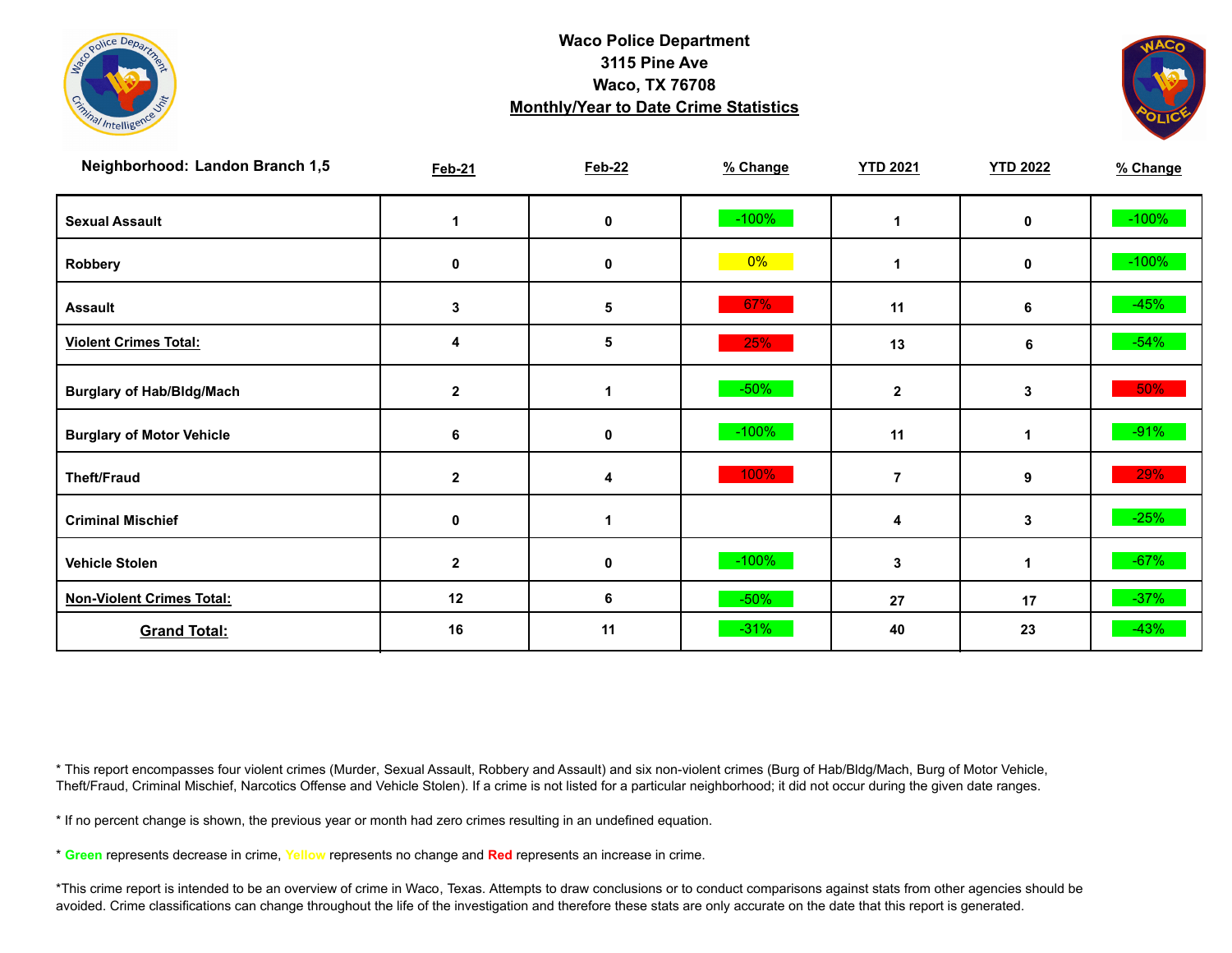



| <b>Neighborhood: Mountainview 5</b> | <b>Feb-21</b> | <b>Feb-22</b> | % Change | <b>YTD 2021</b> | <b>YTD 2022</b> | % Change |
|-------------------------------------|---------------|---------------|----------|-----------------|-----------------|----------|
| Robbery                             | 0             | 0             | $0\%$    | 1               | 0               | $-100%$  |
| <b>Assault</b>                      | 0             | $\mathbf{2}$  |          | 0               | 4               |          |
| <b>Violent Crimes Total:</b>        | 0             | $\mathbf 2$   | 0%       | 1               | 4               | 300%     |
| <b>Burglary of Hab/Bldg/Mach</b>    | 0             | 0             | $0\%$    | 1               | $\mathbf 0$     | $-100%$  |
| <b>Burglary of Motor Vehicle</b>    | 4             | 1             | $-75%$   | 4               | $\mathbf{2}$    | $-50\%$  |
| <b>Theft/Fraud</b>                  | 8             | 6             | $-25%$   | 16              | 11              | $-31%$   |
| <b>Narcotics Offense</b>            | 0             | 0             | 0%       | 0               |                 |          |
| <b>Criminal Mischief</b>            | 1             | 0             | $-100%$  | 1               | 3               | 200%     |
| <b>Vehicle Stolen</b>               | 1             | 1             | $0\%$    | $\mathbf{2}$    | $\mathbf{2}$    | $0\%$    |
| <b>Non-Violent Crimes Total:</b>    | 14            | 8             | $-43%$   | 24              | 19              | $-21%$   |
| <b>Grand Total:</b>                 | 14            | 10            | $-29%$   | 25              | 23              | $-8%$    |

\* This report encompasses four violent crimes (Murder, Sexual Assault, Robbery and Assault) and six non-violent crimes (Burg of Hab/Bldg/Mach, Burg of Motor Vehicle, Theft/Fraud, Criminal Mischief, Narcotics Offense and Vehicle Stolen). If a crime is not listed for a particular neighborhood; it did not occur during the given date ranges.

\* If no percent change is shown, the previous year or month had zero crimes resulting in an undefined equation.

\* **Green** represents decrease in crime, **Yellow** represents no change and **Red** represents an increase in crime.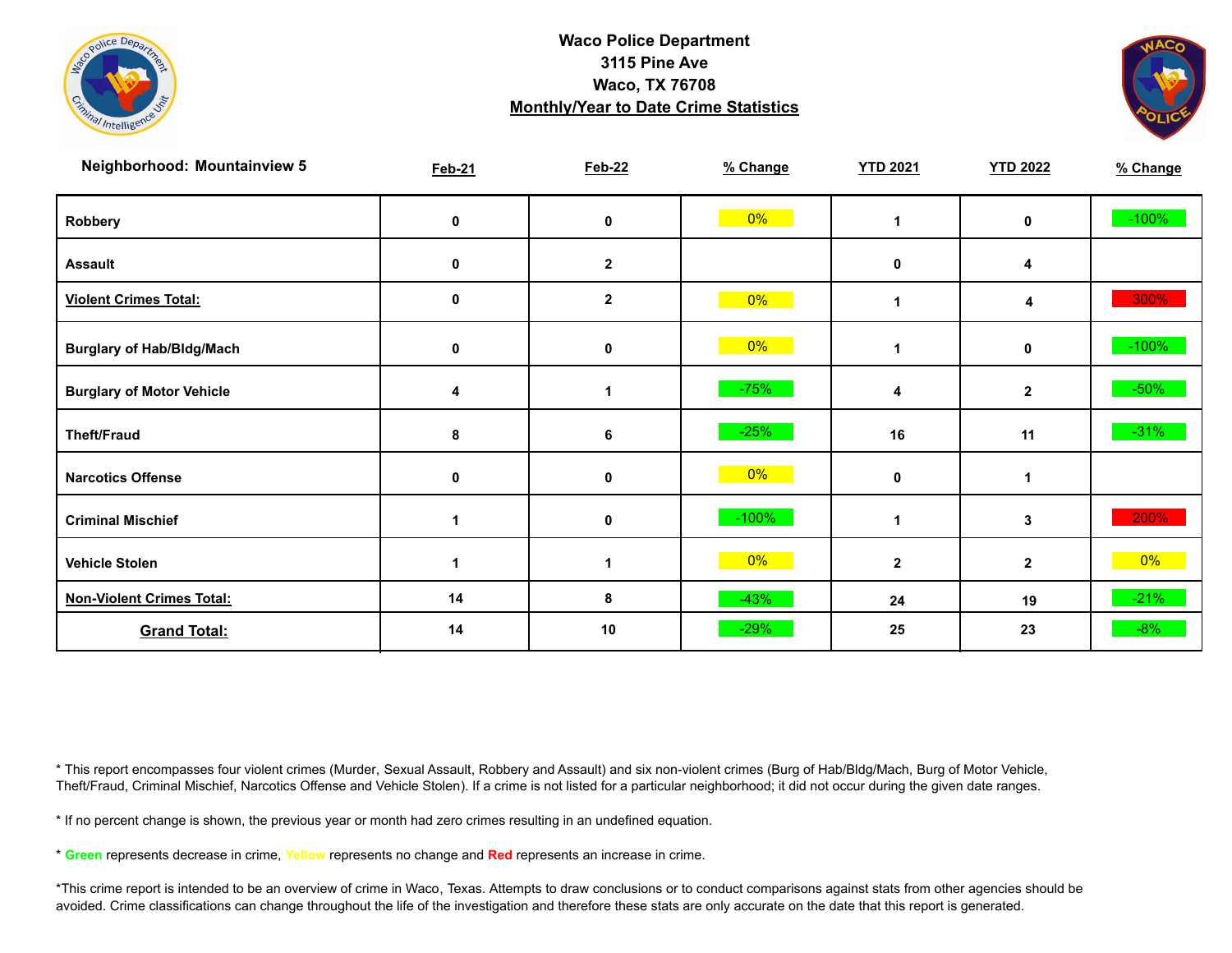



| Neighborhood: North East Riverside 1 | <b>Feb-21</b>  | <b>Feb-22</b>  | % Change | <b>YTD 2021</b> | <b>YTD 2022</b> | % Change |
|--------------------------------------|----------------|----------------|----------|-----------------|-----------------|----------|
| <b>Sexual Assault</b>                | -1             | $\mathbf 1$    | 0%       | $\mathbf 1$     | 3               | 200%     |
| Robbery                              | $\mathbf{2}$   | 1              | $-50%$   | $\mathbf{2}$    | 3               | $50\%$   |
| <b>Assault</b>                       | $\overline{7}$ | 4              | $-43%$   | 12              | 9               | $-25%$   |
| <b>Violent Crimes Total:</b>         | 10             | 6              | $-40%$   | 15              | 15              | $0\%$    |
| <b>Burglary of Hab/Bldg/Mach</b>     | 4              | 4              | $0\%$    | 5               | $\overline{7}$  | 40%      |
| <b>Burglary of Motor Vehicle</b>     | 0              | 0              | 0%       | $\mathbf{2}$    | 0               | $-100%$  |
| <b>Theft/Fraud</b>                   | 4              | $\overline{7}$ | 75%      | 6               | 10              | 67%      |
| <b>Narcotics Offense</b>             | 0              | $\pmb{0}$      | $0\%$    | 3               | 3               | $0\%$    |
| <b>Criminal Mischief</b>             | 0              | $\pmb{0}$      | $0\%$    | 3               | 5               | 67%      |
| <b>Vehicle Stolen</b>                |                | 1              | 0%       | 3               | 3               | $0\%$    |
| <b>Non-Violent Crimes Total:</b>     | 9              | 12             | 33%      | 22              | 28              | 27%      |
| <b>Grand Total:</b>                  | 19             | 18             | $-5%$    | 37              | 43              | 16%      |

\* This report encompasses four violent crimes (Murder, Sexual Assault, Robbery and Assault) and six non-violent crimes (Burg of Hab/Bldg/Mach, Burg of Motor Vehicle, Theft/Fraud, Criminal Mischief, Narcotics Offense and Vehicle Stolen). If a crime is not listed for a particular neighborhood; it did not occur during the given date ranges.

\* If no percent change is shown, the previous year or month had zero crimes resulting in an undefined equation.

\* **Green** represents decrease in crime, **Yellow** represents no change and **Red** represents an increase in crime.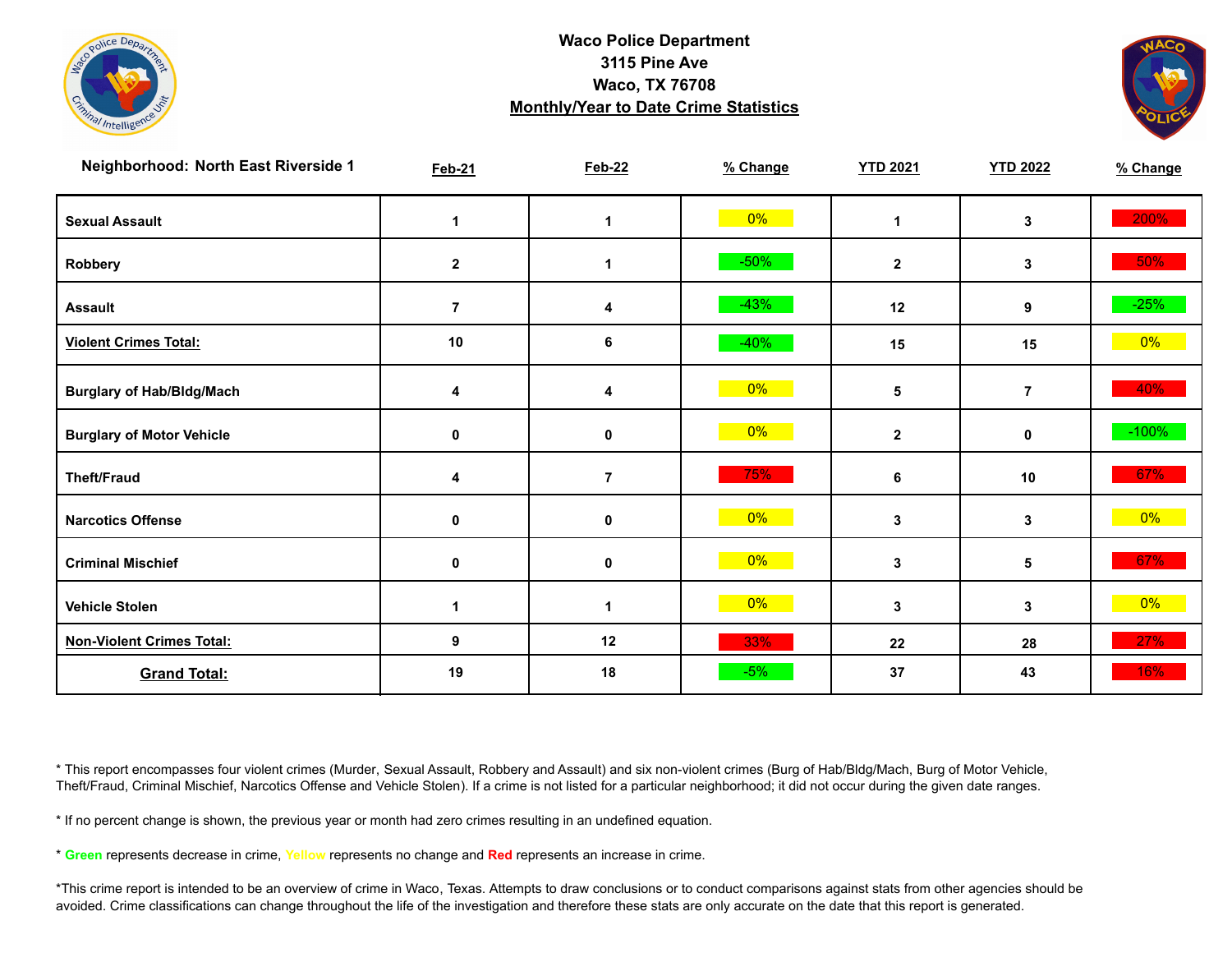



| Neighborhood: North Lake Waco 5  | <b>Feb-21</b> | <b>Feb-22</b> | % Change | <b>YTD 2021</b> | <b>YTD 2022</b> | % Change |
|----------------------------------|---------------|---------------|----------|-----------------|-----------------|----------|
| <b>Assault</b>                   |               |               |          |                 | $\mathbf{2}$    | 0%       |
| <b>Violent Crimes Total:</b>     | 0             |               | $0\%$    | 2               | $\mathbf{2}$    | $0\%$    |
| <b>Burglary of Hab/Bldg/Mach</b> |               | 0             | $-100%$  |                 |                 | $0\%$    |
| <b>Burglary of Motor Vehicle</b> |               | 2             | $-71%$   |                 | 5               | $-29%$   |
| <b>Theft/Fraud</b>               | 0             | 2             |          | 4               | 3               | $-25%$   |
| <b>Vehicle Stolen</b>            |               |               | $0\%$    |                 | $\mathbf 0$     | $-100%$  |
| <b>Non-Violent Crimes Total:</b> | 8             | 4             | $-50%$   | 13              | 9               | $-31%$   |
| <b>Grand Total:</b>              |               | h             | $-38%$   | 15              | 11              | $-27%$   |

\* This report encompasses four violent crimes (Murder, Sexual Assault, Robbery and Assault) and six non-violent crimes (Burg of Hab/Bldg/Mach, Burg of Motor Vehicle, Theft/Fraud, Criminal Mischief, Narcotics Offense and Vehicle Stolen). If a crime is not listed for a particular neighborhood; it did not occur during the given date ranges.

\* If no percent change is shown, the previous year or month had zero crimes resulting in an undefined equation.

\* **Green** represents decrease in crime, **Yellow** represents no change and **Red** represents an increase in crime.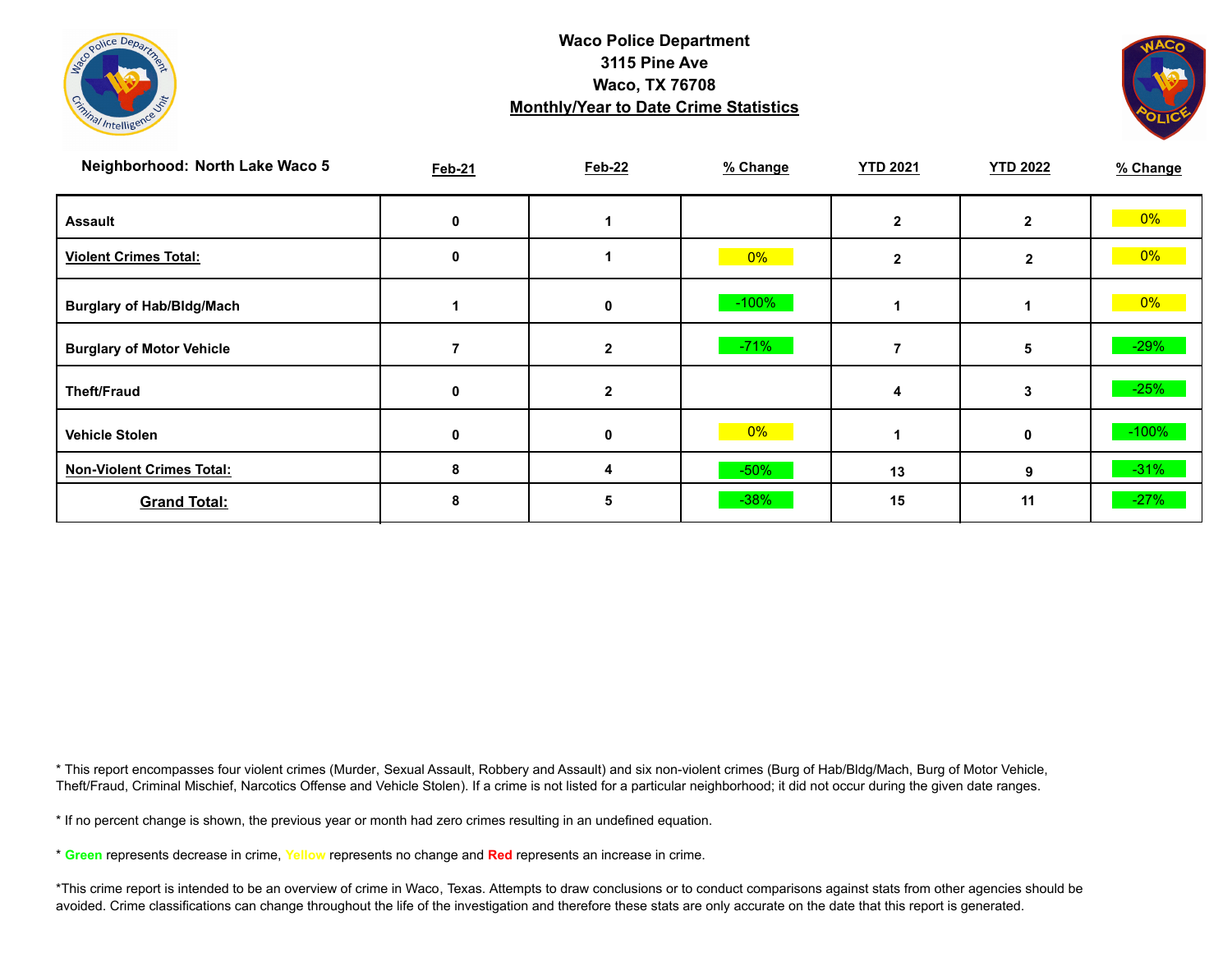



| Neighborhood: North Waco 1,4     | <b>Feb-21</b> | <b>Feb-22</b> | % Change | <b>YTD 2021</b>         | <b>YTD 2022</b> | % Change |
|----------------------------------|---------------|---------------|----------|-------------------------|-----------------|----------|
| <b>Sexual Assault</b>            | 0             | 1             |          |                         | 1               | $0\%$    |
| <b>Assault</b>                   | $\mathbf{2}$  | 10            | 400%     | 4                       | 14              | 250%     |
| <b>Violent Crimes Total:</b>     | 2             | 11            | 450%     | 5                       | 15              | 200%     |
| <b>Burglary of Hab/Bldg/Mach</b> | 3             | 6             | 100%     | 4                       | $\overline{7}$  | 75%      |
| <b>Burglary of Motor Vehicle</b> | 0             | 1             |          |                         | 4               | 300%     |
| <b>Theft/Fraud</b>               | $\mathbf{2}$  | 5             | 150%     | $\mathbf{2}$            | 5               | 150%     |
| <b>Narcotics Offense</b>         |               | 0             | $-100%$  | $\overline{\mathbf{2}}$ | $\mathbf{2}$    | 0%       |
| <b>Criminal Mischief</b>         | 0             | 3             |          | $\mathbf 2$             | 11              | 450%     |
| <b>Vehicle Stolen</b>            | 0             | 0             | 0%       | 0                       | 1               |          |
| <b>Non-Violent Crimes Total:</b> | 6             | 15            | 150%     | 11                      | 30              | 173%     |
| <b>Grand Total:</b>              | 8             | 26            | 225%     | 16                      | 45              | 181%     |

\* This report encompasses four violent crimes (Murder, Sexual Assault, Robbery and Assault) and six non-violent crimes (Burg of Hab/Bldg/Mach, Burg of Motor Vehicle, Theft/Fraud, Criminal Mischief, Narcotics Offense and Vehicle Stolen). If a crime is not listed for a particular neighborhood; it did not occur during the given date ranges.

\* If no percent change is shown, the previous year or month had zero crimes resulting in an undefined equation.

\* **Green** represents decrease in crime, **Yellow** represents no change and **Red** represents an increase in crime.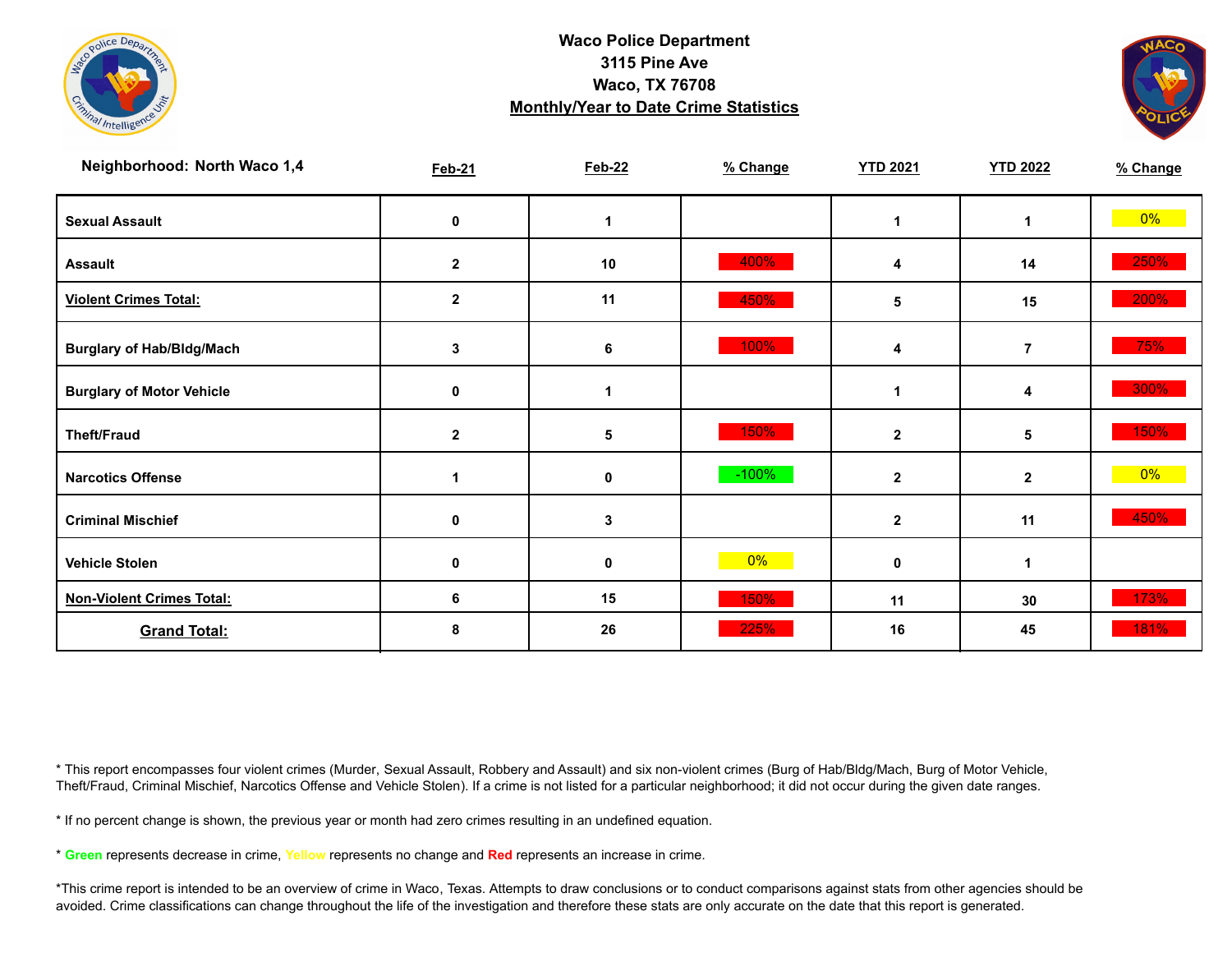



| Neighborhood: Oakwood 1          | <b>Feb-21</b> | <b>Feb-22</b>    | % Change | <b>YTD 2021</b> | <b>YTD 2022</b> | % Change |
|----------------------------------|---------------|------------------|----------|-----------------|-----------------|----------|
| <b>Sexual Assault</b>            |               | $\boldsymbol{2}$ | 100%     | $\mathbf{2}$    | $\mathbf{2}$    | $0\%$    |
| Robbery                          | 0             | 0                | 0%       | $\mathbf 0$     | 1               |          |
| <b>Assault</b>                   | 3             | 3                | $0\%$    | 13              | $\overline{7}$  | $-46%$   |
| <b>Violent Crimes Total:</b>     | 4             | 5                | 25%      | 15              | 10              | $-33%$   |
| <b>Burglary of Hab/Bldg/Mach</b> | $\mathbf 2$   | 1                | $-50%$   | $\overline{7}$  | $\mathbf{2}$    | $-71%$   |
| <b>Burglary of Motor Vehicle</b> | $\mathbf{2}$  | 1                | $-50%$   | 13              | 13              | $0\%$    |
| <b>Theft/Fraud</b>               | 5             | 6                | 20%      | 12              | $\overline{7}$  | $-42%$   |
| <b>Criminal Mischief</b>         | 4             | $\boldsymbol{2}$ | $-50%$   | 10              | 6               | $-40%$   |
| <b>Vehicle Stolen</b>            | $\mathbf{2}$  | 0                | $-100%$  | $\overline{7}$  | $\mathbf{2}$    | $-71%$   |
| <b>Non-Violent Crimes Total:</b> | 15            | 10               | $-33%$   | 49              | 30              | $-39%$   |
| <b>Grand Total:</b>              | 19            | 15               | $-21%$   | 64              | 40              | $-38%$   |

\* This report encompasses four violent crimes (Murder, Sexual Assault, Robbery and Assault) and six non-violent crimes (Burg of Hab/Bldg/Mach, Burg of Motor Vehicle, Theft/Fraud, Criminal Mischief, Narcotics Offense and Vehicle Stolen). If a crime is not listed for a particular neighborhood; it did not occur during the given date ranges.

\* If no percent change is shown, the previous year or month had zero crimes resulting in an undefined equation.

\* **Green** represents decrease in crime, **Yellow** represents no change and **Red** represents an increase in crime.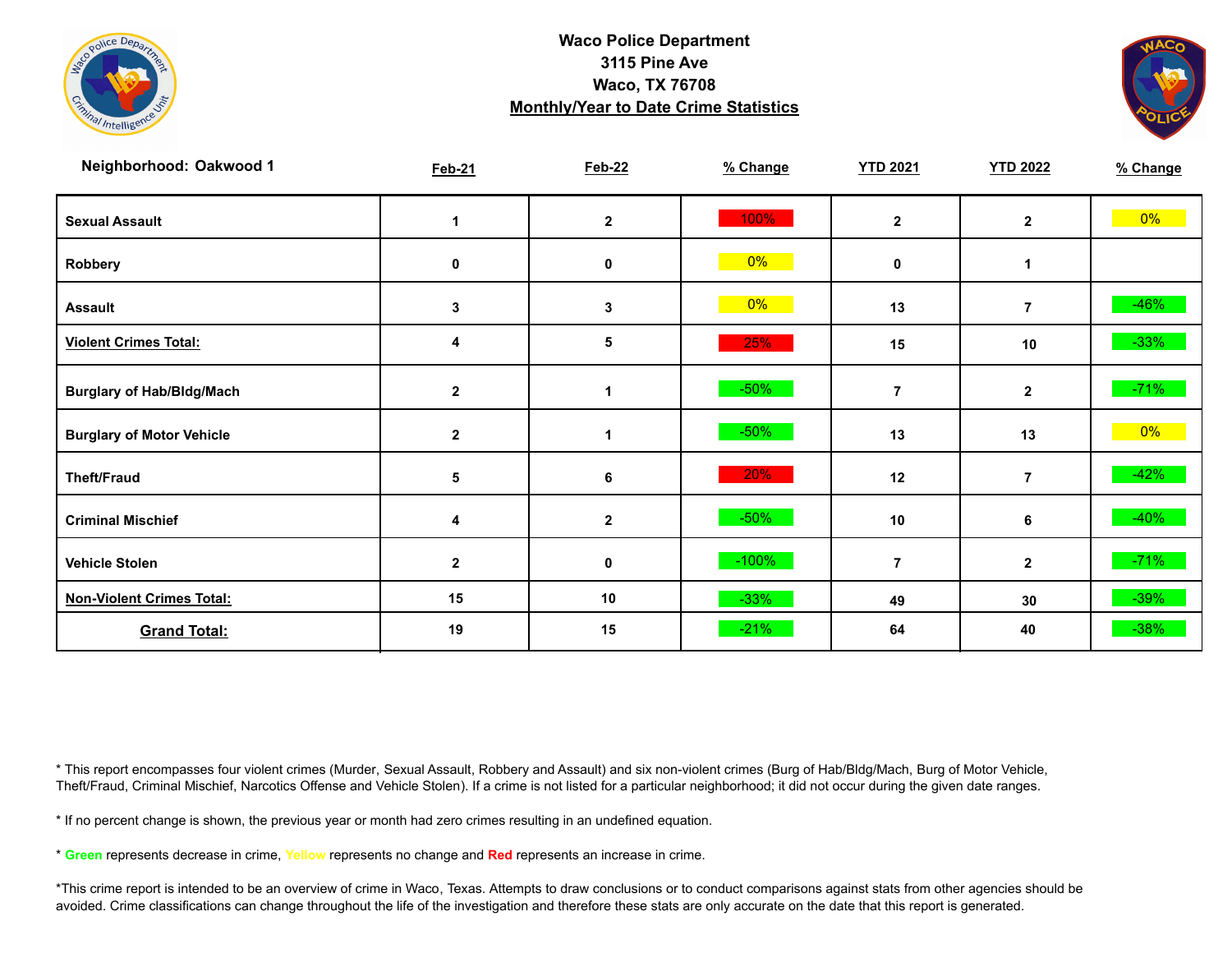



| Neighborhood: Parkdale / Viking Hills 3,5 | <b>Feb-21</b>    | <b>Feb-22</b>  | % Change | <b>YTD 2021</b> | <b>YTD 2022</b> | % Change |
|-------------------------------------------|------------------|----------------|----------|-----------------|-----------------|----------|
| <b>Sexual Assault</b>                     | 1                | 1              | $0\%$    | $\mathbf 1$     | $\mathbf{2}$    | 100%     |
| Robbery                                   | 3                | 0              | $-100%$  | 5               | 0               | $-100%$  |
| <b>Assault</b>                            | $\overline{7}$   | $\overline{7}$ | $0\%$    | 15              | 21              | 40%      |
| <b>Violent Crimes Total:</b>              | 11               | 8              | $-27%$   | 21              | 23              | 10%      |
| <b>Burglary of Hab/Bldg/Mach</b>          | $\boldsymbol{2}$ | $\pmb{0}$      | $-100\%$ | 5               | 4               | $-20%$   |
| <b>Burglary of Motor Vehicle</b>          | 1                | 5              | 400%     | 5               | 8               | 60%      |
| <b>Theft/Fraud</b>                        | 6                | $\bf 6$        | $0\%$    | 15              | 10              | $-33%$   |
| <b>Narcotics Offense</b>                  | 4                | $\mathbf{1}$   | $-75%$   | 4               | $\mathbf{2}$    | $-50%$   |
| <b>Criminal Mischief</b>                  | 4                | 3              | $-25%$   | 6               | 10              | 67%      |
| <b>Vehicle Stolen</b>                     | $\mathbf 0$      | 1              |          | 3               | 1               | $-67%$   |
| <b>Non-Violent Crimes Total:</b>          | 17               | 16             | $-6%$    | 38              | 35              | $-8%$    |
| <b>Grand Total:</b>                       | 28               | 24             | $-14%$   | 59              | 58              | $-2%$    |

\* This report encompasses four violent crimes (Murder, Sexual Assault, Robbery and Assault) and six non-violent crimes (Burg of Hab/Bldg/Mach, Burg of Motor Vehicle, Theft/Fraud, Criminal Mischief, Narcotics Offense and Vehicle Stolen). If a crime is not listed for a particular neighborhood; it did not occur during the given date ranges.

\* If no percent change is shown, the previous year or month had zero crimes resulting in an undefined equation.

\* **Green** represents decrease in crime, **Yellow** represents no change and **Red** represents an increase in crime.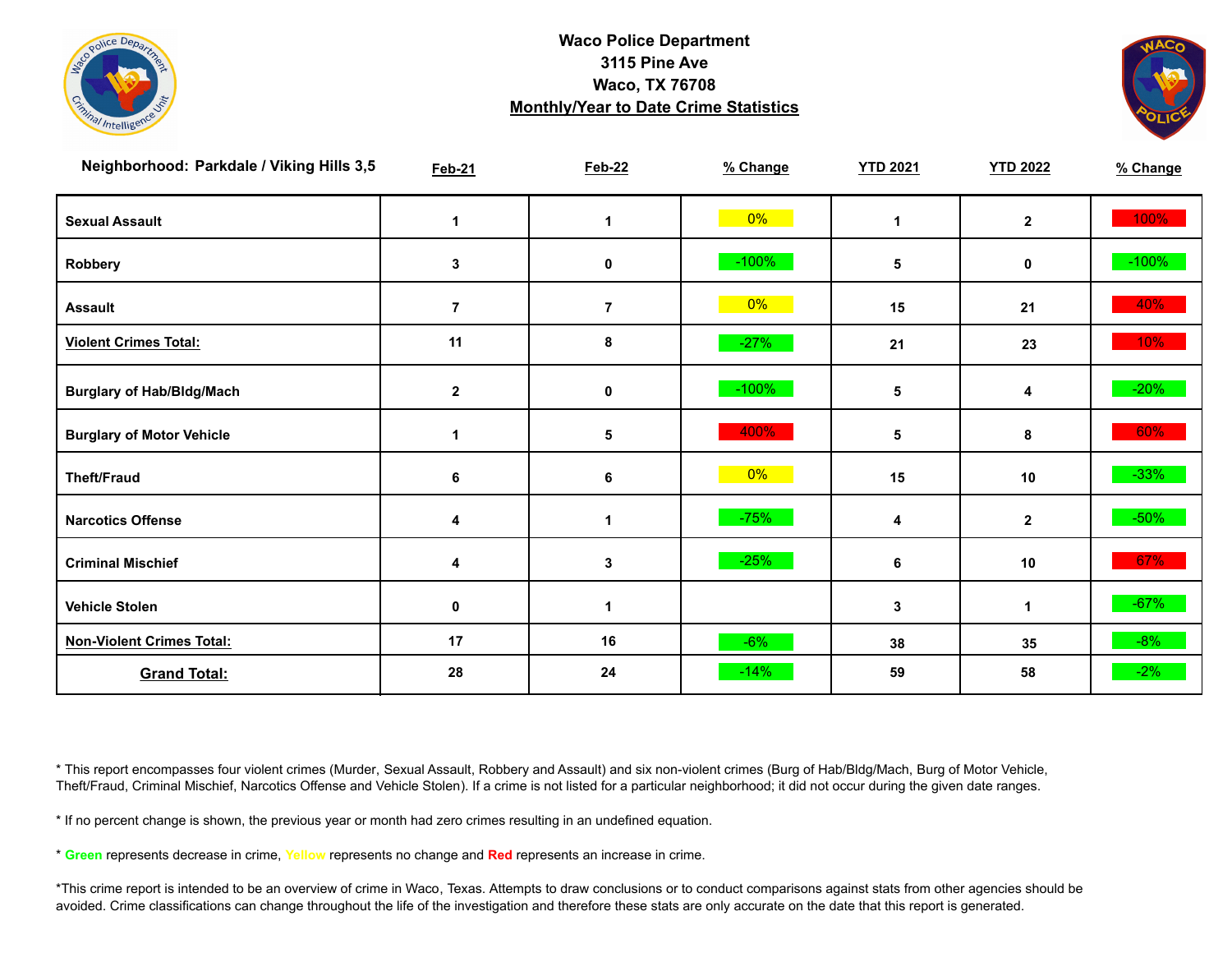



| <b>Neighborhood: Richland Hills 3</b> | <b>Feb-21</b>  | <b>Feb-22</b> | % Change | <b>YTD 2021</b> | <b>YTD 2022</b> | % Change |
|---------------------------------------|----------------|---------------|----------|-----------------|-----------------|----------|
| <b>Murder</b>                         | $\pmb{0}$      | $\mathbf{1}$  |          | $\mathbf 0$     | $\mathbf{1}$    |          |
| <b>Sexual Assault</b>                 | 1              | 0             | $-100%$  | $\mathbf{2}$    | $\mathbf 0$     | $-100%$  |
| Robbery                               | 5              | $\pmb{0}$     | $-100%$  | 13              | $\mathbf{2}$    | $-85%$   |
| <b>Assault</b>                        | 12             | 12            | $0\%$    | 28              | 28              | $0\%$    |
| <b>Violent Crimes Total:</b>          | 18             | 13            | $-28%$   | 43              | 31              | $-28%$   |
| <b>Burglary of Hab/Bldg/Mach</b>      | 5              | 8             | 60%      | 12              | 12              | $0\%$    |
| <b>Burglary of Motor Vehicle</b>      | 8              | 12            | 50%      | 18              | 22              | 22%      |
| <b>Theft/Fraud</b>                    | 39             | 48            | 23%      | 78              | 109             | 40%      |
| <b>Narcotics Offense</b>              | 4              | 5             | 25%      | 10              | 12              | 20%      |
| <b>Criminal Mischief</b>              | $\overline{7}$ | 9             | 29%      | 11              | 15              | 36%      |
| <b>Vehicle Stolen</b>                 | 3              | 5             | 67%      | 5               | 12              | 140%     |
| <b>Non-Violent Crimes Total:</b>      | 66             | 87            | 32%      | 134             | 182             | 36%      |
| <b>Grand Total:</b>                   | 84             | 100           | 19%      | 177             | 213             | 20%      |

\* This report encompasses four violent crimes (Murder, Sexual Assault, Robbery and Assault) and six non-violent crimes (Burg of Hab/Bldg/Mach, Burg of Motor Vehicle, Theft/Fraud, Criminal Mischief, Narcotics Offense and Vehicle Stolen). If a crime is not listed for a particular neighborhood; it did not occur during the given date ranges.

\* If no percent change is shown, the previous year or month had zero crimes resulting in an undefined equation.

\* **Green** represents decrease in crime, **Yellow** represents no change and **Red** represents an increase in crime.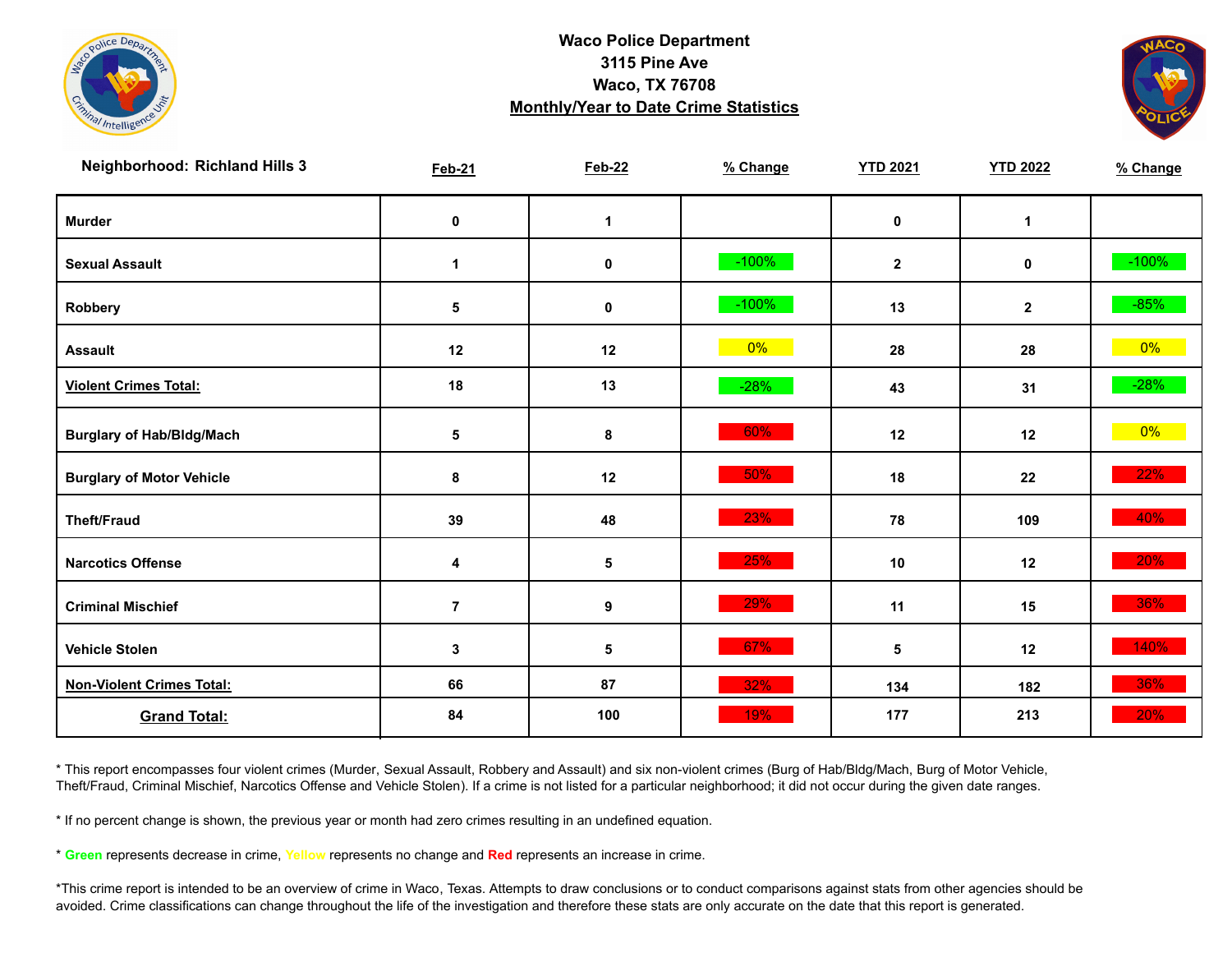



| Neighborhood: Sanger Heights 4   | <b>Feb-21</b>  | <b>Feb-22</b> | % Change | <b>YTD 2021</b>      | <b>YTD 2022</b> | % Change |
|----------------------------------|----------------|---------------|----------|----------------------|-----------------|----------|
| <b>Sexual Assault</b>            | 0              | 1             |          | 0                    | 1               |          |
| Robbery                          | -1             | 0             | $-100%$  | $\mathbf{2}$         | 1               | $-50\%$  |
| <b>Assault</b>                   | $\overline{7}$ | 4             | $-43%$   | 13                   | 13              | $0\%$    |
| <b>Violent Crimes Total:</b>     | 8              | 5             | $-38%$   | 15                   | 15              | $0\%$    |
| <b>Burglary of Hab/Bldg/Mach</b> | $\mathbf 1$    | $\pmb{0}$     | $-100\%$ | 4                    | 0               | $-100%$  |
| <b>Burglary of Motor Vehicle</b> | 1              | 1             | 0%       | $\blacktriangleleft$ | 4               | 300%     |
| <b>Theft/Fraud</b>               | $\mathbf{2}$   | 4             | 100%     | $\overline{7}$       | 12              | 71%      |
| <b>Narcotics Offense</b>         | 3              | 4             | 33%      | 9                    | 8               | $-11%$   |
| <b>Criminal Mischief</b>         | $\mathbf{2}$   | $\mathbf 0$   | $-100%$  | 6                    | 9               | 50%      |
| <b>Vehicle Stolen</b>            |                | 3             | 200%     | 3                    | $\overline{7}$  | 133%     |
| <b>Non-Violent Crimes Total:</b> | 10             | 12            | 20%      | 30                   | 40              | 33%      |
| <b>Grand Total:</b>              | 18             | 17            | $-6%$    | 45                   | 55              | 22%      |

\* This report encompasses four violent crimes (Murder, Sexual Assault, Robbery and Assault) and six non-violent crimes (Burg of Hab/Bldg/Mach, Burg of Motor Vehicle, Theft/Fraud, Criminal Mischief, Narcotics Offense and Vehicle Stolen). If a crime is not listed for a particular neighborhood; it did not occur during the given date ranges.

\* If no percent change is shown, the previous year or month had zero crimes resulting in an undefined equation.

\* **Green** represents decrease in crime, **Yellow** represents no change and **Red** represents an increase in crime.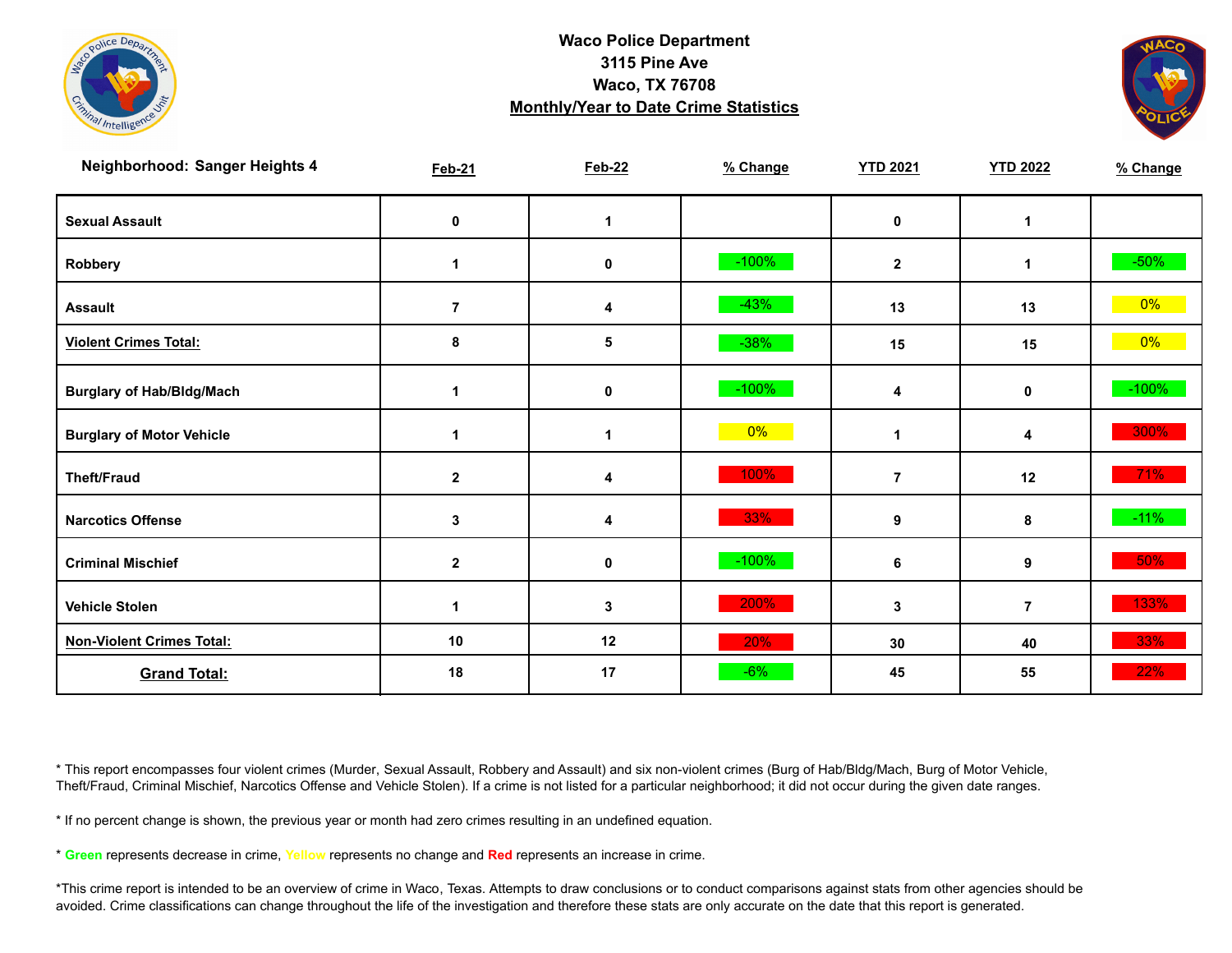



| Neighborhood: Technology Village 1 | Feb-21 | <b>Feb-22</b> | % Change | <b>YTD 2021</b> | <b>YTD 2022</b> | % Change |
|------------------------------------|--------|---------------|----------|-----------------|-----------------|----------|
| <b>Vehicle Stolen</b>              |        |               | 0%       |                 |                 | $-100%$  |
| <b>Non-Violent Crimes Total:</b>   | 0      |               | 0%       |                 | 0               | $-100%$  |
| <b>Grand Total:</b>                |        |               | 0%       |                 |                 | $-100%$  |

\* This report encompasses four violent crimes (Murder, Sexual Assault, Robbery and Assault) and six non-violent crimes (Burg of Hab/Bldg/Mach, Burg of Motor Vehicle, Theft/Fraud, Criminal Mischief, Narcotics Offense and Vehicle Stolen). If a crime is not listed for a particular neighborhood; it did not occur during the given date ranges.

\* If no percent change is shown, the previous year or month had zero crimes resulting in an undefined equation.

\* **Green** represents decrease in crime, **Yellow** represents no change and **Red** represents an increase in crime.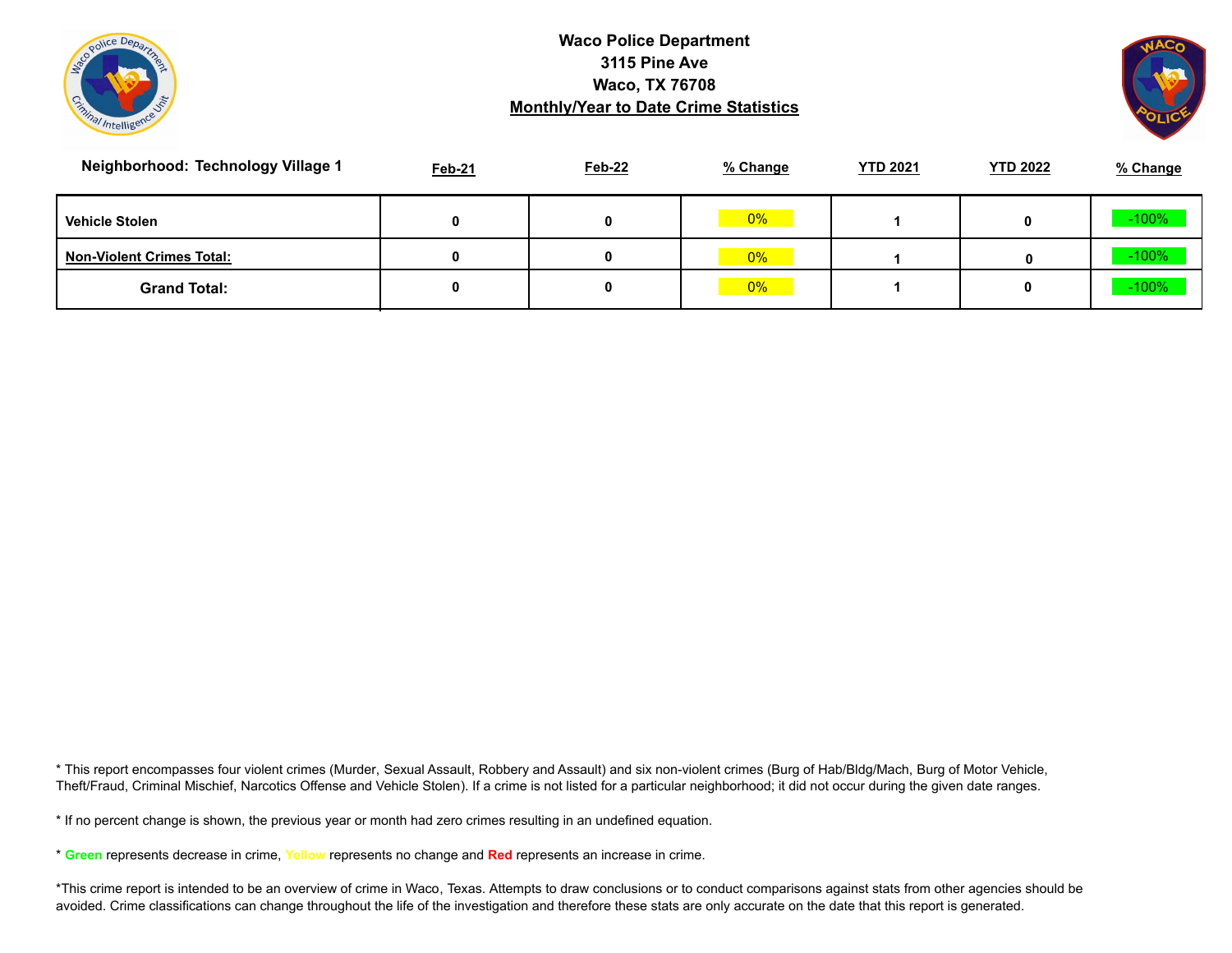



| Neighborhood: Timbercrest 1      | <b>Feb-21</b> | <b>Feb-22</b> | % Change | <b>YTD 2021</b> | <b>YTD 2022</b> | % Change |
|----------------------------------|---------------|---------------|----------|-----------------|-----------------|----------|
| <b>Sexual Assault</b>            | 0             | 1             |          | $\mathbf 0$     | 1               |          |
| Robbery                          | 0             | 1             |          | $\mathbf 0$     | 1               |          |
| <b>Assault</b>                   | $\mathbf{2}$  | 3             | 50%      | 4               | 5               | 25%      |
| <b>Violent Crimes Total:</b>     | $\mathbf{2}$  | 5             | 150%     | 4               | $\overline{7}$  | 75%      |
| <b>Burglary of Hab/Bldg/Mach</b> | $\mathbf{2}$  | 1             | $-50%$   | $\mathbf{2}$    | $\mathbf{1}$    | $-50\%$  |
| <b>Burglary of Motor Vehicle</b> | 0             | 0             | $0\%$    | 1               | $\mathbf{2}$    | 100%     |
| <b>Theft/Fraud</b>               | 0             | 0             | 0%       | 1               | 1               | $0\%$    |
| <b>Narcotics Offense</b>         | $\mathbf 0$   | 1             |          |                 | 1               | $0\%$    |
| <b>Criminal Mischief</b>         | 1             | 0             | $-100%$  | $\mathbf{2}$    | $\mathbf{2}$    | $0\%$    |
| <b>Vehicle Stolen</b>            | $\mathbf 0$   | $\mathbf 2$   |          |                 | $\mathbf{2}$    | 100%     |
| <b>Non-Violent Crimes Total:</b> | 3             | 4             | 33%      | 8               | 9               | 13%      |
| <b>Grand Total:</b>              | 5             | 9             | 80%      | 12              | 16              | 33%      |

\* This report encompasses four violent crimes (Murder, Sexual Assault, Robbery and Assault) and six non-violent crimes (Burg of Hab/Bldg/Mach, Burg of Motor Vehicle, Theft/Fraud, Criminal Mischief, Narcotics Offense and Vehicle Stolen). If a crime is not listed for a particular neighborhood; it did not occur during the given date ranges.

\* If no percent change is shown, the previous year or month had zero crimes resulting in an undefined equation.

\* **Green** represents decrease in crime, **Yellow** represents no change and **Red** represents an increase in crime.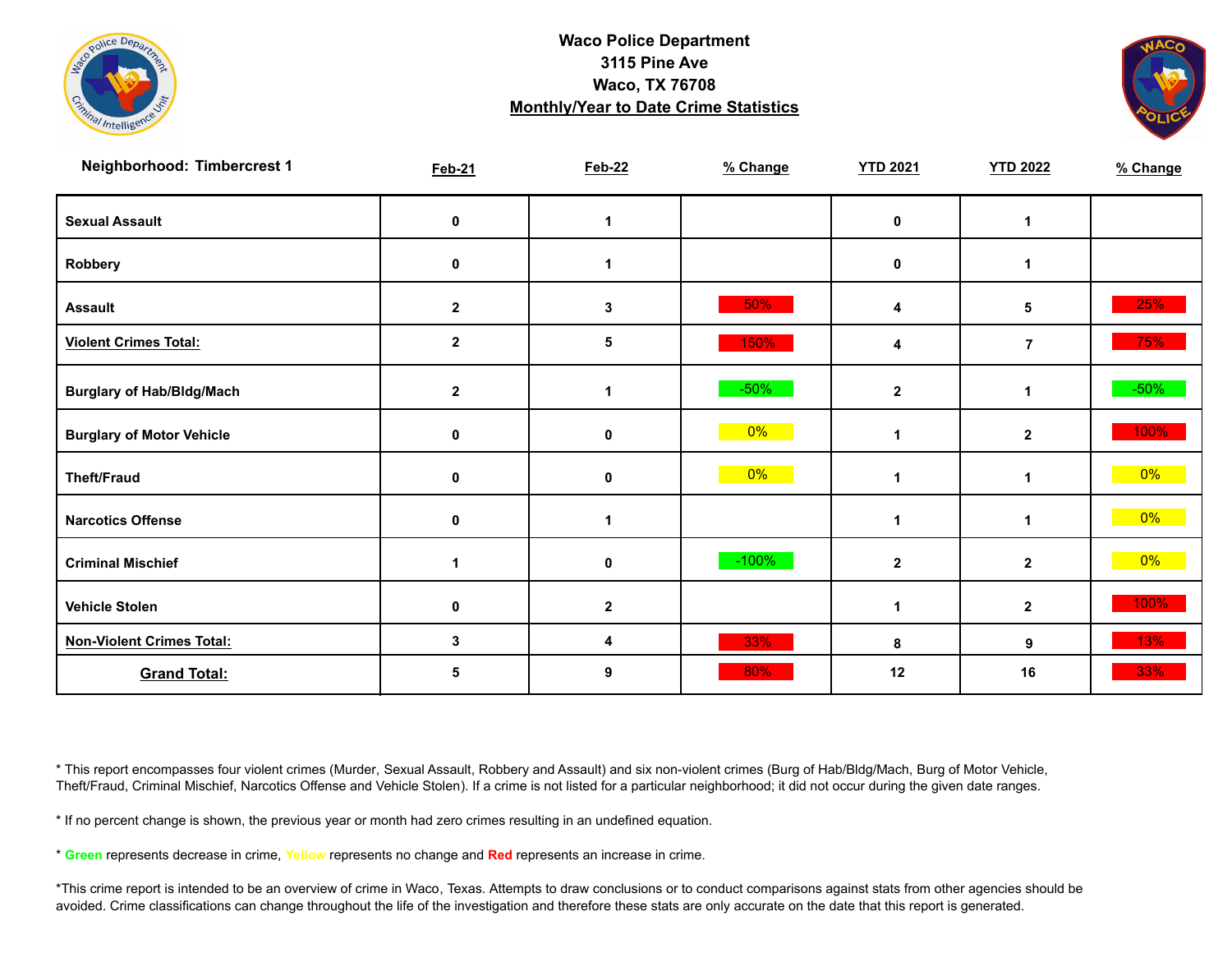



| <b>Neighborhood: University 1,2</b> | <b>Feb-21</b>   | <b>Feb-22</b>           | % Change | <b>YTD 2021</b> | <b>YTD 2022</b> | % Change |
|-------------------------------------|-----------------|-------------------------|----------|-----------------|-----------------|----------|
| <b>Sexual Assault</b>               | 1               |                         | $0\%$    |                 | 1               | $0\%$    |
| <b>Assault</b>                      | 5               | 6                       | 20%      | 10              | 9               | $-10%$   |
| <b>Violent Crimes Total:</b>        | 6               | $\overline{\mathbf{r}}$ | 17%      | 11              | 10              | $-9%$    |
| <b>Burglary of Hab/Bldg/Mach</b>    | 5               | 0                       | $-100%$  | 7               | 3               | $-57%$   |
| <b>Burglary of Motor Vehicle</b>    | 1               | $\mathbf{2}$            | 100%     | $\mathbf{2}$    | 4               | 100%     |
| <b>Theft/Fraud</b>                  | 4               | 5                       | 25%      | 11              | $\overline{7}$  | $-36\%$  |
| <b>Narcotics Offense</b>            | $\mathbf 0$     | $\mathbf{2}$            |          | $\mathbf{2}$    | 6               | 200%     |
| <b>Criminal Mischief</b>            | $5\phantom{.0}$ | $\mathbf 2$             | $-60%$   | 9               | 6               | $-33%$   |
| <b>Vehicle Stolen</b>               | 1               |                         | $0\%$    | 3               | 3               | $0\%$    |
| <b>Non-Violent Crimes Total:</b>    | 16              | 12                      | $-25%$   | 34              | 29              | $-15%$   |
| <b>Grand Total:</b>                 | 22              | 19                      | $-14%$   | 45              | 39              | $-13%$   |

\* This report encompasses four violent crimes (Murder, Sexual Assault, Robbery and Assault) and six non-violent crimes (Burg of Hab/Bldg/Mach, Burg of Motor Vehicle, Theft/Fraud, Criminal Mischief, Narcotics Offense and Vehicle Stolen). If a crime is not listed for a particular neighborhood; it did not occur during the given date ranges.

\* If no percent change is shown, the previous year or month had zero crimes resulting in an undefined equation.

\* **Green** represents decrease in crime, **Yellow** represents no change and **Red** represents an increase in crime.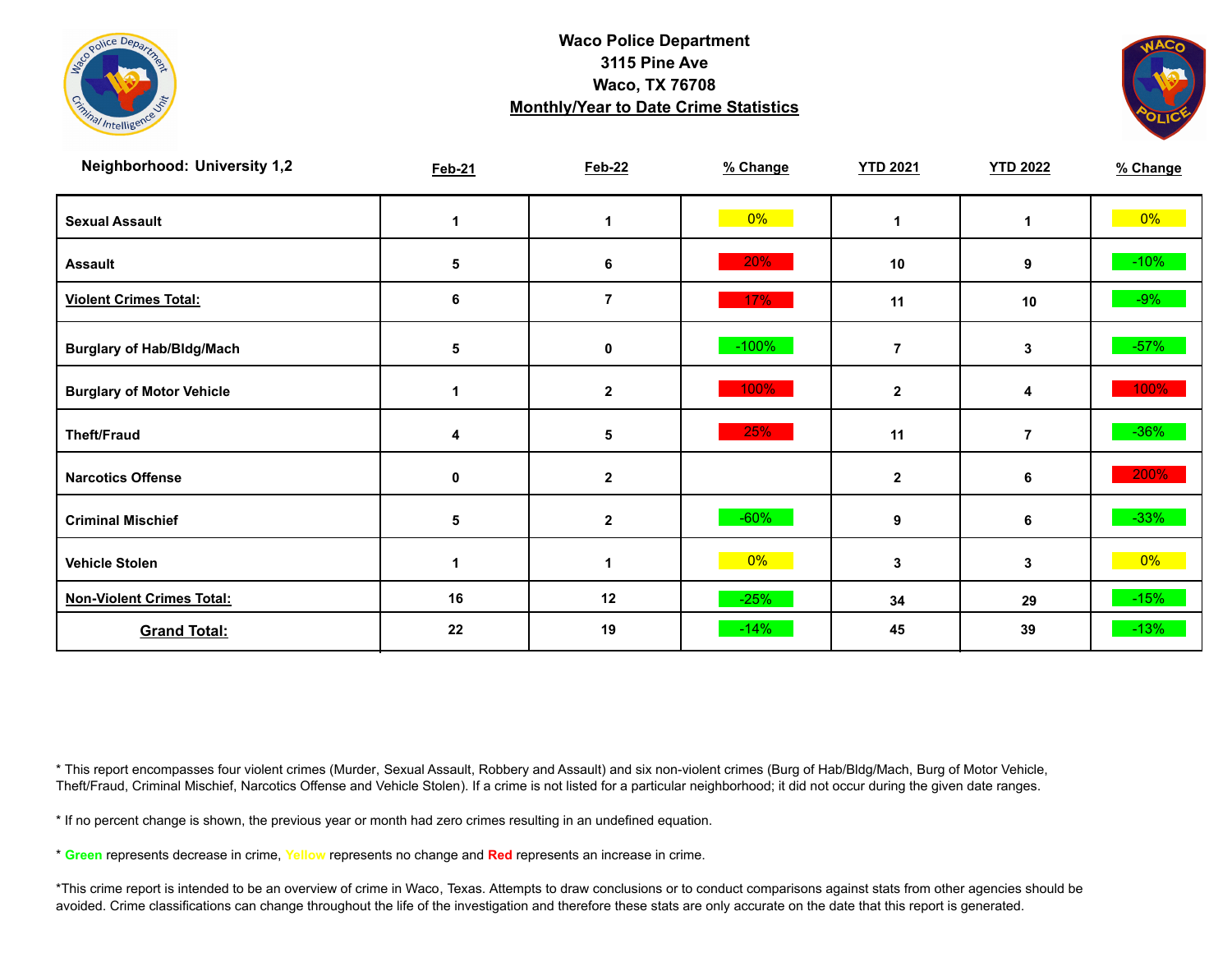



| Neighborhood: West Waco 3        | <b>Feb-21</b> | <b>Feb-22</b> | % Change | <b>YTD 2021</b> | <b>YTD 2022</b> | % Change |
|----------------------------------|---------------|---------------|----------|-----------------|-----------------|----------|
| Robbery                          |               | 0             | $-100%$  | 1               | 0               | $-100%$  |
| <b>Assault</b>                   | 7             | 6             | $-14%$   | 15              | 8               | $-47%$   |
| <b>Violent Crimes Total:</b>     | 8             | 6             | $-25%$   | 16              | 8               | $-50\%$  |
| <b>Burglary of Hab/Bldg/Mach</b> |               | 1             | 0%       | 3               | 4               | 33%      |
| <b>Burglary of Motor Vehicle</b> | $\mathbf{2}$  | $\mathbf{2}$  | $0\%$    | $\overline{7}$  | 5               | $-29%$   |
| <b>Theft/Fraud</b>               | 16            | 18            | 13%      | 35              | 34              | $-3%$    |
| <b>Narcotics Offense</b>         |               | 0             | $-100%$  | 6               | 1               | $-83%$   |
| <b>Criminal Mischief</b>         |               | 1             | $0\%$    | $\mathbf{2}$    | 1               | $-50\%$  |
| <b>Vehicle Stolen</b>            | 0             | 0             | $0\%$    | 4               | 1               | $-75%$   |
| <b>Non-Violent Crimes Total:</b> | 21            | 22            | 5%       | 57              | 46              | $-19%$   |
| <b>Grand Total:</b>              | 29            | 28            | $-3%$    | 73              | 54              | $-26%$   |

\* This report encompasses four violent crimes (Murder, Sexual Assault, Robbery and Assault) and six non-violent crimes (Burg of Hab/Bldg/Mach, Burg of Motor Vehicle, Theft/Fraud, Criminal Mischief, Narcotics Offense and Vehicle Stolen). If a crime is not listed for a particular neighborhood; it did not occur during the given date ranges.

\* If no percent change is shown, the previous year or month had zero crimes resulting in an undefined equation.

\* **Green** represents decrease in crime, **Yellow** represents no change and **Red** represents an increase in crime.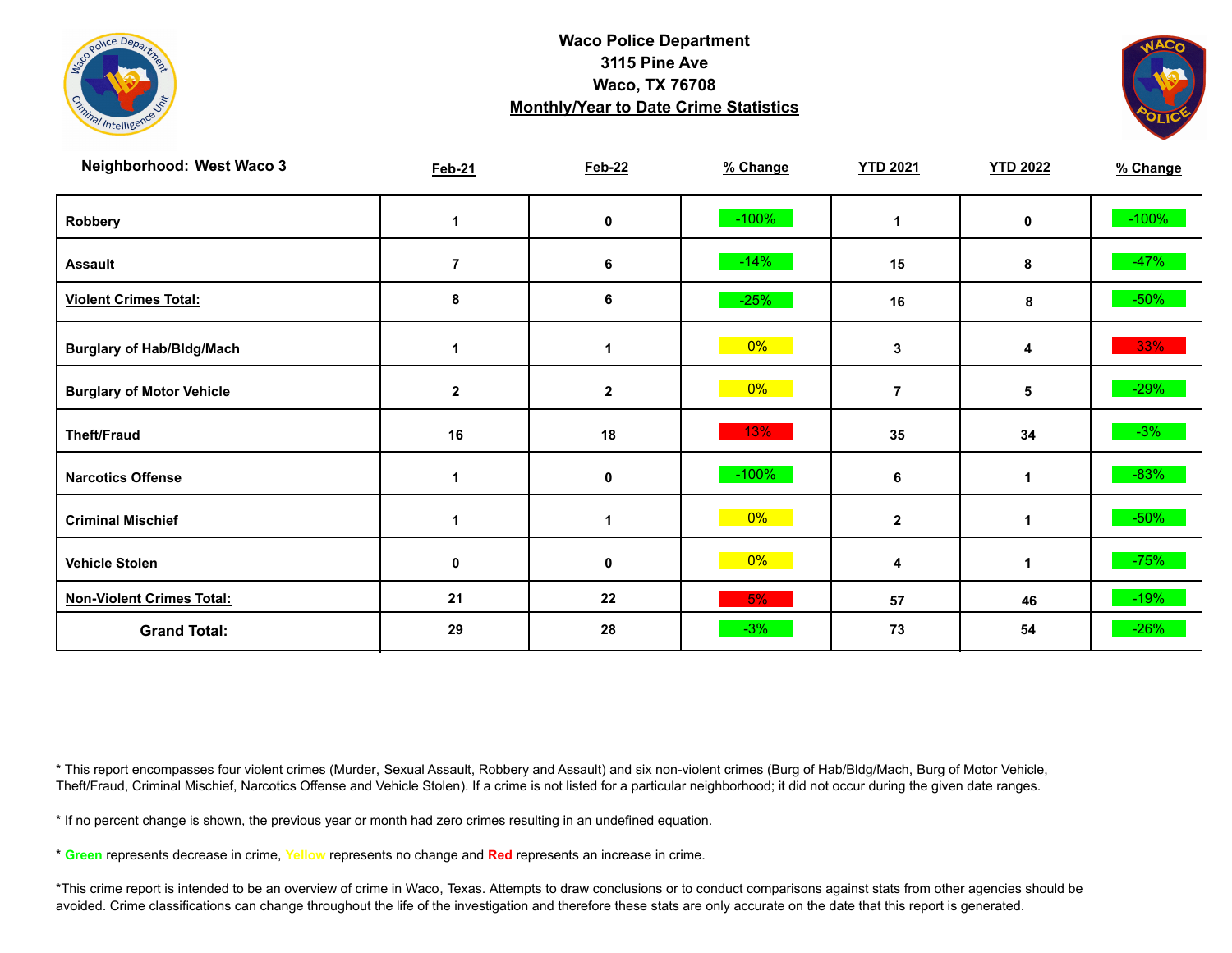



| <b>WACO, TX</b>                  | <b>Feb-21</b> | <b>Feb-22</b> | % Change | <b>YTD 2021</b> | <b>YTD 2022</b> | % Change |
|----------------------------------|---------------|---------------|----------|-----------------|-----------------|----------|
| <b>Murder</b>                    | 1             | 1             | 0%       | 1               | $\mathbf 3$     | 200%     |
| <b>Sexual Assault</b>            | 8             | 15            | 88%      | 20              | 26              | 30%      |
| Robbery                          | 18            | 6             | $-67%$   | 36              | 19              | $-47%$   |
| <b>Assault</b>                   | 140           | 154           | 10%      | 307             | 307             | 0%       |
| <b>Violent Crimes Total:</b>     | 167           | 176           | 5%       | 364             | 355             | $-2%$    |
| <b>Burglary of Hab/Bldg/Mach</b> | 57            | 53            | $-7%$    | 125             | 112             | $-10%$   |
| <b>Burglary of Motor Vehicle</b> | 63            | 87            | 38%      | 147             | 190             | 29%      |
| <b>Theft/Fraud</b>               | 190           | 204           | 7%       | 398             | 414             | 4%       |
| <b>Narcotics Offense</b>         | 36            | 33            | $-8%$    | 95              | 99              | 4%       |
| <b>Criminal Mischief</b>         | 70            | 70            | $0\%$    | 164             | 173             | 5%       |
| <b>Vehicle Stolen</b>            | 28            | 43            | 54%      | ${\bf 77}$      | 76              | $-1\%$   |
| <b>Non-Violent Crimes Total:</b> | 444           | 490           | 10%      | 1,006           | 1,064           | 6%       |
| <b>Grand Total:</b>              | 611           | 666           | 9%       | 1,370           | 1,419           | 4%       |

\* This report encompasses four violent crimes (Murder, Sexual Assault, Robbery and Assault) and six non-violent crimes (Burg of Hab/Bldg/Mach, Burg of Motor Vehicle, Theft/Fraud, Criminal Mischief, Narcotics Offense and Vehicle Stolen). If a crime is not listed for a particular neighborhood; it did not occur during the given date ranges.

\* If no percent change is shown, the previous year or month had zero crimes resulting in an undefined equation.

\* **Green** represents decrease in crime, **Yellow** represents no change and **Red** represents an increase in crime.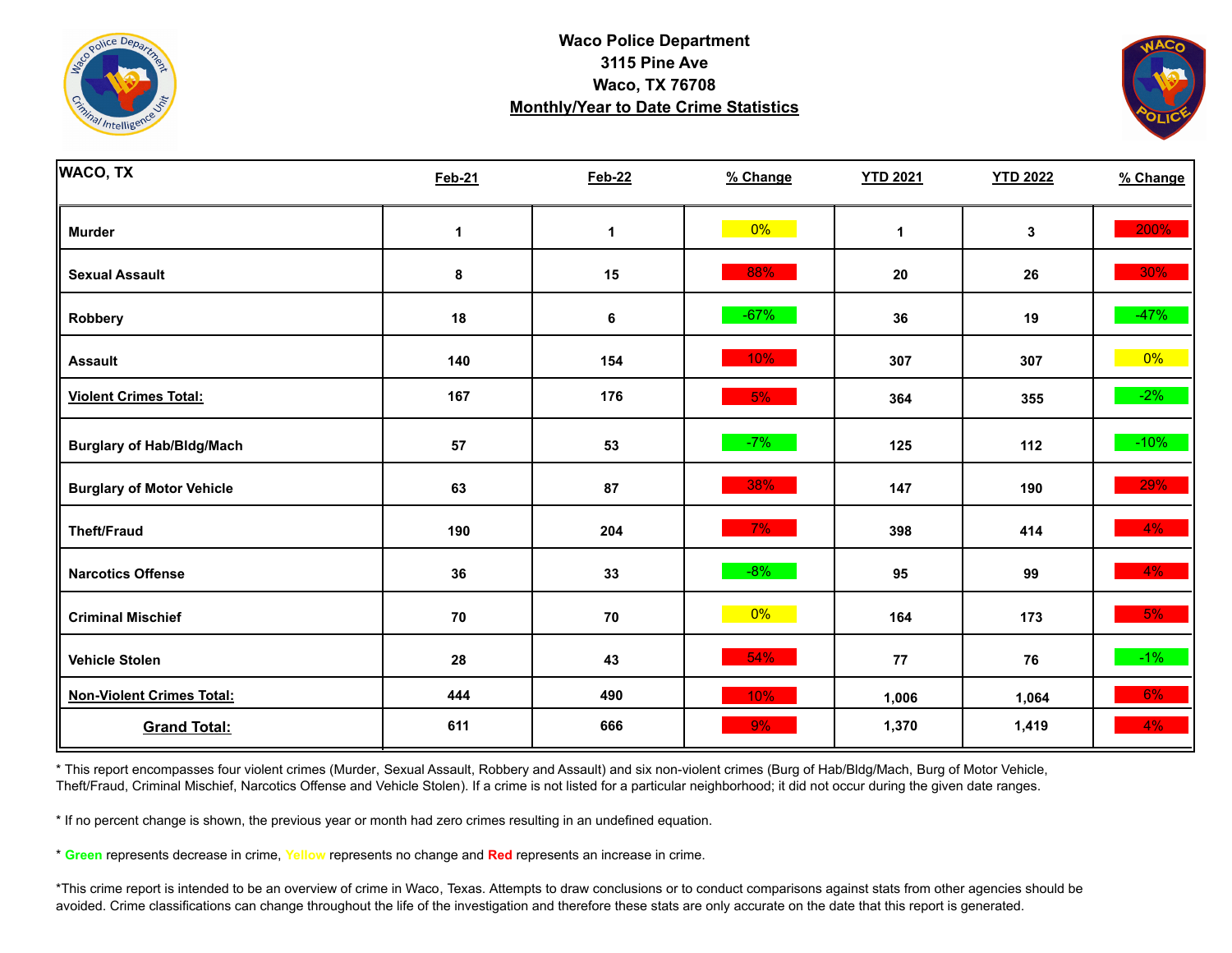

 $PQLI$ O

**Waco Police Department 3115 Pine Ave Waco, TX 76708 Monthly/Year to Date Crime Statistics**



Waco Police Department

**Waco PD reports**

Neighborhood & Council District(s)

3115 Pine 254-750-7500

**\*\*The reports shown on this list have a preliminary offense attached to the case. It is important to note that the final offense reported for year end reporting may very likely change due to new evidence or circumstances coming to light during the investigation.**

| Reported Date | Case #                       | Report Time | <b>Preliminary Description</b> | <b>Preliminary Offense</b> | NA / Council Dist. | Location                    |
|---------------|------------------------------|-------------|--------------------------------|----------------------------|--------------------|-----------------------------|
|               | Neighborhood: Alta Vista 1,2 |             |                                |                            |                    |                             |
| 2/6/2022      | 22-002024                    | 0929        | Assault                        | PC 22.01 AM FV             | Alta Vista 1,2     | 2428 LA SALLE AV #10        |
| 2/6/2022      | 22-002031                    | 1408        | Assault                        | PC 22.04 3F FV             | Alta Vista 1,2     | 2428 LA SALLE AV #114       |
| 2/8/2022      | 22-002134                    | 1237        | Assault                        | PC 22.01 AM FV             | Alta Vista 1,2     | 4000 S JACK KULTGEN EX #131 |
| 2/12/2022     | 22-002376                    | 1414        | Assault                        | PC 22.01 CM FV             | Alta Vista 1,2     | 3001 S NEW RD #2102         |
| 2/13/2022     | 22-002409                    | 0042        | Assault                        | PC 22.01 AM                | Alta Vista 1,2     | 2315 ROBINSON DR            |
| 2/17/2022     | 22-002680                    | 2014        | Assault                        | PC 22.01 AM FV             | Alta Vista 1,2     | 2428 LA SALLE AV #123       |
| 2/18/2022     | 22-002735                    | 1535        | Assault                        | PC 22.01 CM                | Alta Vista 1,2     | 3201 S NEW RD               |
| 2/19/2022     | 22-002808                    | 1456        | Assault                        | PC 22.02 2F                | Alta Vista 1,2     | 1800 PRIMROSE DR #135E      |
| 2/24/2022     | 22-003106                    | 1625        | Assault                        | PC 22.01 CM FV             | Alta Vista 1,2     | 2531 S 27TH ST              |
| 2/26/2022     | 22-003179                    | 0054        | Assault                        | PC 22.01 CM                | Alta Vista 1,2     | 2315 ROBINSON DR            |
| 2/6/2022      | 22-002013                    | 0045        | Burglary / Vehicle             | PC 30.04 AM                | Alta Vista 1,2     | 2401 ROBINSON DR            |
| 2/8/2022      | 22-002125                    | 0945        | Burglary / Vehicle             | PC 30.04 AM                | Alta Vista 1,2     | 2401 ROBINSON DR            |
| 2/9/2022      | 22-800077                    | 2241        | Burglary / Vehicle             | PC 30.04 AM                | Alta Vista 1,2     | 2425 S 21ST ST              |
| 2/17/2022     | 22-002654                    | 1355        | Burglary / Vehicle             | PC 30.04 AM                | Alta Vista 1,2     | 2425 S 21ST ST              |
| 2/17/2022     | 22-800091                    | 1701        | Burglary / Vehicle             | PC 30.04 AM                | Alta Vista 1,2     | 2315 ROBINSON DR            |
| 2/21/2022     | 22-002929                    | 1329        | Burglary / Vehicle             | PC 30.04 AM                | Alta Vista 1,2     | 3000 S NEW RD               |
| 2/9/2022      | 22-002207                    | 1704        | Burglary of Hab/Bldg/Mach      | PC 30.02 2F                | Alta Vista 1,2     | 1800 PRIMROSE DR #134E      |
| 2/24/2022     | 22-003113                    | 2150        | Burglary of Hab/Bldg/Mach      | PC 30.02 1F                | Alta Vista 1,2     | 1800 PRIMROSE DR #244M      |
| 2/28/2022     | 22-003316                    | 0932        | Burglary of Hab/Bldg/Mach      | PC 30.02 FS                | Alta Vista 1,2     | 2504 LA SALLE AV            |

\* This report encompasses four violent crimes (Murder, Sexual Assault, Robbery and Assault) and six non-violent crimes (Burg of Hab/Bldg/Mach, Burg of Motor Vehicle, Theft/Fraud, Criminal Mischief, Narcotics Offense and Vehicle Stolen). If a crime is not listed for a particular neighborhood; it did not occur during the given date ranges.

\* If no percent change is shown, the previous year or month had zero crimes resulting in an undefined equation.

\* **Green** represents decrease in crime, **Yellow** represents no change and **Red** represents an increase in crime.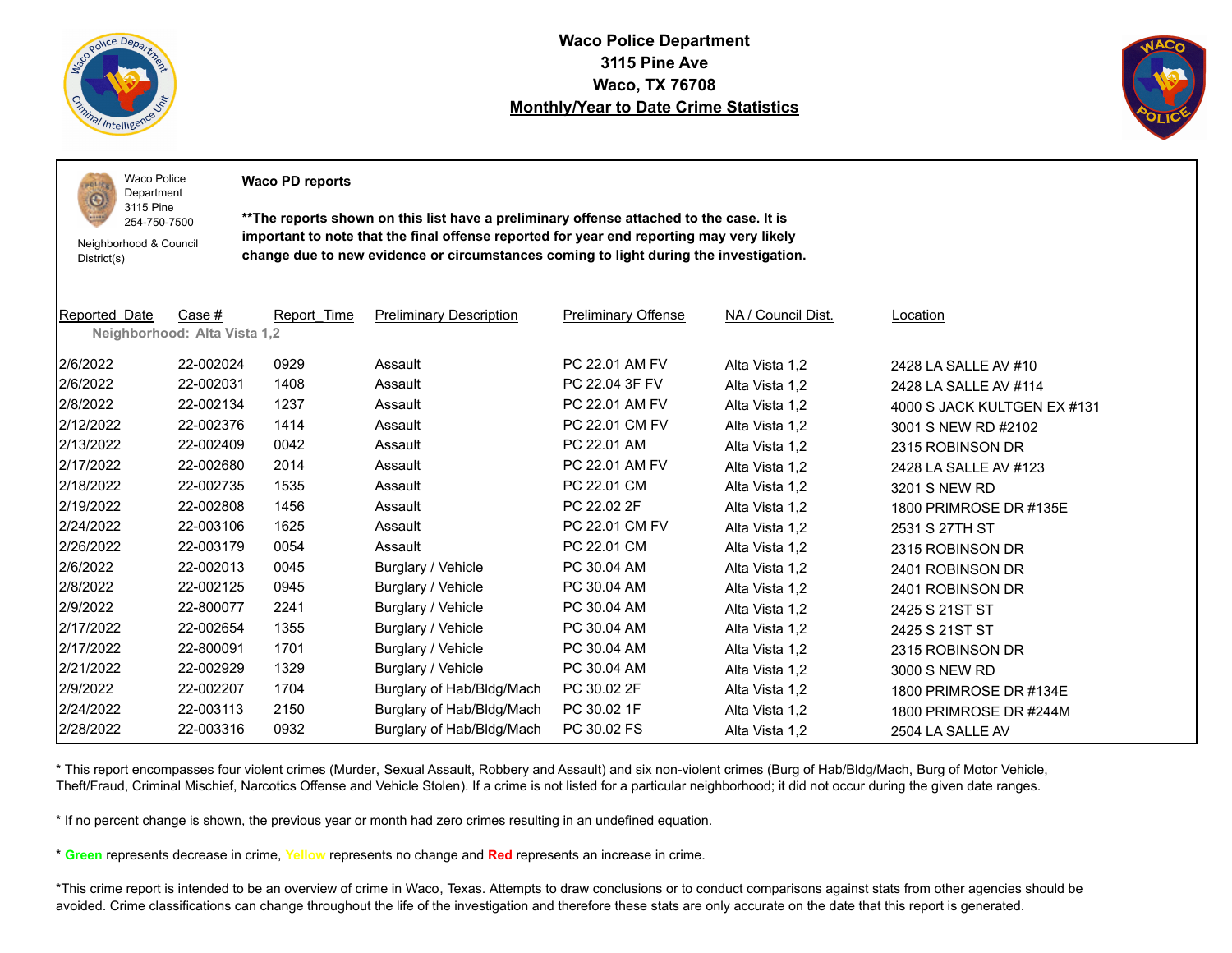



| 2/15/2022 | 22-002524                       | 0056 | <b>Criminal Mischief</b> | PC 28.03 BM    | Alta Vista 1,2    | 1800 PRIMROSE DR #135E  |
|-----------|---------------------------------|------|--------------------------|----------------|-------------------|-------------------------|
| 2/16/2022 | 22-002600                       | 1236 | <b>Criminal Mischief</b> | PC 28.03 AM    | Alta Vista 1,2    | 2700 LA SALLE AV        |
| 2/17/2022 | 22-002637                       | 0606 | <b>Criminal Mischief</b> | PC 28.03 AM    | Alta Vista 1,2    | 1800 PRIMROSE DR #135E  |
| 2/21/2022 | 22-002928                       | 1230 | <b>Criminal Mischief</b> | PC 28.03 BM    | Alta Vista 1,2    | 1800 PRIMROSE DR #151G  |
| 2/22/2022 | 22-002984                       | 1124 | <b>Criminal Mischief</b> | PC 28.03 AM    | Alta Vista 1,2    | 2407 S 26TH ST          |
| 2/18/2022 | 22-002766                       | 2252 | Robbery                  | PC 29.03 1F    | Alta Vista 1,2    | 2601 ROBINSON DR #17    |
| 2/5/2022  | 22-001991                       | 1503 | Theft /Fraud             | PC 31.03 FS    | Alta Vista 1,2    | 3001 S NEW RD           |
| 2/7/2022  | 22-002071                       | 1033 | Theft /Fraud             | PC 31.03 AM    | Alta Vista 1,2    | 2718 LA SALLE AV        |
| 2/8/2022  | 22-002142                       | 1441 | Theft /Fraud             | PC 32.32 FS    | Alta Vista 1,2    | 2718 LA SALLE AV        |
| 2/15/2022 | 22-002546                       | 1128 | Theft /Fraud             | PC 31.03 BM    | Alta Vista 1,2    | 2815 LA SALLE AV        |
| 2/22/2022 | 22-800103                       | 0839 | Theft /Fraud             | PC 31.03 AM    | Alta Vista 1,2    | 2700 GURLEY LN          |
| 2/28/2022 | 22-003314                       | 0930 | Theft /Fraud             | PC 32.31 FS    | Alta Vista 1,2    | 3430 PEWITT DR #B       |
| 2/20/2022 | 22-002854                       | 0255 | Vehicle Stolen           | PC 31.03 FS SV | Alta Vista 1,2    | 2900 PRIMROSE DR #2902C |
|           | Neighborhood: Austin Avenue 3,4 |      |                          |                |                   |                         |
| 2/28/2022 | 22-003361                       | 2253 | Assault                  | PC 22.01 AM FV | Austin Avenue 3,4 | 3820 FRANKLIN AV #8     |
| 2/23/2022 | 22-003060                       | 1951 | Burglary / Vehicle       | PC 30.04 AM    | Austin Avenue 3,4 | 300 S VALLEY MILLS DR   |
| 2/23/2022 | 22-003061                       | 1951 | <b>Criminal Mischief</b> | PC 28.03 BM    | Austin Avenue 3,4 | 300 S VALLEY MILLS DR   |
| 2/11/2022 | 22-002353                       | 2313 | Narcotics Offense        | HS 481.121 BM  | Austin Avenue 3,4 | S 32ND ST/FRANKLIN AV   |
| 2/12/2022 | 22-002406                       | 2310 | Narcotics Offense        | HS 481.134 3F  | Austin Avenue 3,4 | N 18TH ST/WASHINGTON AV |
| 2/19/2022 | 22-002768                       | 0022 | Narcotics Offense        | HS 481.121 3F  | Austin Avenue 3,4 | N 18TH ST/WASHINGTON AV |
| 2/8/2022  | 22-002127                       | 0947 | Theft /Fraud             | PC 31.03 BM    | Austin Avenue 3,4 | 207 S 27TH ST           |
| 2/8/2022  | 22-002141                       | 1514 | Theft /Fraud             | PC 32.21 FS    | Austin Avenue 3,4 | 2400 W WACO DR          |
| 2/16/2022 | 22-002594                       | 0830 | Vehicle Stolen           | PC 31.03 FS SV | Austin Avenue 3,4 | 2223 AUSTIN AV          |
| 2/19/2022 | 22-002785                       | 0918 | Vehicle Stolen           | PC 31.03 FS SV | Austin Avenue 3,4 | 2325 FRANKLIN AV        |
| 2/25/2022 | 22-003148                       | 1634 | Vehicle Stolen           | PC 31.03 FS SV | Austin Avenue 3,4 | 225 S 17TH ST           |
|           | Neighborhood: Baylor 2          |      |                          |                |                   |                         |
| 2/17/2022 | 22-002634                       | 0256 | Assault                  | PC 22.01 AM    | Baylor 2          | 1909 S 12TH ST #D       |
| 2/18/2022 | 22-002756                       | 2014 | Assault                  | PC 22.01 AM FV | Baylor 2          | 1812 S 8TH ST #244      |

\* This report encompasses four violent crimes (Murder, Sexual Assault, Robbery and Assault) and six non-violent crimes (Burg of Hab/Bldg/Mach, Burg of Motor Vehicle, Theft/Fraud, Criminal Mischief, Narcotics Offense and Vehicle Stolen). If a crime is not listed for a particular neighborhood; it did not occur during the given date ranges.

\* If no percent change is shown, the previous year or month had zero crimes resulting in an undefined equation.

\* **Green** represents decrease in crime, **Yellow** represents no change and **Red** represents an increase in crime.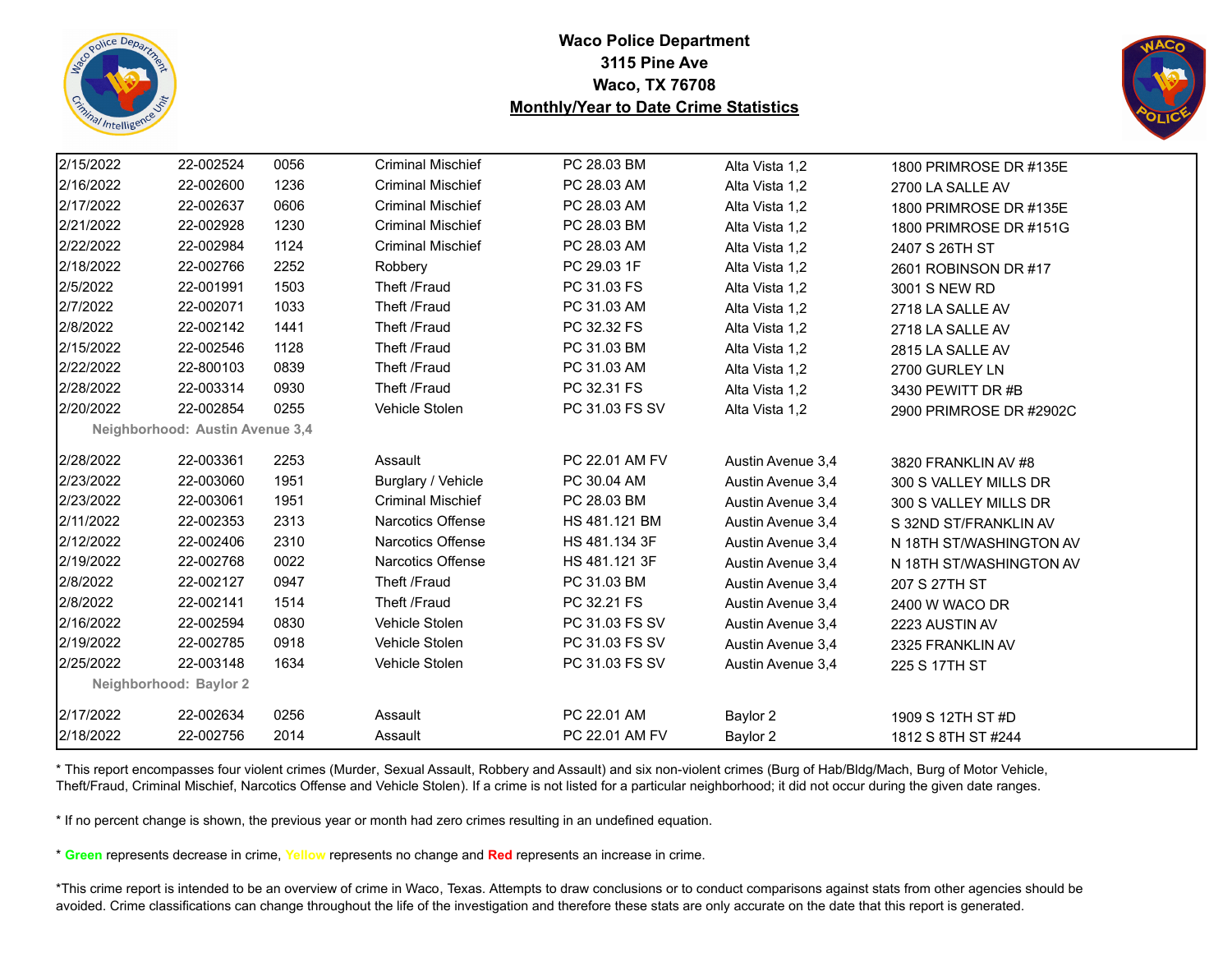



| 2/8/2022  | 22-002131                  | 1045 | Burglary / Vehicle        | PC 30.04 AM    | Baylor 2     | 1933 S 14TH ST         |
|-----------|----------------------------|------|---------------------------|----------------|--------------|------------------------|
| 2/11/2022 | 22-002293                  | 0508 | Burglary / Vehicle        | PC 30.04 AM    | Baylor 2     | 1320 S JACK KULTGEN EX |
| 2/23/2022 | 22-003039                  | 1138 | Burglary / Vehicle        | PC 30.04 AM    | Baylor 2     | 1912 S 15TH ST         |
| 2/24/2022 | 22-003088                  | 1005 | Burglary / Vehicle        | PC 30.04 AM    | Baylor 2     | S 14TH ST/DAUGHTREY AV |
| 2/17/2022 | 22-002632                  | 0256 | Burglary of Hab/Bldg/Mach | PC 30.02 2F    | Baylor 2     | 1909 S 12TH ST #D      |
| 2/11/2022 | 22-002332                  | 1718 | <b>Criminal Mischief</b>  | PC 28.03 BM    | Baylor 2     | 909 BAYLOR AV #522     |
| 2/12/2022 | 22-800079                  | 1541 | <b>Criminal Mischief</b>  | PC 28.03 CM    | Baylor 2     | 1102 SPEIGHT AV        |
| 2/20/2022 | 22-002866                  | 1453 | <b>Criminal Mischief</b>  | PC 28.04 CM    | Baylor 2     | 909 BAYLOR AV          |
| 2/21/2022 | 22-800096                  | 2002 | <b>Criminal Mischief</b>  | PC 28.03 BM    | Baylor 2     | 1800 S 5TH ST          |
| 2/8/2022  | 22-002120                  | 0448 | Narcotics Offense         | HS 481.115 FS  | Baylor 2     | 1320 S JACK KULTGEN EX |
| 2/24/2022 | 22-003112                  | 2018 | <b>Narcotics Offense</b>  | HS 481.120 BM  | Baylor 2     | 1125 SPEIGHT AV        |
| 2/25/2022 | 22-003160                  | 1833 | Narcotics Offense         | HS 481.121 BM  | Baylor 2     | S 9TH ST/BAGBY AV      |
| 2/4/2022  | 22-001956                  | 1947 | Theft /Fraud              | PC 31.03 FS    | Baylor 2     | S 12TH ST/LA SALLE AV  |
| 2/11/2022 | 22-002309                  | 1133 | Theft /Fraud              | PC 31.03 FS    | Baylor 2     | 909 BAYLOR AV          |
| 2/11/2022 | 22-002345                  | 2112 | Theft /Fraud              | PC 31.03 AM    | Baylor 2     | 1102 SPEIGHT AV #327   |
| 2/11/2022 | 22-800078                  | 2217 | Theft /Fraud              | PC 31.03 FS    | Baylor 2     | 909 BAYLOR AV          |
| 2/12/2022 | 22-800080                  | 1908 | Theft /Fraud              | PC 31.03 FS    | Baylor 2     | 1001 SPEIGHT AV        |
| 2/13/2022 | 22-800082                  | 1421 | Theft /Fraud              | PC 31.03 FS    | Baylor 2     | 909 BAYLOR AV          |
| 2/16/2022 | 22-002598                  | 1128 | Theft /Fraud              | PC 31.03 BM    | Baylor 2     | 1226 SPEIGHT AV        |
| 2/18/2022 | 22-002719                  | 1215 | Theft /Fraud              | PC 31.03 FS    | Baylor 2     | 909 BAYLOR AV          |
| 2/19/2022 | 22-002792                  | 1223 | Theft /Fraud              | PC 31.03 AM    | Baylor 2     | 1216 SPEIGHT AV        |
| 2/2/2022  | 22-001832                  | 0657 | Vehicle Stolen            | PC 31.03 FS SV | Baylor 2     | 1508 S 13TH ST #111    |
| 2/9/2022  | 22-002174                  | 0137 | Vehicle Stolen            | PC 31.03 3F SV | Baylor 2     | 1401 JAMES AV          |
| 2/21/2022 | 22-002942                  | 1645 | Vehicle Stolen            | PC 31.03 FS SV | Baylor 2     | 1102 SPEIGHT AV        |
| 2/25/2022 | 22-003149                  | 1724 | Vehicle Stolen            | PC 31.03 FS SV | Baylor 2     | 1725 LA SALLE AV       |
|           | Neighborhood: Brook Oaks 4 |      |                           |                |              |                        |
| 2/3/2022  | 22-001918                  | 2349 | Assault                   | PC 22.01 CM FV | Brook Oaks 4 | 2100 N 5TH ST          |
| 2/8/2022  | 22-002118                  | 0400 | Assault                   | PC 22.01 AM FV | Brook Oaks 4 | 1625 N 15TH ST         |
| 2/13/2022 | 22-002450                  | 1853 | Assault                   | PC 22.02 2F    | Brook Oaks 4 | 1217 N 6TH ST          |

\* This report encompasses four violent crimes (Murder, Sexual Assault, Robbery and Assault) and six non-violent crimes (Burg of Hab/Bldg/Mach, Burg of Motor Vehicle, Theft/Fraud, Criminal Mischief, Narcotics Offense and Vehicle Stolen). If a crime is not listed for a particular neighborhood; it did not occur during the given date ranges.

\* If no percent change is shown, the previous year or month had zero crimes resulting in an undefined equation.

\* **Green** represents decrease in crime, **Yellow** represents no change and **Red** represents an increase in crime.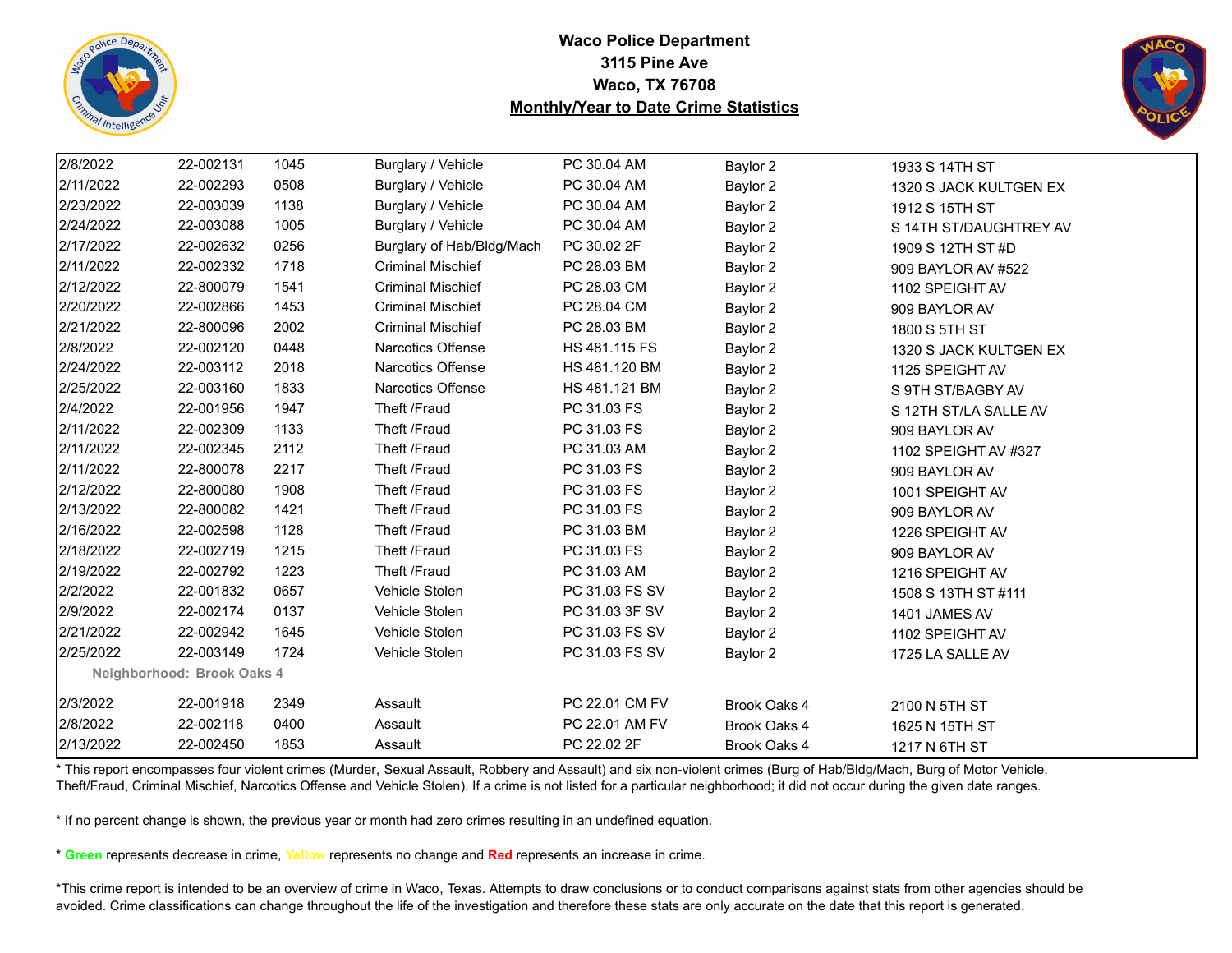



| 2/14/2022 | 22-002517 | 2128 | Assault                   | PC 22.01 AM FV | Brook Oaks 4 | 817 COLCORD AV #C301       |
|-----------|-----------|------|---------------------------|----------------|--------------|----------------------------|
| 2/14/2022 | 22-002523 | 2304 | Assault                   | PC 22.02 2F FV | Brook Oaks 4 | 1100 N 6TH ST              |
| 2/19/2022 | 22-002780 | 0452 | Assault                   | PC 22.01 AM FV | Brook Oaks 4 | 1606 N 11TH ST             |
| 2/20/2022 | 22-002881 | 1956 | Assault                   | PC 22.04 3F    | Brook Oaks 4 | 319 LORRAINE DR            |
| 2/22/2022 | 22-003013 | 1800 | Assault                   | PC 22.04 3F FV | Brook Oaks 4 | 1118 PROCTOR AV            |
| 2/24/2022 | 22-003108 | 1840 | Assault                   | PC 22.01 3F FV | Brook Oaks 4 | 1910 N 5TH ST              |
| 2/27/2022 | 22-003298 | 2147 | Assault                   | PC 22.01 CM FV | Brook Oaks 4 | 716 N 13TH ST              |
| 2/2/2022  | 22-001844 | 1050 | Burglary / Vehicle        | PC 30.04 AM    | Brook Oaks 4 | 817 COLCORD AV             |
| 2/7/2022  | 22-002095 | 1706 | Burglary / Vehicle        | PC 30.04 AM    | Brook Oaks 4 | 1700 N UNIVERSITY PARKS DR |
| 2/2/2022  | 22-001871 | 1458 | Burglary of Hab/Bldg/Mach | PC 30.02 FS    | Brook Oaks 4 | 1628 HERRING AV            |
| 2/9/2022  | 22-002179 | 0802 | Burglary of Hab/Bldg/Mach | PC 30.02 2F    | Brook Oaks 4 | 1100 N 6TH ST #W4          |
| 2/20/2022 | 22-002857 | 0635 | Burglary of Hab/Bldg/Mach | PC 30.02 2F    | Brook Oaks 4 | 817 COLCORD AV #4204       |
| 2/26/2022 | 22-003211 | 1314 | Burglary of Hab/Bldg/Mach | PC 30.02 2F    | Brook Oaks 4 | 1719 LIVE OAK AV           |
| 2/28/2022 | 22-003358 | 2151 | Burglary of Hab/Bldg/Mach | PC 30.02 2F    | Brook Oaks 4 | 1100 N 6TH ST #L1          |
| 2/8/2022  | 22-002117 | 0359 | <b>Criminal Mischief</b>  | PC 28.03 BM    | Brook Oaks 4 | 1625 N 15TH ST             |
| 2/12/2022 | 22-002378 | 1411 | <b>Criminal Mischief</b>  | PC 28.03 BM    | Brook Oaks 4 | 1100 N 6TH ST              |
| 2/14/2022 | 22-002490 | 1341 | <b>Criminal Mischief</b>  | PC 28.03 BM    | Brook Oaks 4 | 1617 LIVE OAK AV           |
| 2/16/2022 | 22-002620 | 1813 | <b>Criminal Mischief</b>  | PC 28.03 AM    | Brook Oaks 4 | 923 REYNOLDS ST            |
| 2/21/2022 | 22-002901 | 0240 | <b>Criminal Mischief</b>  | PC 28.03 AM    | Brook Oaks 4 | 1505 N 15TH ST             |
| 2/21/2022 | 22-002909 | 0901 | <b>Criminal Mischief</b>  | PC 28.03 BM    | Brook Oaks 4 | 1100 N 6TH ST              |
| 2/25/2022 | 22-003127 | 0920 | <b>Criminal Mischief</b>  | PC 28.04 CM    | Brook Oaks 4 | 1100 N 6TH ST #FF8         |
| 2/25/2022 | 22-003132 | 1104 | <b>Criminal Mischief</b>  | PC 28.03 BM    | Brook Oaks 4 | 2001 N 7TH ST              |
| 2/27/2022 | 22-003296 | 2147 | <b>Criminal Mischief</b>  | PC 28.03 CM    | Brook Oaks 4 | 716 N 13TH ST              |
| 2/2/2022  | 22-001869 | 1523 | Narcotics Offense         | HS 481.121 BM  | Brook Oaks 4 | 625 COLCORD AV             |
| 2/25/2022 | 22-003140 | 1505 | Narcotics Offense         | HS 483.045 BM  | Brook Oaks 4 | 1600 PROVIDENCE DR         |
| 2/6/2022  | 22-002046 | 2122 | Robbery                   | PC 29.02 2F    | Brook Oaks 4 | 1810 N 10TH ST             |
| 2/1/2022  | 22-001784 | 1229 | Sexual Assault            | PC 22.011 2F   | Brook Oaks 4 | <b>Address Witheld</b>     |
| 2/1/2022  | 22-001815 | 2030 | Theft /Fraud              | PC 32.21 3F    | Brook Oaks 4 | 625 COLCORD AV             |
| 2/5/2022  | 22-001984 | 1250 | Theft /Fraud              | PC 31.03 BM    | Brook Oaks 4 | 2100 N 5TH ST              |

\* This report encompasses four violent crimes (Murder, Sexual Assault, Robbery and Assault) and six non-violent crimes (Burg of Hab/Bldg/Mach, Burg of Motor Vehicle, Theft/Fraud, Criminal Mischief, Narcotics Offense and Vehicle Stolen). If a crime is not listed for a particular neighborhood; it did not occur during the given date ranges.

\* If no percent change is shown, the previous year or month had zero crimes resulting in an undefined equation.

\* **Green** represents decrease in crime, **Yellow** represents no change and **Red** represents an increase in crime.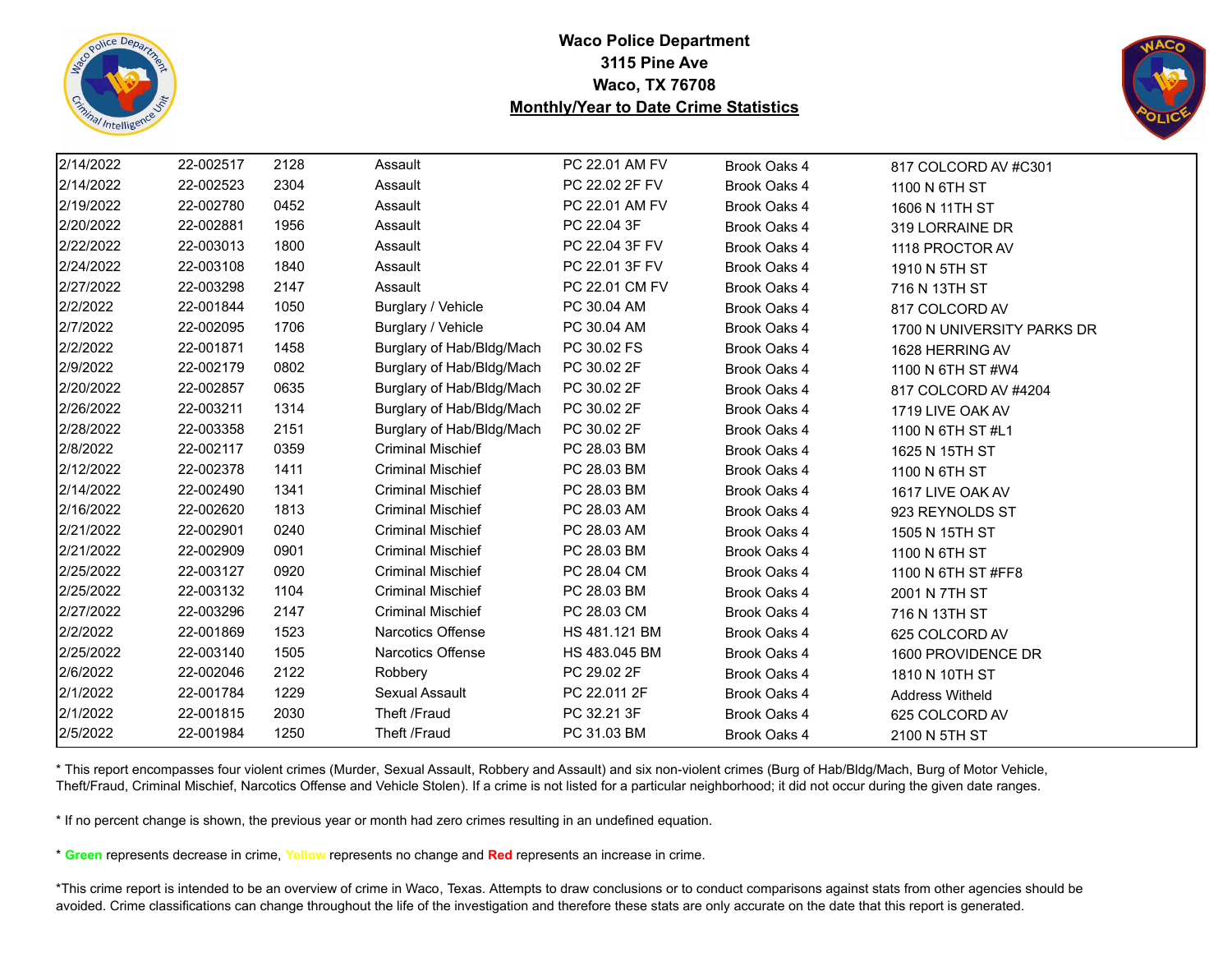



| 2/7/2022  | 22-800071                 | 2249 | Theft /Fraud              | PC 32.51 FS    | Brook Oaks 4 | 1525 PROCTOR AV       |  |
|-----------|---------------------------|------|---------------------------|----------------|--------------|-----------------------|--|
| 2/17/2022 | 22-002653                 | 1340 | Theft /Fraud              | PC 32.21 FS    | Brook Oaks 4 | 826 N 3RD ST          |  |
| 2/23/2022 | 22-003056                 | 1953 | Theft /Fraud              | PC 32.31 FS    | Brook Oaks 4 | 1207 N 10TH ST        |  |
| 2/28/2022 | 22-003325                 | 1235 | Theft /Fraud              | PC 32.21 FS    | Brook Oaks 4 | 707 N 15TH ST         |  |
| 2/2/2022  | 22-001843                 | 1049 | Vehicle Stolen            | PC 31.03 FS SV | Brook Oaks 4 | 817 COLCORD AV        |  |
|           | Neighborhood: Brookview 4 |      |                           |                |              |                       |  |
| 2/10/2022 | 22-002226                 | 0102 | Assault                   | PC 22.02 2F FV | Brookview 4  | 3037 COLONIAL AV      |  |
| 2/12/2022 | 22-002386                 | 1625 | Assault                   | PC 22.01 AM    | Brookview 4  | 575 N VALLEY MILLS DR |  |
| 2/18/2022 | 22-002722                 | 1236 | Assault                   | PC 22.01 AM    | Brookview 4  | 2600 GRIM AV #202     |  |
| 2/19/2022 | 22-002775                 | 0220 | Assault                   | PC 22.01 AM FV | Brookview 4  | 3220 COLE AV          |  |
| 2/20/2022 | 22-002869                 | 1514 | Assault                   | PC 22.01 3F FV | Brookview 4  | 2617 COLE AV #16      |  |
| 2/25/2022 | 22-003166                 | 2013 | Assault                   | PC 22.01 AM FV | Brookview 4  | 3422 MORROW AV        |  |
| 2/26/2022 | 22-003217                 | 1500 | Assault                   | PC 22.01 AM FV | Brookview 4  | N 36TH ST/W WACO DR   |  |
| 2/1/2022  | 22-800064                 | 1556 | Burglary / Vehicle        | PC 30.04 AM    | Brookview 4  | 3902 BOSQUE BL        |  |
| 2/21/2022 | 22-002912                 | 0955 | Burglary / Vehicle        | PC 30.04 AM    | Brookview 4  | 3125 COLONIAL AV      |  |
| 2/1/2022  | 22-001792                 | 1436 | Burglary of Hab/Bldg/Mach | PC 30.02 FS    | Brookview 4  | 501 N 34TH ST         |  |
| 2/22/2022 | 22-002977                 | 0907 | Burglary of Hab/Bldg/Mach | PC 30.02 2F    | Brookview 4  | 3912 HUACO LN         |  |
| 2/28/2022 | 22-003351                 | 1743 | Burglary of Hab/Bldg/Mach | PC 30.02 2F    | Brookview 4  | 2600 GRIM AV #106     |  |
| 2/7/2022  | 22-002099                 | 2032 | <b>Criminal Mischief</b>  | PC 28.03 BM    | Brookview 4  | 555 N VALLEY MILLS DR |  |
| 2/2/2022  | 22-001835                 | 0833 | <b>Narcotics Offense</b>  | HS 481.115 3F  | Brookview 4  | 2625 W WACO DR        |  |
| 2/3/2022  | 22-001892                 | 0114 | Theft /Fraud              | PC 31.03 CM    | Brookview 4  | 581 N VALLEY MILLS DR |  |
| 2/4/2022  | 22-001958                 | 2051 | Theft /Fraud              | PC 31.03 FS    | Brookview 4  | 575 N VALLEY MILLS DR |  |
| 2/5/2022  | 22-800086                 | 2123 | Theft /Fraud              | PC 32.31 FS    | Brookview 4  | 575 N VALLEY MILLS DR |  |
| 2/15/2022 | 22-002543                 | 1042 | Theft /Fraud              | PC 31.03 BM    | Brookview 4  | 533 N VALLEY MILLS DR |  |
| 2/20/2022 | 22-002886                 | 2242 | Theft /Fraud              | PC 31.03 BM    | Brookview 4  | 639 N 37TH ST         |  |
| 2/22/2022 | 22-002981                 | 1110 | Theft /Fraud              | PC 31.03 CM    | Brookview 4  | 1402 N 34TH ST        |  |
| 2/23/2022 | 22-003067                 | 2223 | Theft /Fraud              | PC 31.03 FS    | Brookview 4  | 575 N VALLEY MILLS DR |  |
| 2/9/2022  | 22-002185                 | 1037 | Vehicle Stolen            | PC 31.03 FS SV | Brookview 4  | 1417 SUNSET BL        |  |
| 2/18/2022 | 22-002715                 | 1116 | Vehicle Stolen            | PC 31.03 FS SV | Brookview 4  | 2600 COLE AV          |  |

\* This report encompasses four violent crimes (Murder, Sexual Assault, Robbery and Assault) and six non-violent crimes (Burg of Hab/Bldg/Mach, Burg of Motor Vehicle, Theft/Fraud, Criminal Mischief, Narcotics Offense and Vehicle Stolen). If a crime is not listed for a particular neighborhood; it did not occur during the given date ranges.

\* If no percent change is shown, the previous year or month had zero crimes resulting in an undefined equation.

\* **Green** represents decrease in crime, **Yellow** represents no change and **Red** represents an increase in crime.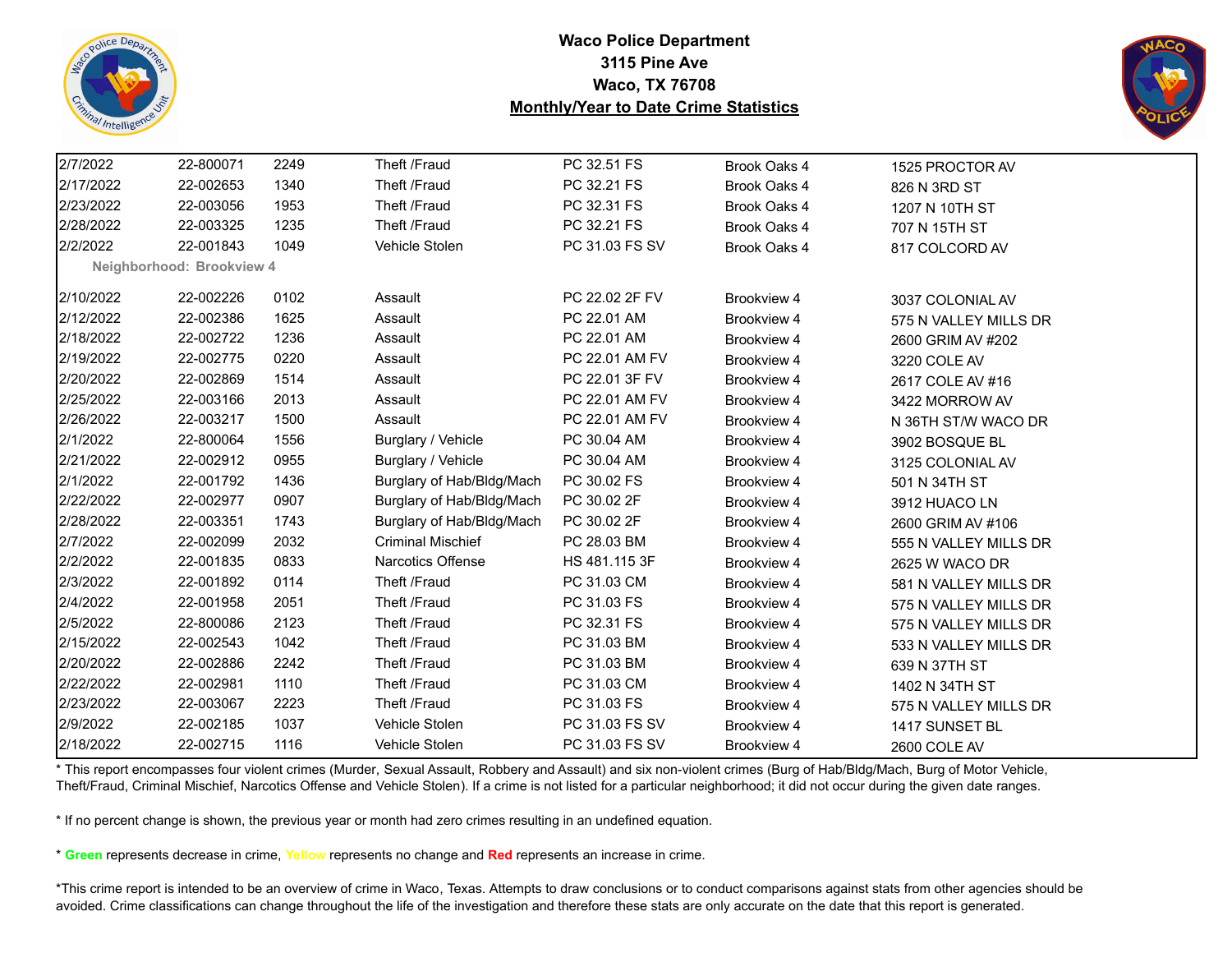



| 2/25/2022 | 22-003136                    | 1255 | Vehicle Stolen     | PC 31.03 FS SV | Brookview 4           | 3401 MORROW AV                        |
|-----------|------------------------------|------|--------------------|----------------|-----------------------|---------------------------------------|
|           | Neighborhood: Cameron Park 1 |      |                    |                |                       |                                       |
| 2/4/2022  | 22-001921                    | 0214 | Assault            | PC 22.04 2F FV | Cameron Park 1        | 3208 N 18TH ST                        |
| 2/7/2022  | 22-002096                    | 1615 | Assault            | PC 22.01 AM    | Cameron Park 1        | 3501 N 19TH ST                        |
| 2/7/2022  | 22-002097                    | 1826 | Assault            | PC 22.01 CM FV | Cameron Park 1        | 1503 MCFERRIN AV                      |
| 2/9/2022  | 22-002205                    | 1649 | Assault            | PC 22.01 AM FV | Cameron Park 1        | 4721 HODDE DR #10                     |
| 2/10/2022 | 22-002236                    | 0812 | Assault            | PC 22.01 AM    | <b>Cameron Park 1</b> | 3501 N 19TH ST                        |
| 2/12/2022 | 22-002385                    | 1629 | Assault            | PC 22.01 AM    | <b>Cameron Park 1</b> | 3501 N 19TH ST                        |
| 2/13/2022 | 22-002426                    | 1000 | Assault            | PC 22.01 3F    | Cameron Park 1        | 3501 N 19TH ST                        |
| 2/18/2022 | 22-002747                    | 1812 | Assault            | PC 22.01 AM    | Cameron Park 1        | 3501 N 19TH ST                        |
| 2/25/2022 | 22-003143                    | 1603 | Assault            | PC 22.01 CM    | Cameron Park 1        | 3319 N 15A ST                         |
| 2/25/2022 | 22-003164                    | 2000 | Assault            | PC 22.01 AM    | Cameron Park 1        | 3501 N 19TH ST                        |
| 2/16/2022 | 22-002608                    | 1617 | Burglary / Vehicle | PC 30.04 AM    | Cameron Park 1        | 3304 N 15TH ST                        |
| 2/20/2022 | 22-002878                    | 1855 | Burglary / Vehicle | PC 30.04 AM    | <b>Cameron Park 1</b> | 2500 CAMERON PARK DR                  |
| 2/13/2022 | 22-002456                    | 2138 | Theft /Fraud       | PC 31.03 BM    | <b>Cameron Park 1</b> | 2415 N 18TH ST                        |
| 2/18/2022 | 22-002723                    | 1317 | Theft /Fraud       | PC 31.03 BM    | Cameron Park 1        | 2525 N 18TH ST                        |
| 2/19/2022 | 22-002779                    | 0358 | Theft /Fraud       | PC 31.03 BM    | <b>Cameron Park 1</b> | 2525 N 18TH ST                        |
|           | Neighborhood: Carver 1       |      |                    |                |                       |                                       |
| 2/4/2022  | 22-001917                    | 0010 | Assault            | PC 22.01 AM FV | Carver 1              | 716 CALUMET AV                        |
| 2/4/2022  | 22-001968                    | 2316 | Assault            | PC 22.01 AM FV | Carver 1              | 506 DUNBAR AV                         |
| 2/12/2022 | 22-002366                    | 0327 | Assault            | PC 22.012 AM   | Carver 1              | 1215 DELANO AV                        |
| 2/14/2022 | 22-002518                    | 2154 | Assault            | PC 22.02 1F FV | Carver 1              | 1722 ABBOTT ST                        |
| 2/14/2022 | 22-002520                    | 2253 | Assault            | PC 22.01 CM FV | Carver 1              | 717 DUNBAR AV                         |
| 2/14/2022 | 22-002521                    | 2308 | Assault            | PC 22.01 AM FV | Carver 1              | 500-BLK E HERRING AV                  |
| 2/15/2022 | 22-002528                    | 0301 | Assault            | PC 22.01 AM    | Carver 1              | 1111 DALLAS ST                        |
| 2/17/2022 | 22-002689                    | 2237 | Assault            | PC 22.01 AM    | Carver 1              | 1800 N MARTIN LUTHER KING JR BL #2108 |
| 2/17/2022 | 22-002690                    | 2237 | Assault            | PC 22.01 AM    | Carver 1              | 1800 N MARTIN LUTHER KING JR BL #2311 |
| 2/20/2022 | 22-002893                    | 2324 | Assault            | PC 22.01 AM    | Carver 1              | 908 DEARBORN AV                       |

\* This report encompasses four violent crimes (Murder, Sexual Assault, Robbery and Assault) and six non-violent crimes (Burg of Hab/Bldg/Mach, Burg of Motor Vehicle, Theft/Fraud, Criminal Mischief, Narcotics Offense and Vehicle Stolen). If a crime is not listed for a particular neighborhood; it did not occur during the given date ranges.

\* If no percent change is shown, the previous year or month had zero crimes resulting in an undefined equation.

\* **Green** represents decrease in crime, **Yellow** represents no change and **Red** represents an increase in crime.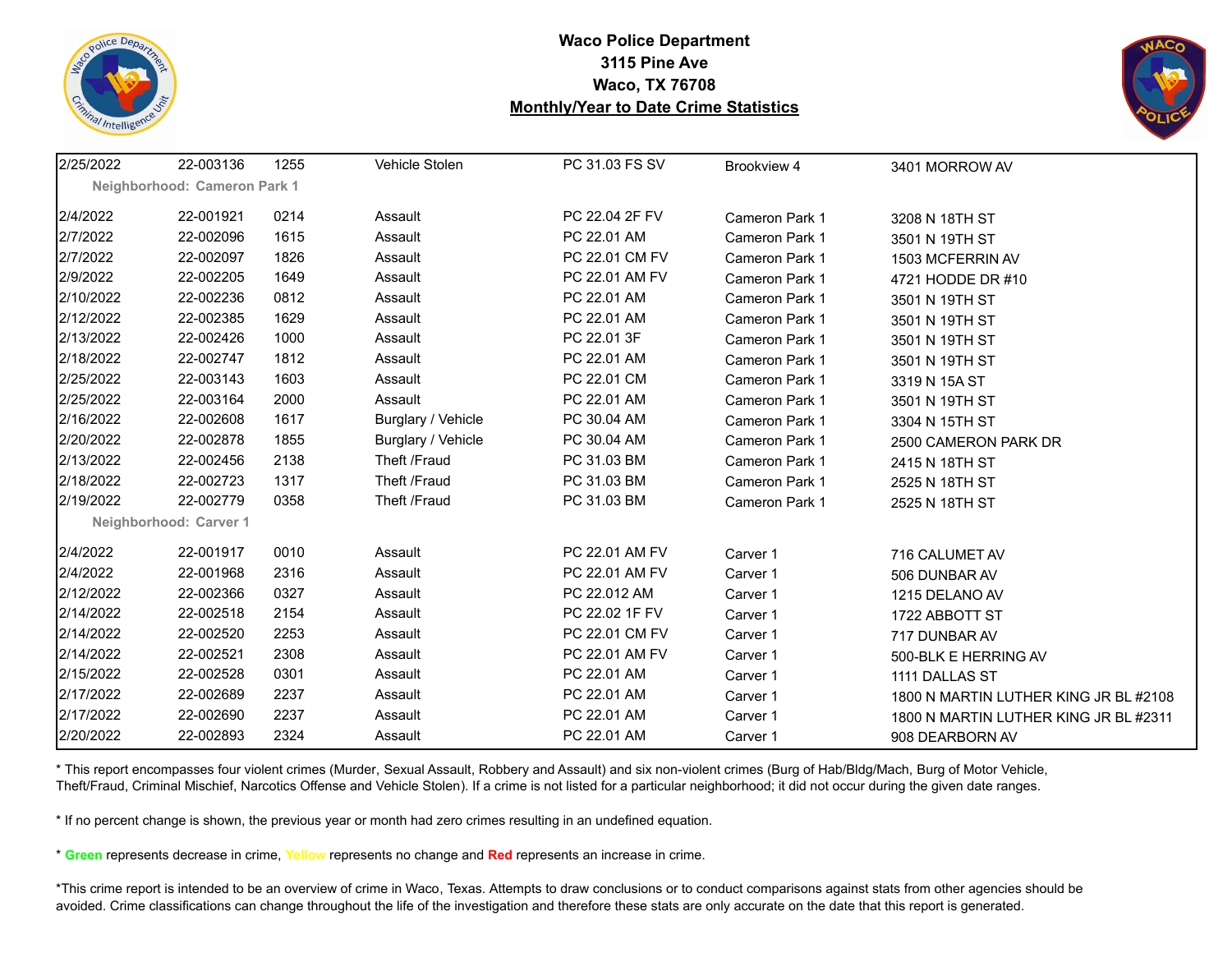



| 2/23/2022 | 22-003063 | 2105 | Assault                   | PC 22.01 AM FV       | Carver 1 | 1103 DALLAS ST #109I                  |
|-----------|-----------|------|---------------------------|----------------------|----------|---------------------------------------|
| 2/23/2022 | 22-003064 | 2208 | Assault                   | PC 22.01 AM FV       | Carver 1 | 1762 DALLAS CI #D                     |
| 2/5/2022  | 22-002002 | 1843 | Burglary / Vehicle        | PC 30.04 AM          | Carver 1 | 2509 E LAKE SHORE DR                  |
| 2/15/2022 | 22-002536 | 0816 | Burglary / Vehicle        | PC 30.04 AM          | Carver 1 | E WACO DR/GARRISON ST                 |
| 2/20/2022 | 22-002872 | 1806 | Burglary / Vehicle        | PC 30.04 AM          | Carver 1 | 2498 N MARTIN LUTHER KING JR BL       |
| 2/20/2022 | 22-002874 | 1806 | Burglary / Vehicle        | PC 30.04 AM          | Carver 1 | 2498 N MARTIN LUTHER KING JR BL       |
| 2/1/2022  | 22-001828 | 2302 | Burglary of Hab/Bldg/Mach | PC 30.02 2F FV       | Carver 1 | 1011 HATTON ST                        |
| 2/14/2022 | 22-002484 | 1228 | Burglary of Hab/Bldg/Mach | PC 30.02 2F FV       | Carver 1 | 717 LENOX AV                          |
| 2/26/2022 | 22-003182 | 0056 | Burglary of Hab/Bldg/Mach | PC 30.02 2F          | Carver 1 | 1225 ADAMS ST                         |
| 2/27/2022 | 22-003276 | 1544 | Burglary of Hab/Bldg/Mach | PC 30.02 2F          | Carver 1 | 809 DUNBAR AV                         |
| 2/12/2022 | 22-002367 | 0441 | <b>Criminal Mischief</b>  | PC 28.03 BM          | Carver 1 | 506 DUNBAR AV                         |
| 2/14/2022 | 22-002474 | 0722 | <b>Criminal Mischief</b>  | PC 28.03 BM          | Carver 1 | 2120 DALLAS ST                        |
| 2/17/2022 | 22-002694 | 2237 | <b>Criminal Mischief</b>  | PC 28.03 AM          | Carver 1 | 1800 N MARTIN LUTHER KING JR BL #2311 |
| 2/18/2022 | 22-002728 | 1411 | <b>Criminal Mischief</b>  | PC 28.03 BM          | Carver 1 | 2509 E LAKE SHORE DR #1301            |
| 2/19/2022 | 22-002791 | 1109 | <b>Criminal Mischief</b>  | PC 28.04 CM          | Carver 1 | 1756 DALLAS CI #D                     |
| 2/21/2022 | 22-002916 | 1032 | <b>Criminal Mischief</b>  | PC 28.03 BM          | Carver 1 | 1125 DELANO AV                        |
| 2/22/2022 | 22-002976 | 0821 | <b>Criminal Mischief</b>  | PC 28.03 BM          | Carver 1 | 2801 GHOLSON RD                       |
| 2/22/2022 | 22-003022 | 2057 | <b>Criminal Mischief</b>  | PC 28.03 BM          | Carver 1 | 1704 DALLAS CI#A                      |
| 2/26/2022 | 22-003205 | 1045 | <b>Criminal Mischief</b>  | PC 28.03 BM          | Carver 1 | E HWY 84 DR/CLIFTON ST                |
| 2/26/2022 | 22-003221 | 1620 | <b>Criminal Mischief</b>  | PC 28.03 AM          | Carver 1 | 1000 N LOOP DR                        |
| 2/27/2022 | 22-003268 | 1418 | <b>Criminal Mischief</b>  | PC 28.03 CM          | Carver 1 | 1238 DELANO AV                        |
| 2/10/2022 | 22-002286 | 2326 | Narcotics Offense         | HS 481.104 AM        | Carver 1 | 1200-BL ADAMS ST                      |
| 2/16/2022 | 22-002587 | 0001 | <b>Narcotics Offense</b>  | <b>HS 481.115 FS</b> | Carver 1 | <b>HOOD ST/DEARBORN AV</b>            |
| 2/27/2022 | 22-003291 | 1907 | Narcotics Offense         | HS 481.104 AM        | Carver 1 | 1900-BL DALLAS ST                     |
| 2/22/2022 | 22-002975 | 0822 | Sexual Assault            | PC 22.021 1F         | Carver 1 | <b>Address Witheld</b>                |
| 2/1/2022  | 22-001827 | 2302 | Theft /Fraud              | PC 31.03 AM          | Carver 1 | 1011 HATTON ST                        |
| 2/9/2022  | 22-002182 | 0915 | Theft /Fraud              | PC 31.03 FS          | Carver 1 | 1704 DALLAS CI #A                     |
| 2/12/2022 | 22-002394 | 1905 | Theft /Fraud              | PC 31.03 AM          | Carver 1 | 1010 DALLAS ST                        |
| 2/24/2022 | 22-800099 | 0103 | Theft /Fraud              | PC 31.03 AM          | Carver 1 | 1800 N MARTIN LUTHER KING JR BL #2108 |

\* This report encompasses four violent crimes (Murder, Sexual Assault, Robbery and Assault) and six non-violent crimes (Burg of Hab/Bldg/Mach, Burg of Motor Vehicle, Theft/Fraud, Criminal Mischief, Narcotics Offense and Vehicle Stolen). If a crime is not listed for a particular neighborhood; it did not occur during the given date ranges.

\* If no percent change is shown, the previous year or month had zero crimes resulting in an undefined equation.

\* **Green** represents decrease in crime, **Yellow** represents no change and **Red** represents an increase in crime.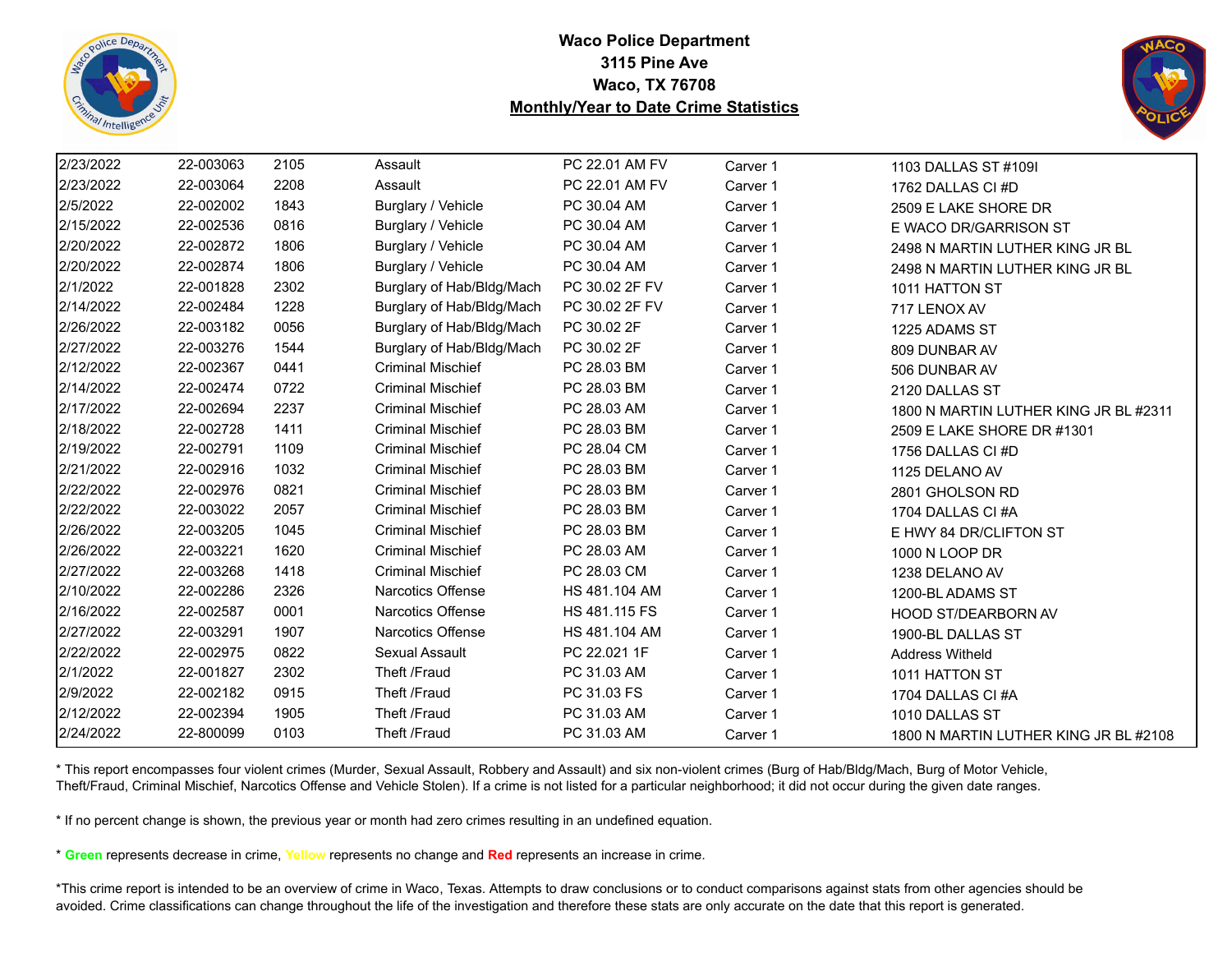



| 2/24/2022 | 22-003096                     | 1221 | Theft /Fraud              | PC 31.04 CM    | Carver 1        | 1134 DELANO AV            |
|-----------|-------------------------------|------|---------------------------|----------------|-----------------|---------------------------|
| 2/26/2022 | 22-003203                     | 0736 | Theft /Fraud              | PC 31.03 FS    | Carver 1        | 1020 CARVER AV            |
| 2/13/2022 | 22-002429                     | 1130 | Vehicle Stolen            | PC 31.03 FS SV | Carver 1        | 1203 ADAMS ST             |
|           | Neighborhood: Cedar Ridge 1,5 |      |                           |                |                 |                           |
| 2/10/2022 | 22-002225                     | 0010 | Assault                   | PC 22.01 AM FV | Cedar Ridge 1,5 | 1500 W LAKE SHORE DR #402 |
| 2/12/2022 | 22-002380                     | 1509 | Assault                   | PC 22.01 AM FV | Cedar Ridge 1,5 | 4713 N 19TH ST            |
| 2/27/2022 | 22-003262                     | 1225 | Assault                   | PC 22.01 AM FV | Cedar Ridge 1,5 | 4400 N 19TH ST #197       |
| 2/2/2022  | 22-001840                     | 0930 | Burglary / Vehicle        | PC 30.04 AM    | Cedar Ridge 1,5 | 2801 PARK LAKE DR         |
| 2/13/2022 | 22-002421                     | 0213 | Burglary / Vehicle        | PC 30.04 AM    | Cedar Ridge 1,5 | 4000 N 21A ST             |
| 2/21/2022 | 22-002913                     | 1004 | Burglary / Vehicle        | PC 30.04 AM    | Cedar Ridge 1,5 | 2736 W LAKE SHORE DR      |
| 2/21/2022 | 22-002922                     | 1154 | Burglary / Vehicle        | PC 30.04 AM    | Cedar Ridge 1,5 | 2736 W LAKE SHORE DR #205 |
| 2/21/2022 | 22-800094                     | 1436 | Burglary / Vehicle        | PC 30.04 AM    | Cedar Ridge 1,5 | 2736 W LAKE SHORE DR      |
| 2/22/2022 | 22-002968                     | 0012 | Burglary of Hab/Bldg/Mach | PC 30.02 2F    | Cedar Ridge 1,5 | 4400 N 19TH ST #161       |
| 2/9/2022  | 22-002178                     | 0750 | <b>Criminal Mischief</b>  | PC 28.03 AM    | Cedar Ridge 1,5 | 1600 W LAKE SHORE DR      |
| 2/10/2022 | 22-002246                     | 1039 | <b>Criminal Mischief</b>  | PC 28.03 BM    | Cedar Ridge 1,5 | 4101 N 22ND ST            |
| 2/20/2022 | 22-002860                     | 1020 | <b>Criminal Mischief</b>  | PC 28.03 AM    | Cedar Ridge 1,5 | 3913 N 25TH ST            |
| 2/5/2022  | 22-002007                     | 2232 | Narcotics Offense         | HS 481.115 FS  | Cedar Ridge 1,5 | 1200-BL W LAKE SHORE DR   |
| 2/4/2022  | 22-001952                     | 1821 | Theft /Fraud              | PC 31.03 FS    | Cedar Ridge 1,5 | 2701 PARK LAKE DR         |
| 2/9/2022  | 22-002212                     | 1822 | Theft /Fraud              | PC 31.03 BM    | Cedar Ridge 1,5 | 3801 N 19TH ST            |
| 2/13/2022 | 22-002447                     | 1757 | Theft /Fraud              | PC 31.03 BM    | Cedar Ridge 1,5 | 3820 N 27TH ST            |
| 2/14/2022 | 22-002507                     | 1921 | Theft /Fraud              | PC 31.03 BM    | Cedar Ridge 1,5 | 4924 ROBINWOOD DR         |
| 2/19/2022 | 22-002813                     | 1609 | Theft /Fraud              | PC 31.03 BM    | Cedar Ridge 1,5 | 2320 W LAKE SHORE DR      |
| 2/3/2022  | 22-001890                     | 0023 | Vehicle Stolen            | PC 31.03 FS SV | Cedar Ridge 1,5 | 3825 N 22ND ST            |
| 2/17/2022 | 22-002664                     | 1708 | Vehicle Stolen            | PC 31.03 FS SV | Cedar Ridge 1,5 | 4428 N 19TH ST, WAC       |
|           | Neighborhood: China Spring 5  |      |                           |                |                 |                           |
| 2/14/2022 | 22-002500                     | 1624 | Assault                   | PC 22.01 CM FV | China Spring 5  | 11209 ECHO DR             |
| 2/21/2022 | 22-002919                     | 1111 | Assault                   | PC 22.04 2F    | China Spring 5  | 5517 TAMA DR              |
| 2/9/2022  | 22-002187                     | 1148 | Burglary of Hab/Bldg/Mach | PC 30.02 FS    | China Spring 5  | 3501 FLAT ROCK RD #449    |

\* This report encompasses four violent crimes (Murder, Sexual Assault, Robbery and Assault) and six non-violent crimes (Burg of Hab/Bldg/Mach, Burg of Motor Vehicle, Theft/Fraud, Criminal Mischief, Narcotics Offense and Vehicle Stolen). If a crime is not listed for a particular neighborhood; it did not occur during the given date ranges.

\* If no percent change is shown, the previous year or month had zero crimes resulting in an undefined equation.

\* **Green** represents decrease in crime, **Yellow** represents no change and **Red** represents an increase in crime.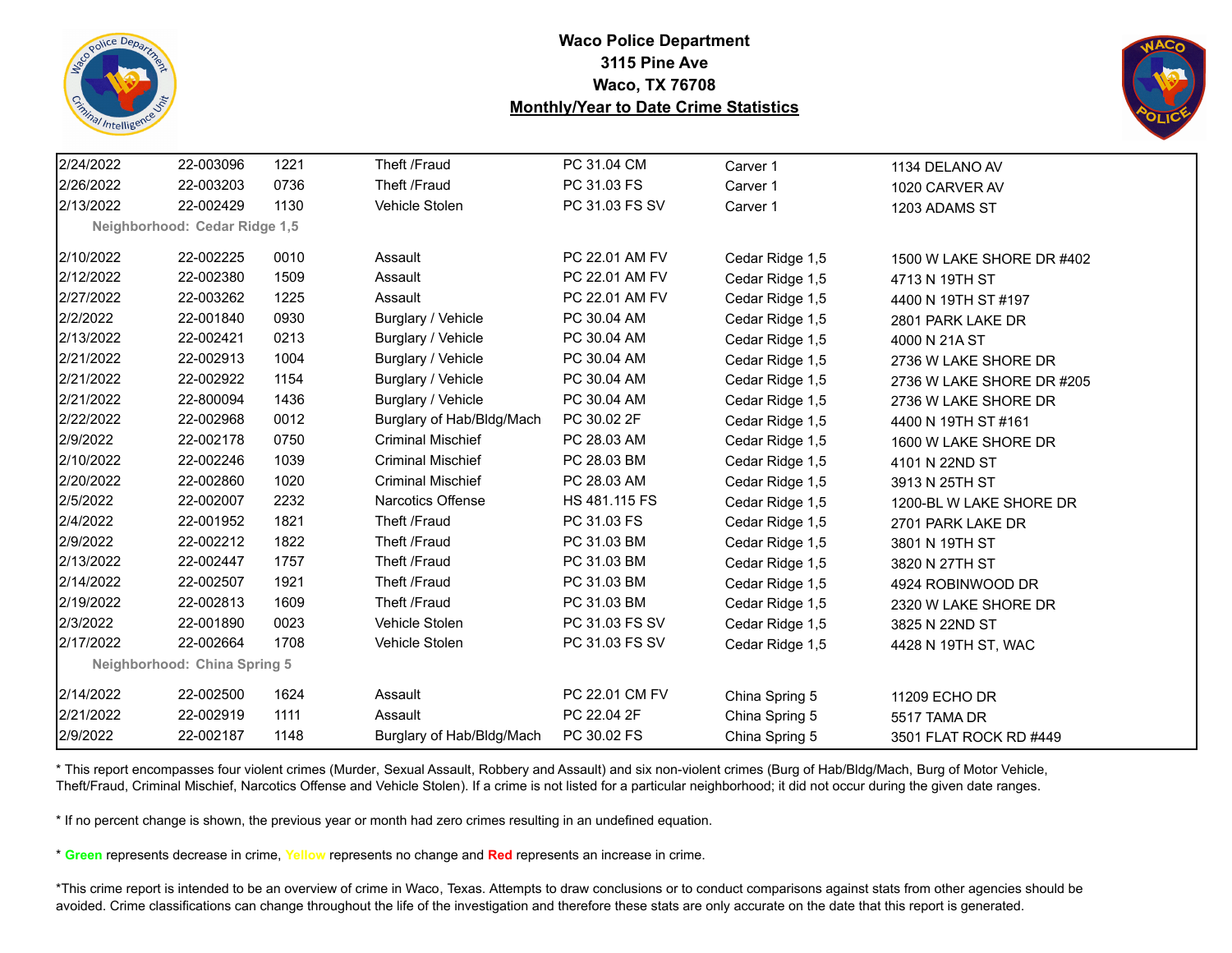



| 2/14/2022 | 22-800084                       | 0939 | Burglary of Hab/Bldg/Mach | PC 30.02 FS     | China Spring 5    | 3501 FLAT ROCK RD                 |
|-----------|---------------------------------|------|---------------------------|-----------------|-------------------|-----------------------------------|
| 2/22/2022 | 22-002978                       | 0942 | Burglary of Hab/Bldg/Mach | PC 30.02 FS     | China Spring 5    | 3501 FLAT ROCK RD #298            |
| 2/15/2022 | 22-002567                       | 1353 | <b>Criminal Mischief</b>  | PC 28.03 CM     | China Spring 5    | 3501 FLAT ROCK RD #399            |
| 2/17/2022 | 22-002661                       | 1420 | Sexual Assault            | PC 22.021 1F FV | China Spring 5    | <b>Address Witheld</b>            |
| 2/7/2022  | 22-800068                       | 0935 | Theft /Fraud              | PC 31.03 BM     | China Spring 5    | 9400 CHINA SPRING RD              |
| 2/7/2022  | 22-002072                       | 1107 | Theft /Fraud              | PC 31.03 AM     | China Spring 5    | 10228 MARIGOLD LN                 |
| 2/28/2022 | 22-003332                       | 1333 | Theft /Fraud              | PC 32.21 FS     | China Spring 5    | 46 N SHORE                        |
| 2/4/2022  | 22-001941                       | 1307 | Vehicle Stolen            | PC 31.03 FS SV  | China Spring 5    | 7909 KARL MAY DR                  |
|           | Neighborhood: Dean Highland 1,4 |      |                           |                 |                   |                                   |
| 2/2/2022  | 22-001849                       | 1150 | Assault                   | PC 22.01 AM     | Dean Highland 1,4 | 3015 HERRING AV                   |
| 2/5/2022  | 22-002003                       | 1928 | Assault                   | PC 22.04 FS     | Dean Highland 1,4 | 2721 LYLE AV                      |
| 2/10/2022 | 22-002265                       | 1813 | Assault                   | PC 22.02 2F     | Dean Highland 1,4 | N JACK KULTGEN EX/VALLEY MILLS DR |
| 2/11/2022 | 22-002289                       | 0215 | Assault                   | PC 22.01 AM FV  | Dean Highland 1,4 | 3200 WENZ AV                      |
| 2/16/2022 | 22-002627                       | 2052 | Assault                   | PC 22.01 AM FV  | Dean Highland 1,4 | 3001 SUMMER AV                    |
| 2/2/2022  | 22-001838                       | 0935 | Burglary / Vehicle        | PC 30.04 AM     | Dean Highland 1,4 | 3212 PINE AV                      |
| 2/8/2022  | 22-002111                       | 0127 | Burglary of Hab/Bldg/Mach | PC 30.02 FS     | Dean Highland 1,4 | 2625 COLCORD AV                   |
| 2/18/2022 | 22-002700                       | 0441 | <b>Criminal Mischief</b>  | PC 28.03 BM     | Dean Highland 1,4 | 2737 MITCHELL AV                  |
| 2/23/2022 | 22-800098                       | 1738 | <b>Criminal Mischief</b>  | PC 28.03 BM     | Dean Highland 1,4 | 3105 MITCHELL AV                  |
| 2/27/2022 | 22-003248                       | 0006 | <b>Narcotics Offense</b>  | HS 481.115 FS   | Dean Highland 1,4 | N 28TH ST/COLCORD AV              |
| 2/4/2022  | 22-001707                       | 1613 | Sexual Assault            | PC 22.021 1F    | Dean Highland 1,4 | <b>Address Witheld</b>            |
| 2/10/2022 | 22-002237                       | 1200 | <b>Sexual Assault</b>     | PC 22.011 2F    | Dean Highland 1,4 | <b>Address Witheld</b>            |
| 2/10/2022 | 22-002300                       | 1200 | Sexual Assault            | PC 22.011 1F    | Dean Highland 1,4 | <b>Address Witheld</b>            |
| 2/6/2022  | 22-002036                       | 1638 | Theft /Fraud              | PC 31.03 AM     | Dean Highland 1,4 | 2600 MITCHELL AV                  |
| 2/10/2022 | 22-002248                       | 1143 | Theft /Fraud              | PC 32.315 FS    | Dean Highland 1,4 | 3025 CUMBERLAND AV                |
| 2/15/2022 | 22-002559                       | 1445 | Theft /Fraud              | PC 31.03 1F     | Dean Highland 1,4 | 2911 COLCORD AV                   |
| 2/15/2022 | 22-800088                       | 1257 | Theft /Fraud              | PC 32.51 FS     | Dean Highland 1,4 | 1720 N 30TH ST                    |
| 2/15/2022 | 22-002562                       | 1349 | Theft /Fraud              | PC 31.03 FS     | Dean Highland 1,4 | 2020 N 25TH ST                    |
| 2/18/2022 | 22-002714                       | 1050 | Theft /Fraud              | PC 31.03 FS     | Dean Highland 1,4 | 2617 PINE AV                      |
| 2/28/2022 | 22-003322                       | 1125 | Theft /Fraud              | PC 31.03 BM     | Dean Highland 1,4 | 2800 SUMMER AV                    |

\* This report encompasses four violent crimes (Murder, Sexual Assault, Robbery and Assault) and six non-violent crimes (Burg of Hab/Bldg/Mach, Burg of Motor Vehicle, Theft/Fraud, Criminal Mischief, Narcotics Offense and Vehicle Stolen). If a crime is not listed for a particular neighborhood; it did not occur during the given date ranges.

\* If no percent change is shown, the previous year or month had zero crimes resulting in an undefined equation.

\* **Green** represents decrease in crime, **Yellow** represents no change and **Red** represents an increase in crime.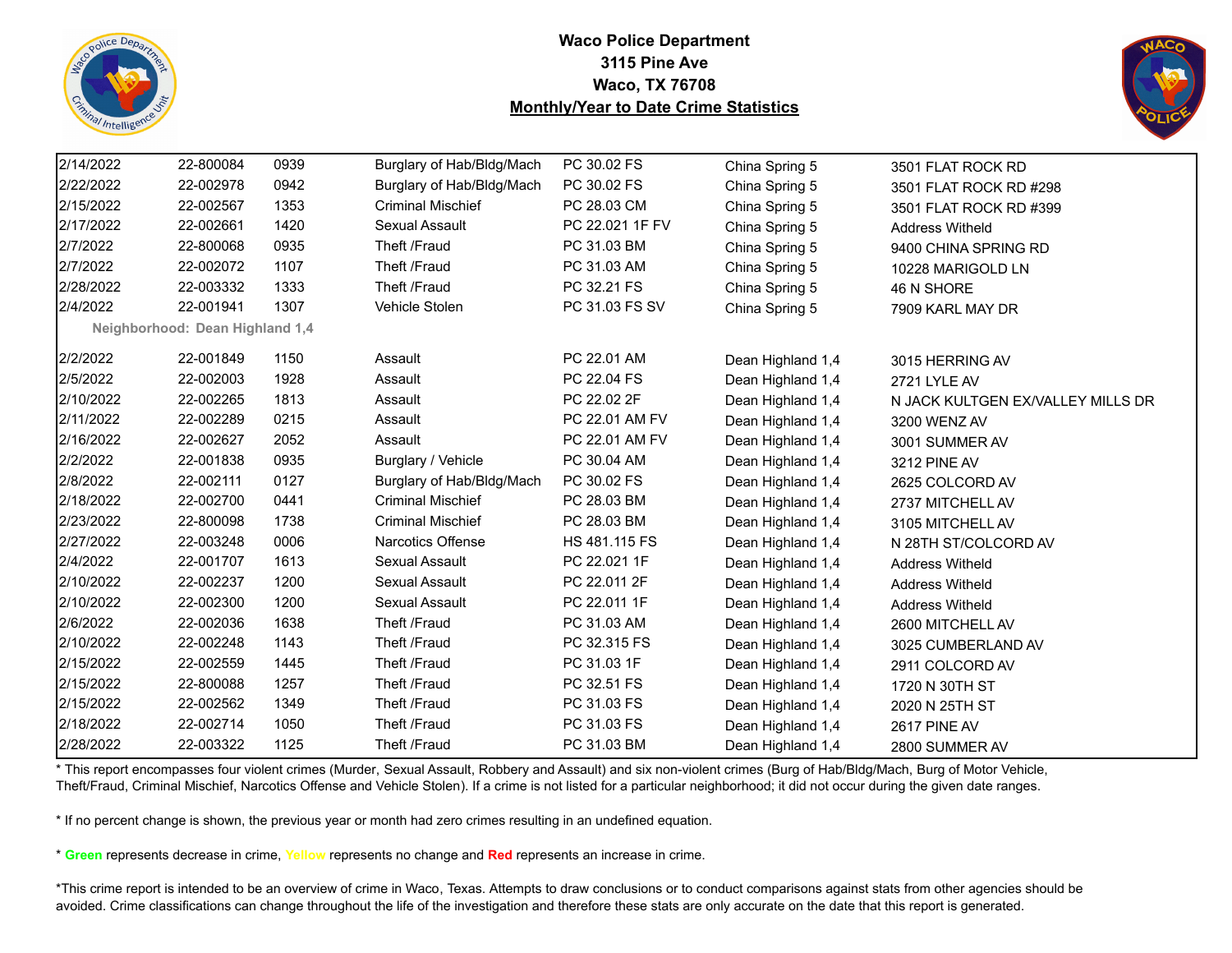



| 2/28/2022 | 22-003348                           | 1600 | Vehicle Stolen     | PC 31.07 FS    | Dean Highland 1,4     | 3020 FADAL AV             |
|-----------|-------------------------------------|------|--------------------|----------------|-----------------------|---------------------------|
|           | Neighborhood: Downtown (Brazos) 2,5 |      |                    |                |                       |                           |
| 2/6/2022  | 22-002018                           | 0154 | Assault            | PC 22.01 AM FV | Downtown (Brazos) 2,5 | 113 S UNIVERSITY PARKS DR |
| 2/13/2022 | 22-002420                           | 0245 | Assault            | PC 22.02 2F    | Downtown (Brazos) 2,5 | 1525 CONNOR AV            |
| 2/14/2022 | 22-002515                           | 2047 | Assault            | PC 22.02 1F FV | Downtown (Brazos) 2,5 | 215 WASHINGTON AV #126    |
| 2/17/2022 | 22-002647                           | 1138 | Assault            | PC 22.01 AM FV | Downtown (Brazos) 2,5 | 219 S 4TH ST              |
| 2/18/2022 | 22-002762                           | 2055 | Assault            | PC 22.01 AM FV | Downtown (Brazos) 2,5 | 1126 CLEVELAND AV         |
| 2/21/2022 | 22-002925                           | 1217 | Assault            | PC 22.01 3F    | Downtown (Brazos) 2,5 | S 17TH ST/MARY AV         |
| 2/21/2022 | 22-002938                           | 1536 | Assault            | PC 22.01 CM FV | Downtown (Brazos) 2,5 | 901 S 5TH ST              |
| 2/22/2022 | 22-003008                           | 1722 | Assault            | PC 22.01 CM    | Downtown (Brazos) 2,5 | 301 S 8TH ST              |
| 2/4/2022  | 22-001957                           | 2036 | Burglary / Vehicle | PC 30.04 AM    | Downtown (Brazos) 2,5 | 300 S 6TH ST #B           |
| 2/4/2022  | 22-001962                           | 2132 | Burglary / Vehicle | PC 30.04 AM    | Downtown (Brazos) 2,5 | S 11TH ST/MARY AV         |
| 2/4/2022  | 22-001966                           | 2132 | Burglary / Vehicle | PC 30.04 AM    | Downtown (Brazos) 2,5 | S 7TH ST/MARY AV          |
| 2/6/2022  | 22-002029                           | 1218 | Burglary / Vehicle | PC 30.04 AM    | Downtown (Brazos) 2,5 | 215 WASHINGTON AV         |
| 2/12/2022 | 22-002400                           | 2143 | Burglary / Vehicle | PC 30.04 AM    | Downtown (Brazos) 2,5 | S 6TH ST/MARY AV          |
| 2/12/2022 | 22-002401                           | 2212 | Burglary / Vehicle | PC 30.04 AM    | Downtown (Brazos) 2,5 | S 6TH ST/MARY AV          |
| 2/13/2022 | 22-002455                           | 2037 | Burglary / Vehicle | PC 30.04 AM    | Downtown (Brazos) 2,5 | 600-BLK S 7TH ST          |
| 2/15/2022 | 22-002531                           | 0707 | Burglary / Vehicle | PC 30.04 AM    | Downtown (Brazos) 2,5 | 700 S 4TH ST #1111        |
| 2/15/2022 | 22-002533                           | 0723 | Burglary / Vehicle | PC 30.04 AM    | Downtown (Brazos) 2,5 | 911 S 10TH ST             |
| 2/15/2022 | 22-002534                           | 0723 | Burglary / Vehicle | PC 30.04 AM    | Downtown (Brazos) 2,5 | 911 S 10TH ST             |
| 2/15/2022 | 22-002538                           | 0723 | Burglary / Vehicle | PC 30.04 AM    | Downtown (Brazos) 2,5 | 911 S 10TH ST             |
| 2/15/2022 | 22-002542                           | 0917 | Burglary / Vehicle | PC 30.04 AM    | Downtown (Brazos) 2,5 | 911 S 10TH ST             |
| 2/20/2022 | 22-002838                           | 0006 | Burglary / Vehicle | PC 30.04 AM    | Downtown (Brazos) 2,5 | 800-BL S 8TH ST           |
| 2/20/2022 | 22-002843                           | 0001 | Burglary / Vehicle | PC 30.04 AM    | Downtown (Brazos) 2,5 | 215 MARY AV               |
| 2/21/2022 | 22-800095                           | 1734 | Burglary / Vehicle | PC 30.04 AM    | Downtown (Brazos) 2,5 | 720 FRANKLIN AV           |
| 2/26/2022 | 22-003240                           | 2207 | Burglary / Vehicle | PC 30.04 AM    | Downtown (Brazos) 2,5 | 600 S 7TH ST              |
| 2/26/2022 | 22-003241                           | 2203 | Burglary / Vehicle | PC 30.04 AM    | Downtown (Brazos) 2,5 | 600-BL S 7TH ST           |
| 2/26/2022 | 22-003242                           | 2207 | Burglary / Vehicle | PC 30.04 AM    | Downtown (Brazos) 2,5 | CLAY AV/S 7TH ST          |
| 2/26/2022 | 22-003243                           | 2207 | Burglary / Vehicle | PC 30.04 AM    | Downtown (Brazos) 2,5 | 600 S 7TH ST              |

\* This report encompasses four violent crimes (Murder, Sexual Assault, Robbery and Assault) and six non-violent crimes (Burg of Hab/Bldg/Mach, Burg of Motor Vehicle, Theft/Fraud, Criminal Mischief, Narcotics Offense and Vehicle Stolen). If a crime is not listed for a particular neighborhood; it did not occur during the given date ranges.

\* If no percent change is shown, the previous year or month had zero crimes resulting in an undefined equation.

\* **Green** represents decrease in crime, **Yellow** represents no change and **Red** represents an increase in crime.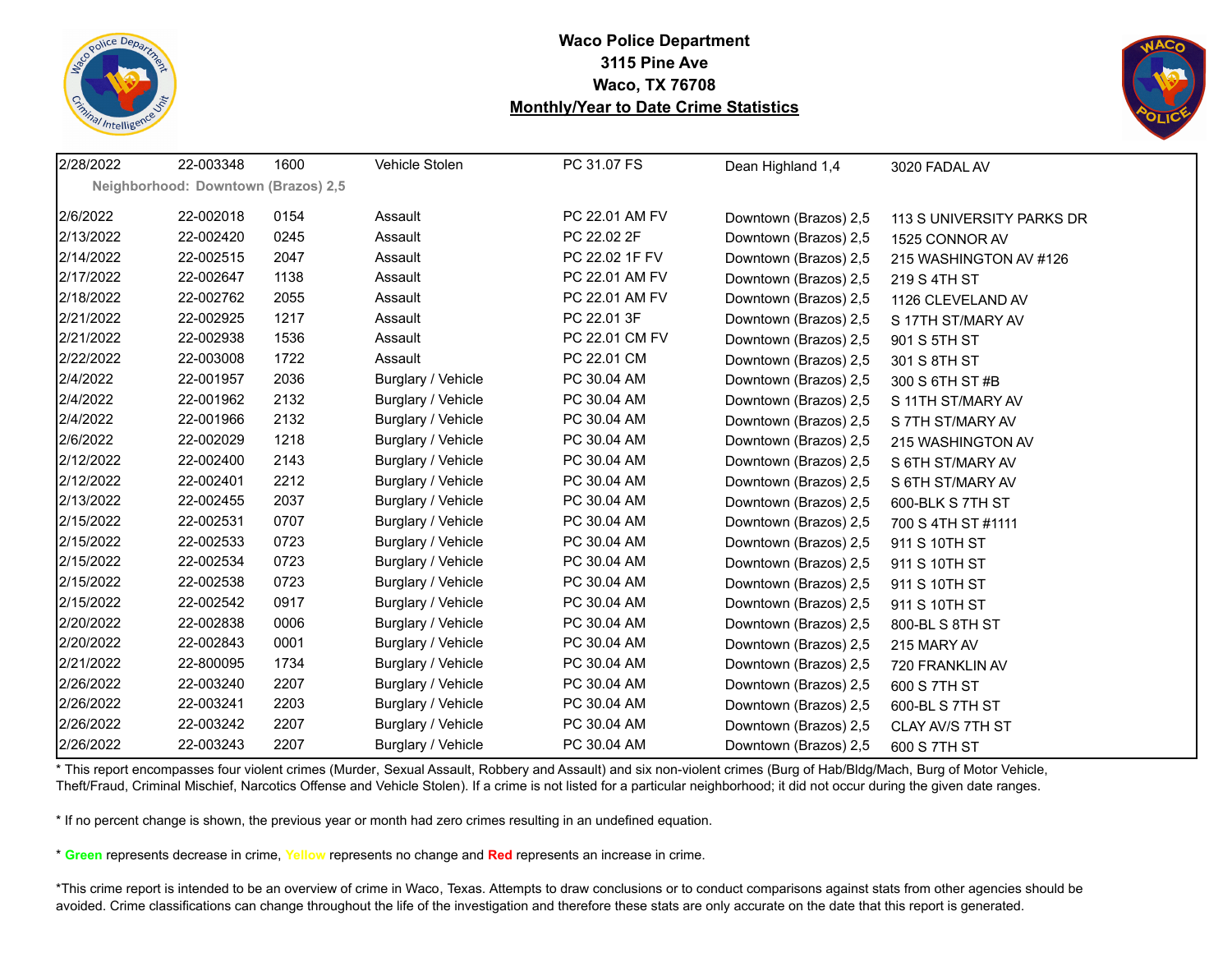



| 2/26/2022 | 22-003245 | 2207 | Burglary / Vehicle        | PC 30.04 AM    | Downtown (Brazos) 2,5 | CLAY AV/S 7TH ST          |
|-----------|-----------|------|---------------------------|----------------|-----------------------|---------------------------|
| 2/27/2022 | 22-003260 | 1146 | Burglary / Vehicle        | PC 30.04 AM    | Downtown (Brazos) 2,5 | 620 MARY AV               |
| 2/2/2022  | 22-001872 | 1517 | Burglary of Hab/Bldg/Mach | PC 30.02 2F FV | Downtown (Brazos) 2,5 | 900 AUSTIN AV #300        |
| 2/12/2022 | 22-002399 | 2112 | Burglary of Hab/Bldg/Mach | PC 30.02 2F    | Downtown (Brazos) 2,5 | 620 N 5TH ST              |
| 2/15/2022 | 22-002549 | 1127 | Burglary of Hab/Bldg/Mach | PC 30.02 FS    | Downtown (Brazos) 2,5 | 1618 FRANKLIN AV          |
| 2/28/2022 | 22-003308 | 0637 | Burglary of Hab/Bldg/Mach | PC 30.02 2F    | Downtown (Brazos) 2,5 | 912 S 12TH ST             |
| 2/20/2022 | 22-002840 | 0001 | <b>Criminal Mischief</b>  | PC 28.03 BM    | Downtown (Brazos) 2,5 | 217 MARY AV               |
| 2/21/2022 | 22-002926 | 1251 | <b>Criminal Mischief</b>  | PC 28.03 AM    | Downtown (Brazos) 2,5 | 215 WASHINGTON AV         |
| 2/21/2022 | 22-002952 | 1814 | <b>Criminal Mischief</b>  | PC 28.03 BM    | Downtown (Brazos) 2,5 | 308 S 8TH ST              |
| 2/27/2022 | 22-003273 | 1552 | <b>Criminal Mischief</b>  | PC 28.03 CM    | Downtown (Brazos) 2,5 | 815 COLUMBUS AV           |
| 2/27/2022 | 22-003275 | 1552 | <b>Criminal Mischief</b>  | PC 28.03 BM    | Downtown (Brazos) 2,5 | 815 COLUMBUS AV           |
| 2/27/2022 | 22-003279 | 1552 | <b>Criminal Mischief</b>  | PC 28.03 CM    | Downtown (Brazos) 2,5 | 815 COLUMBUS AV           |
| 2/28/2022 | 22-003336 | 1349 | <b>Criminal Mischief</b>  | PC 28.03 CM    | Downtown (Brazos) 2,5 | 815 COLUMBUS AV           |
| 2/8/2022  | 22-002110 | 0013 | <b>Narcotics Offense</b>  | HS 481.121 BM  | Downtown (Brazos) 2,5 | S 7TH ST/FRANKLIN AV      |
| 2/18/2022 | 22-002695 | 0022 | <b>Narcotics Offense</b>  | HS 481.134 3F  | Downtown (Brazos) 2,5 | S 12TH ST/BURNETT AV      |
| 2/21/2022 | 22-002943 | 1536 | <b>Narcotics Offense</b>  | HS 481.115 FS  | Downtown (Brazos) 2,5 | 701 S UNIVERSITY PARKS DR |
| 2/12/2022 | 22-002389 | 1808 | Robbery                   | PC 29.02 2F    | Downtown (Brazos) 2,5 | 800-BL AUSTIN AV          |
| 2/10/2022 | 22-002239 | 0932 | Theft /Fraud              | PC 31.03 BM    | Downtown (Brazos) 2,5 | 1100 ROSS AV              |
| 2/10/2022 | 22-002278 | 2101 | Theft /Fraud              | PC 31.03 AM    | Downtown (Brazos) 2,5 | 300 FRANKLIN AV           |
| 2/11/2022 | 22-002313 | 1314 | Theft /Fraud              | PC 31.03 AM    | Downtown (Brazos) 2,5 | 815 COLUMBUS AV #3107     |
| 2/11/2022 | 22-002315 | 1314 | Theft /Fraud              | PC 31.03 AM    | Downtown (Brazos) 2,5 | 815 COLUMBUS AV #3414     |
| 2/12/2022 | 22-002369 | 0911 | Theft /Fraud              | PC 31.03 FS    | Downtown (Brazos) 2,5 | 414 FRANKLIN AV           |
| 2/16/2022 | 22-002606 | 1551 | Theft /Fraud              | PC 31.03 BM    | Downtown (Brazos) 2,5 | 200 MARY AV               |
| 2/19/2022 | 22-002815 | 1649 | Theft /Fraud              | PC 31.03 BM    | Downtown (Brazos) 2,5 | 112 MARY AV               |
| 2/22/2022 | 22-003001 | 1634 | Theft /Fraud              | PC 31.03 FS    | Downtown (Brazos) 2,5 | 1326 FRANKLIN AV          |
| 2/26/2022 | 22-003208 | 1217 | Theft /Fraud              | PC 31.03 FS    | Downtown (Brazos) 2,5 | 911 S 10TH ST             |
| 2/28/2022 | 22-003337 | 1356 | Theft /Fraud              | PC 32.21 FS    | Downtown (Brazos) 2,5 | 325 FRANKLIN AV           |
| 2/13/2022 | 22-002448 | 1845 | Vehicle Stolen            | PC 31.03 FS SV | Downtown (Brazos) 2,5 | S 17TH ST/DUTTON AV       |
| 2/13/2022 | 22-002453 | 2013 | Vehicle Stolen            | PC 31.03 FS SV | Downtown (Brazos) 2,5 | S 4TH ST/FRANKLIN AV      |

\* This report encompasses four violent crimes (Murder, Sexual Assault, Robbery and Assault) and six non-violent crimes (Burg of Hab/Bldg/Mach, Burg of Motor Vehicle, Theft/Fraud, Criminal Mischief, Narcotics Offense and Vehicle Stolen). If a crime is not listed for a particular neighborhood; it did not occur during the given date ranges.

\* If no percent change is shown, the previous year or month had zero crimes resulting in an undefined equation.

\* **Green** represents decrease in crime, **Yellow** represents no change and **Red** represents an increase in crime.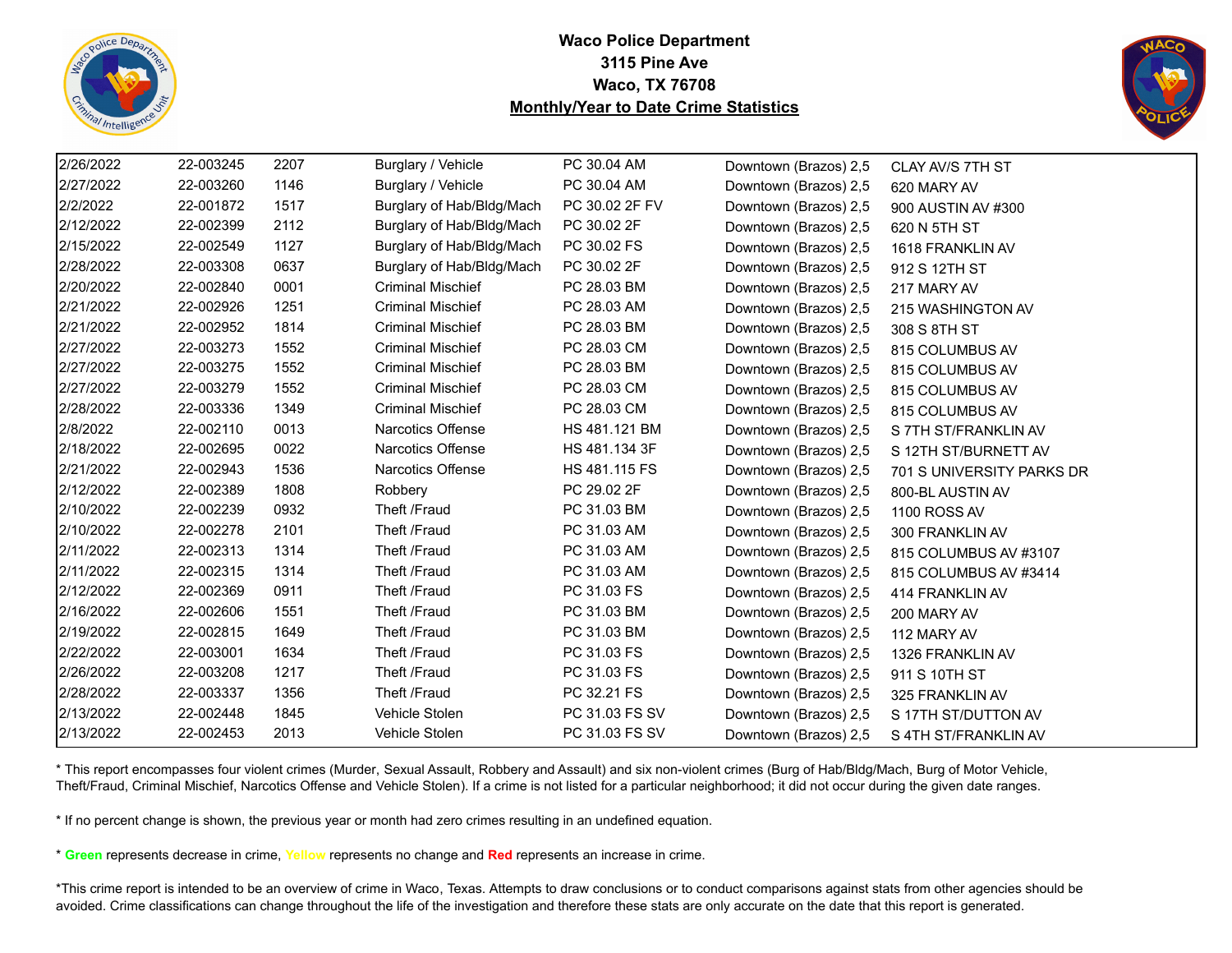



| 2/17/2022 | 22-002666                        | 1718 | Vehicle Stolen            | PC 31.03 FS SV | Downtown (Brazos) 2,5 | 501 S 8TH ST                |
|-----------|----------------------------------|------|---------------------------|----------------|-----------------------|-----------------------------|
| 2/24/2022 | 22-003087                        | 1009 | Vehicle Stolen            | PC 31.03 FS SV | Downtown (Brazos) 2,5 | 801 S 11TH ST               |
| 2/25/2022 | 22-003137                        | 1334 | Vehicle Stolen            | PC 31.07 FS    | Downtown (Brazos) 2,5 | 115 FRANKLIN AV             |
| 2/27/2022 | 22-003301                        | 2250 | Vehicle Stolen            | PC 31.03 FS SV | Downtown (Brazos) 2,5 | 215 WASHINGTON AV           |
|           | Neighborhood: Heart of Texas 3,4 |      |                           |                |                       |                             |
| 2/2/2022  | 22-001877                        | 1751 | Assault                   | PC 22.01 AM    | Heart of Texas 3,4    | 1200 WOODED ACRES DR        |
| 2/9/2022  | 22-002220                        | 2132 | Assault                   | PC 22.02 2F FV | Heart of Texas 3.4    | 3417 LELAND AV              |
| 2/11/2022 | 22-002342                        | 0915 | Assault                   | PC 22.01 AM FV | Heart of Texas 3,4    | 3713 TRICE AV               |
| 2/15/2022 | 22-002586                        | 2319 | Assault                   | PC 22.01 AM    | Heart of Texas 3,4    | 3324 PARROTT AV             |
| 2/17/2022 | 22-002670                        | 1902 | Assault                   | MC 99100       | Heart of Texas 3,4    | 2130 N 33RD ST              |
| 2/17/2022 | 22-002677                        | 2012 | Assault                   | PC 22.01 AM FV | Heart of Texas 3,4    | 724 GRICE DR                |
| 2/18/2022 | 22-002725                        | 1351 | Assault                   | PC 22.01 AM    | Heart of Texas 3,4    | 723 N VALLEY MILLS DR       |
| 2/19/2022 | 22-002778                        | 0222 | Assault                   | PC 22.01 CM FV | Heart of Texas 3,4    | 1316 LAWRENCE DR            |
| 2/22/2022 | 22-003021                        | 1948 | Assault                   | PC 22.041 FS   | Heart of Texas 3.4    | 601 N VALLEY MILLS DR       |
| 2/28/2022 | 22-003354                        | 1837 | Assault                   | PC 22.02 2F FV | Heart of Texas 3.4    | 3908 PARROTT AV             |
| 2/16/2022 | 22-002592                        | 0609 | Burglary / Vehicle        | PC 30.04 AM    | Heart of Texas 3,4    | 1428 WOODED ACRES DR        |
| 2/18/2022 | 22-002761                        | 2049 | Burglary of Hab/Bldg/Mach | PC 30.02 2F FV | Heart of Texas 3,4    | 3609 TRICE AV               |
| 2/19/2022 | 22-002777                        | 0222 | Burglary of Hab/Bldg/Mach | PC 30.02 2F    | Heart of Texas 3,4    | 1316 LAWRENCE DR            |
| 2/2/2022  | 22-001853                        | 0951 | Narcotics Offense         | HS 481.1151 FS | Heart of Texas 3.4    | 4025 BOSQUE BL              |
| 2/23/2022 | 22-003070                        | 2235 | <b>Narcotics Offense</b>  | HS 481.121 BM  | Heart of Texas 3,4    | 819 N VALLEY MILLS DR       |
| 2/20/2022 | 22-002850                        | 0238 | Robbery                   | PC 29.03 2F    | Heart of Texas 3,4    | 709 CAMP DR                 |
| 2/1/2022  | 22-001811                        | 1843 | Theft /Fraud              | PC 31.03 BM    | Heart of Texas 3,4    | 645 N VALLEY MILLS DR       |
| 2/2/2022  | 22-001884                        | 2048 | Theft /Fraud              | PC 31.03 CM    | Heart of Texas 3,4    | 4700 BOSQUE BL              |
| 2/7/2022  | 22-002076                        | 1136 | Theft /Fraud              | PC 31.03 BM    | Heart of Texas 3,4    | 1007 N VALLEY MILLS DR #219 |
| 2/15/2022 | 22-002578                        | 1905 | Theft /Fraud              | PC 32.51 FS    | Heart of Texas 3,4    | 4605 COLONIAL AV            |
| 2/26/2022 | 22-003227                        | 1916 | Theft /Fraud              | PC 32.21 3F    | Heart of Texas 3.4    | 601 N VALLEY MILLS DR       |
| 2/28/2022 | 22-003352                        | 1845 | Theft /Fraud              | PC 31.03 BM    | Heart of Texas 3.4    | 1905 N 39TH ST              |
| 2/11/2022 | 22-002302                        | 0959 | Vehicle Stolen            | PC 31.03 FS SV | Heart of Texas 3,4    | 1603 N 37TH ST              |
| 2/18/2022 | 22-002753                        | 1845 | Vehicle Stolen            | PC 31.03 FS SV | Heart of Texas 3,4    | 1007 N VALLEY MILLS DR #219 |

\* This report encompasses four violent crimes (Murder, Sexual Assault, Robbery and Assault) and six non-violent crimes (Burg of Hab/Bldg/Mach, Burg of Motor Vehicle, Theft/Fraud, Criminal Mischief, Narcotics Offense and Vehicle Stolen). If a crime is not listed for a particular neighborhood; it did not occur during the given date ranges.

\* If no percent change is shown, the previous year or month had zero crimes resulting in an undefined equation.

\* **Green** represents decrease in crime, **Yellow** represents no change and **Red** represents an increase in crime.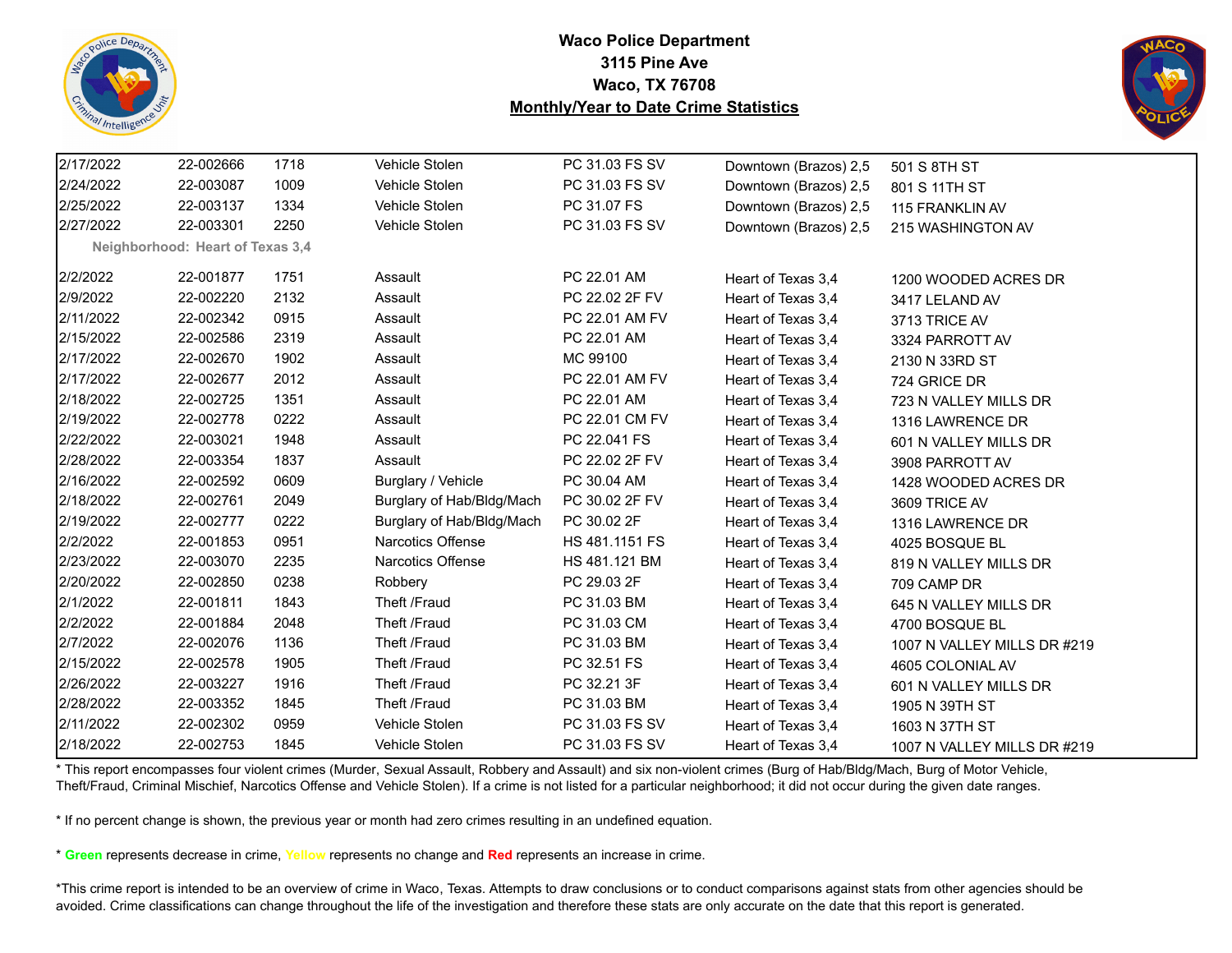



| 2/21/2022 | 22-002951                       | 1807 | Vehicle Stolen            | PC 31.07 FS    | Heart of Texas 3,4 | 2005 N 40TH ST                     |
|-----------|---------------------------------|------|---------------------------|----------------|--------------------|------------------------------------|
|           | Neighborhood: Hwy 84 Corridor 5 |      |                           |                |                    |                                    |
| 2/3/2022  | 22-001896                       | 0336 | Assault                   | PC 22.01 AM FV | Hwy 84 Corridor 5  | 674 BOSQUE LN                      |
| 2/16/2022 | 22-002628                       | 2213 | Assault                   | PC 22.01 AM    | Hwy 84 Corridor 5  | 25930 HWY 84                       |
| 2/1/2022  | 22-001806                       | 1710 | Burglary of Hab/Bldg/Mach | PC 30.02 FS    | Hwy 84 Corridor 5  | 5535 SPEEGLEVILLE RD               |
|           | Neighborhood: Kendrick 2,3      |      |                           |                |                    |                                    |
| 2/4/2022  | 22-001960                       | 2146 | Assault                   | PC 22.04 3F FV | Kendrick 2,3       | 1725 COLUMBIA ST                   |
| 2/7/2022  | 22-001947                       | 1254 | Assault                   | PC 22.041 FS   | Kendrick 2,3       | 1821 S VALLEY MILLS DR EB          |
| 2/11/2022 | 22-002294                       | 0654 | Assault                   | PC 22.01 AM    | Kendrick 2,3       | 3120 S JACK KULTGEN EX SB #109     |
| 2/11/2022 | 22-002329                       | 1711 | Assault                   | PC 22.041 FS   | Kendrick 2,3       | 4900 BAGBY AV                      |
| 2/12/2022 | 22-002372                       | 1149 | Assault                   | PC 22.01 AM FV | Kendrick 2,3       | 1800-BLK IRVING LEE ST             |
| 2/13/2022 | 22-002419                       | 0309 | Assault                   | PC 22.01 3F    | Kendrick 2,3       | 5601 BAGBY AV                      |
| 2/21/2022 | 22-002940                       | 1533 | Assault                   | PC 22.01 AM FV | Kendrick 2,3       | 2500 N VALLEY MILLS DR, WAC        |
| 2/21/2022 | 22-002946                       | 1617 | Assault                   | PC 22.01 CM    | Kendrick 2,3       | 2704 W LOOP 340 FRONTAGE RD WB #D9 |
| 2/25/2022 | 22-003144                       | 1531 | Assault                   | PC 22.01 CM    | Kendrick 2,3       | 1821 S VALLEY MILLS DR EB          |
| 2/1/2022  | 22-001780                       | 1122 | Burglary / Vehicle        | PC 30.04 AM    | Kendrick 2,3       | 5620 LEGENDLAKE PK                 |
| 2/1/2022  | 22-001782                       | 1201 | Burglary / Vehicle        | PC 30.04 AM    | Kendrick 2,3       | 5620 LEGENDLAKE PK                 |
| 2/9/2022  | 22-002216                       | 1938 | Burglary / Vehicle        | PC 30.04 AM    | Kendrick 2,3       | 100 HILLCREST MEDICAL BL           |
| 2/11/2022 | 22-002314                       | 1346 | Burglary / Vehicle        | PC 30.04 AM    | Kendrick 2,3       | 2500 MARKETPLACE DR #218           |
| 2/19/2022 | 22-002836                       | 2344 | Burglary / Vehicle        | PC 30.04 AM    | Kendrick 2,3       | 2301 CREEKVIEW DR                  |
| 2/19/2022 | 22-002837                       | 2332 | Burglary / Vehicle        | PC 30.04 AM    | Kendrick 2,3       | 2301 CREEKVIEW DR                  |
| 2/20/2022 | 22-002846                       | 0106 | Burglary / Vehicle        | PC 30.04 AM    | Kendrick 2,3       | 2410 S NEW RD                      |
| 2/27/2022 | 22-003271                       | 1527 | Burglary / Vehicle        | PC 30.04 AM    | Kendrick 2,3       | 2700 MARKETPLACE DR                |
| 2/27/2022 | 22-003283                       | 1745 | Burglary / Vehicle        | PC 30.04 AM    | Kendrick 2,3       | 2400 CREEKVIEW DR                  |
| 2/27/2022 | 22-003288                       | 1917 | Burglary / Vehicle        | PC 30.04 AM    | Kendrick 2,3       | 2400 CREEKVIEW DR                  |
| 2/27/2022 | 22-003290                       | 1946 | Burglary / Vehicle        | PC 30.04 AM    | Kendrick 2,3       | 2400 CREEKVIEW DR                  |
| 2/1/2022  | 22-001786                       | 1242 | Burglary of Hab/Bldg/Mach | PC 30.02 FS    | Kendrick 2,3       | 2333 S NEW RD                      |
| 2/7/2022  | 22-002077                       | 1141 | Burglary of Hab/Bldg/Mach | PC 30.02 FS    | Kendrick 2,3       | 2333 S NEW RD                      |

\* This report encompasses four violent crimes (Murder, Sexual Assault, Robbery and Assault) and six non-violent crimes (Burg of Hab/Bldg/Mach, Burg of Motor Vehicle, Theft/Fraud, Criminal Mischief, Narcotics Offense and Vehicle Stolen). If a crime is not listed for a particular neighborhood; it did not occur during the given date ranges.

\* If no percent change is shown, the previous year or month had zero crimes resulting in an undefined equation.

\* **Green** represents decrease in crime, **Yellow** represents no change and **Red** represents an increase in crime.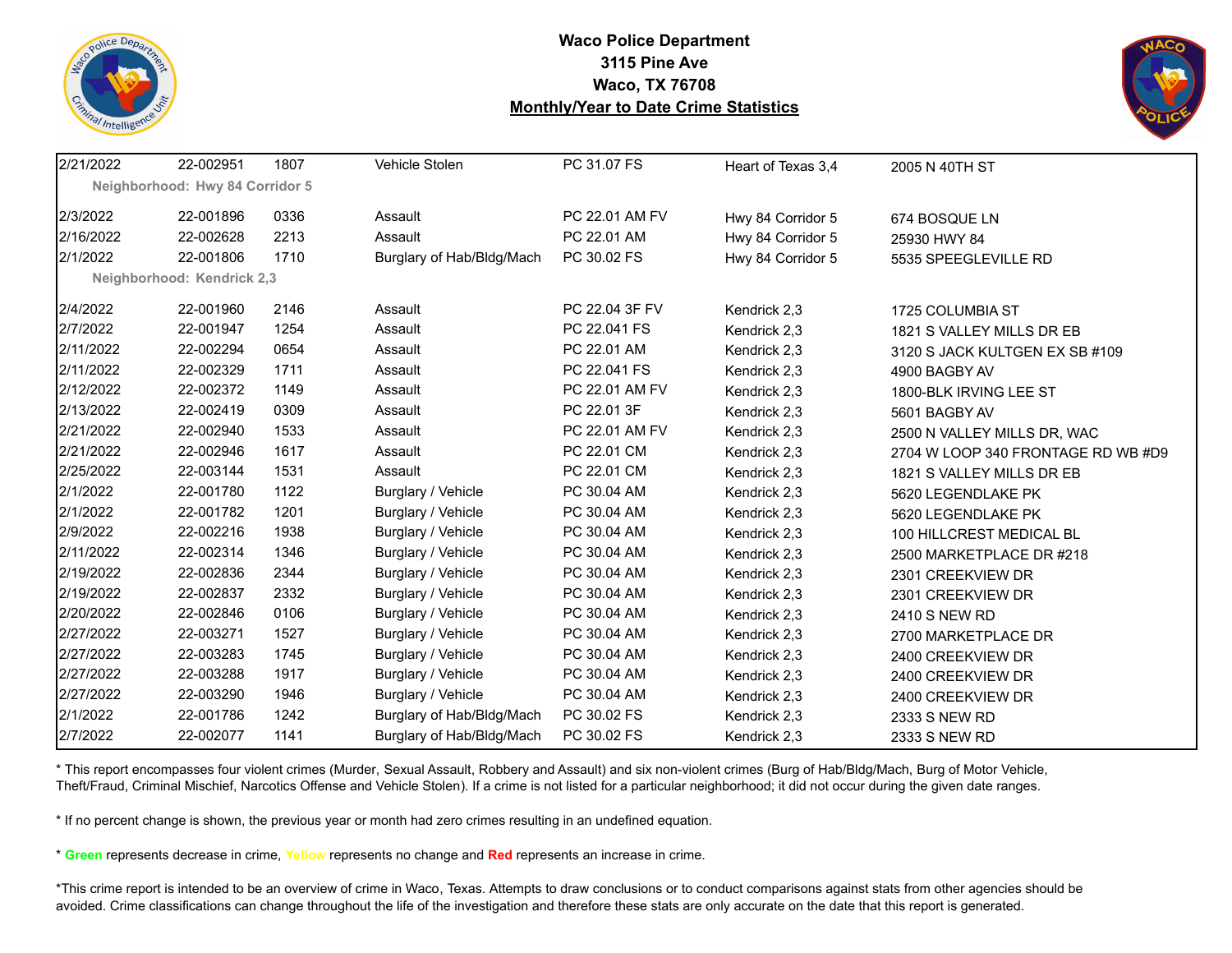



| 2/22/2022 | 22-003004 | 1713 | Burglary of Hab/Bldg/Mach | PC 30.02 2F FV | Kendrick 2,3 | 3820 HAY AV                    |
|-----------|-----------|------|---------------------------|----------------|--------------|--------------------------------|
| 2/11/2022 | 22-002301 | 0943 | <b>Criminal Mischief</b>  | PC 28.03 FS    | Kendrick 2,3 | 100 HILLCREST MEDICAL BL       |
| 2/17/2022 | 22-002646 | 1051 | <b>Criminal Mischief</b>  | PC 28.03 BM    | Kendrick 2,3 | 2116 RICHTER ST                |
| 2/19/2022 | 22-002772 | 0132 | <b>Criminal Mischief</b>  | PC 28.03 FS    | Kendrick 2,3 | 3317 BAGBY AV                  |
| 2/21/2022 | 22-002923 | 1203 | <b>Criminal Mischief</b>  | PC 28.03 BM    | Kendrick 2,3 | 3501 DAUGHTREY CI              |
| 2/25/2022 | 22-003142 | 1531 | <b>Criminal Mischief</b>  | PC 28.04 CM    | Kendrick 2,3 | 1821 S VALLEY MILLS DR EB      |
| 2/17/2022 | 22-002668 | 1759 | Narcotics Offense         | HS 481.115 FS  | Kendrick 2,3 | 1309 MONTE VISTA ST            |
| 2/28/2022 | 22-003341 | 1350 | Sexual Assault            | PC 22.021 1F   | Kendrick 2,3 | Address Witheld                |
| 2/1/2022  | 22-001802 | 1636 | Theft /Fraud              | PC 31.03 BM    | Kendrick 2,3 | 1901 RICHTER ST                |
| 2/2/2022  | 22-001856 | 1406 | Theft /Fraud              | PC 31.03 AM    | Kendrick 2,3 | 2508 W LOOP 340 FRONTAGE RD WB |
| 2/2/2022  | 22-001857 | 1407 | Theft /Fraud              | PC 31.03 AM    | Kendrick 2,3 | 2508 W LOOP 340 FRONTAGE RD WB |
| 2/2/2022  | 22-001858 | 1410 | Theft /Fraud              | PC 31.03 BM    | Kendrick 2,3 | 2508 W LOOP 340 FRONTAGE RD WB |
| 2/2/2022  | 22-001859 | 1411 | Theft /Fraud              | PC 31.03 BM    | Kendrick 2,3 | 2508 W LOOP 340 FRONTAGE RD WB |
| 2/2/2022  | 22-001860 | 1412 | Theft /Fraud              | PC 31.03 BM    | Kendrick 2,3 | 2508 W LOOP 340 FRONTAGE RD WB |
| 2/2/2022  | 22-001861 | 1412 | Theft /Fraud              | PC 31.03 BM    | Kendrick 2,3 | 2508 W LOOP 340 FRONTAGE RD WB |
| 2/4/2022  | 22-001940 | 1257 | Theft /Fraud              | PC 31.03 CM    | Kendrick 2,3 | 3517 JAMES AV                  |
| 2/6/2022  | 22-002026 | 1051 | Theft /Fraud              | PC 31.03 AM    | Kendrick 2,3 | 5210 BAGBY AV #336             |
| 2/8/2022  | 22-002139 | 1409 | Theft /Fraud              | PC 31.03 FS    | Kendrick 2,3 | 2418 MARKETPLACE DR            |
| 2/10/2022 | 22-002261 | 1555 | Theft /Fraud              | PC 31.03 CM    | Kendrick 2,3 | 1821 S VALLEY MILLS DR EB      |
| 2/11/2022 | 22-002338 | 1943 | Theft /Fraud              | PC 31.03 BM    | Kendrick 2,3 | 100 HILLCREST MEDICAL BL       |
| 2/12/2022 | 22-002390 | 1824 | Theft /Fraud              | PC 32.21 AM    | Kendrick 2,3 | 2448 W LOOP 340 N              |
| 2/13/2022 | 22-002444 | 1351 | Theft /Fraud              | PC 31.03 BM    | Kendrick 2,3 | 100 HILLCREST MEDICAL BL       |
| 2/14/2022 | 22-002487 | 1325 | Theft /Fraud              | PC 32.31 FS    | Kendrick 2,3 | 100 HILLCREST MEDICAL BL       |
| 2/15/2022 | 22-002558 | 1423 | Theft /Fraud              | PC 32.21 FS    | Kendrick 2,3 | 2325 MARKETPLACE DR            |
| 2/16/2022 | 22-002619 | 1827 | Theft /Fraud              | PC 31.03 BM    | Kendrick 2,3 | 100 HILLCREST MEDICAL BL       |
| 2/16/2022 | 22-800090 | 1534 | Theft /Fraud              | PC 32.51 FS    | Kendrick 2,3 | 4627 S JACK KULTGEN EX SB      |
| 2/18/2022 | 22-002711 | 1012 | Theft /Fraud              | PC 31.03 FS    | Kendrick 2,3 | 1801 S NEW RD                  |
| 2/21/2022 | 22-002903 | 0808 | Theft /Fraud              | PC 31.03 BM    | Kendrick 2,3 | 4259 S I-35 SB                 |
| 2/21/2022 | 22-002905 | 0822 | Theft /Fraud              | PC 31.03 BM    | Kendrick 2.3 | 5210 BAGBY AV                  |

\* This report encompasses four violent crimes (Murder, Sexual Assault, Robbery and Assault) and six non-violent crimes (Burg of Hab/Bldg/Mach, Burg of Motor Vehicle, Theft/Fraud, Criminal Mischief, Narcotics Offense and Vehicle Stolen). If a crime is not listed for a particular neighborhood; it did not occur during the given date ranges.

\* If no percent change is shown, the previous year or month had zero crimes resulting in an undefined equation.

\* **Green** represents decrease in crime, **Yellow** represents no change and **Red** represents an increase in crime.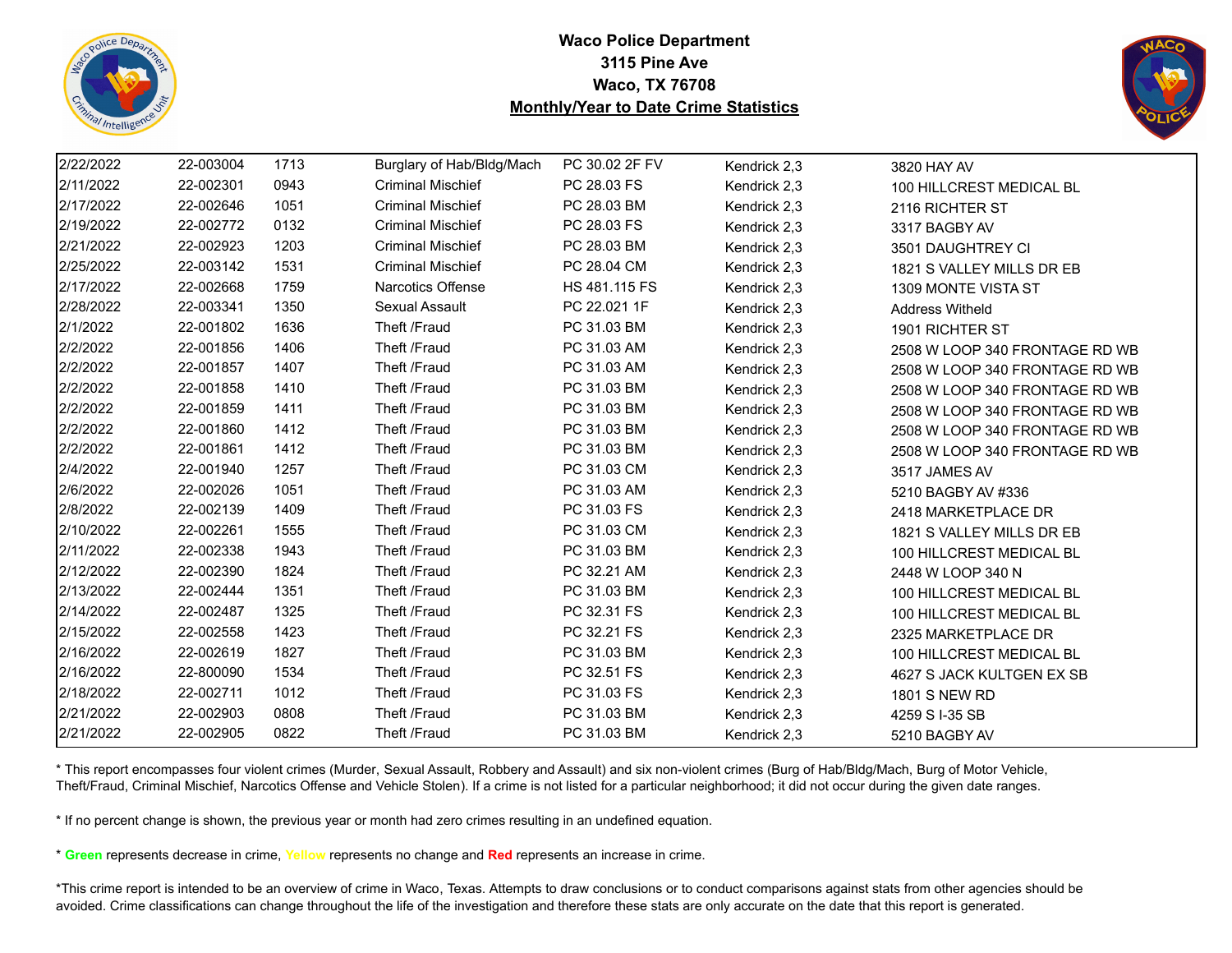



| 2/27/2022 | 22-003286                       | 1737 | Theft /Fraud              | PC 31.03 FS    | Kendrick 2,3      | 3921 S JACK KULTGEN EX SB  |
|-----------|---------------------------------|------|---------------------------|----------------|-------------------|----------------------------|
| 2/28/2022 | 22-003330                       | 1228 | Theft /Fraud              | PC 31.03 AM    | Kendrick 2,3      | <b>1801 S NEW RD</b>       |
| 2/14/2022 | 22-002478                       | 0931 | Vehicle Stolen            | PC 31.03 FS SV | Kendrick 2,3      | 3501 S JACK KULTGEN EX SB  |
| 2/15/2022 | 22-002574                       | 1732 | Vehicle Stolen            | PC 31.03 FS SV | Kendrick 2,3      | 2816 MARKETPLACE DR        |
| 2/26/2022 | 22-003202                       | 0755 | Vehicle Stolen            | PC 31.03 FS SV | Kendrick 2,3      | 1708 COLUMBIA ST           |
|           | Neighborhood: Landon Branch 1,5 |      |                           |                |                   |                            |
| 2/5/2022  | 22-001997                       | 1801 | Assault                   | PC 22.02 2F FV | Landon Branch 1,5 | 3712 N 25TH ST             |
| 2/10/2022 | 22-002282                       | 2143 | Assault                   | PC 22.01 AM FV | Landon Branch 1,5 | 2700 N 42ND ST             |
| 2/12/2022 | 22-002379                       | 1507 | Assault                   | PC 22.02 2F FV | Landon Branch 1,5 | 2209 N 42ND ST             |
| 2/19/2022 | 22-002781                       | 0447 | Assault                   | PC 22.01 AM FV | Landon Branch 1,5 | 4372 W LAKE SHORE DR #4306 |
| 2/24/2022 | 22-003110                       | 1944 | Assault                   | PC 22.01 3F FV | Landon Branch 1,5 | 3128 N 28TH ST             |
| 2/17/2022 | 22-002635                       | 0459 | Burglary of Hab/Bldg/Mach | PC 30.02 2F    | Landon Branch 1,5 | 4406 W LAKE SHORE DR #D    |
| 2/22/2022 | 22-003016                       | 1854 | <b>Criminal Mischief</b>  | PC 28.03 BM    | Landon Branch 1,5 | 4500-BL W LAKE SHORE DR    |
| 2/1/2022  | 22-001776                       | 1123 | Theft /Fraud              | PC 32.51 FS    | Landon Branch 1,5 | 3740 CHIMNEY RIDGE DR      |
| 2/1/2022  | 22-001777                       | 1123 | Theft /Fraud              | PC 32.51 FS    | Landon Branch 1,5 | 3740 CHIMNEY RIDGE DR      |
| 2/19/2022 | 22-002788                       | 1105 | Theft /Fraud              | PC 32.51 FS    | Landon Branch 1,5 | 4710 W LAKE SHORE DR #1    |
| 2/19/2022 | 22-002804                       | 1459 | Theft /Fraud              | PC 31.03 FS    | Landon Branch 1,5 | 2421 GLENDALE DR           |
|           | Neighborhood: Mountainview 5    |      |                           |                |                   |                            |
| 2/16/2022 | 22-002629                       | 2355 | Assault                   | PC 22.01 AM FV | Mountainview 5    | 2008 CHARBONEAU DR         |
| 2/21/2022 | 22-002933                       | 1352 | Assault                   | PC 22.01 AM    | Mountainview 5    | 1801 N VALLEY MILLS DR     |
| 2/2/2022  | 22-001836                       | 0849 | Burglary / Vehicle        | PC 30.04 AM    | Mountainview 5    | 2621 WOODMONT CI           |
| 2/7/2022  | 22-800069                       | 1429 | Theft /Fraud              | PC 31.03 BM    | Mountainview 5    | 5201 BOSQUE BL             |
| 2/8/2022  | 22-002126                       | 1002 | Theft /Fraud              | PC 32.31 FS    | Mountainview 5    | 5924 CALDWELL DR           |
| 2/8/2022  | 22-800073                       | 1042 | Theft /Fraud              | PC 31.03 BM    | Mountainview 5    | 5201 BOSQUE BL             |
| 2/14/2022 | 22-800085                       | 0948 | Theft /Fraud              | PC 31.03 BM    | Mountainview 5    | 5201 BOSQUE BL             |
| 2/16/2022 | 22-002601                       | 1321 | Theft /Fraud              | PC 31.03 BM    | Mountainview 5    | 2131 COLLINS               |
| 2/23/2022 | 22-003055                       | 1854 | Theft /Fraud              | PC 31.03 FS    | Mountainview 5    | 5401 BOSQUE BL             |
| 2/8/2022  | 22-002164                       | 2305 | Vehicle Stolen            | PC 31.03 FS SV | Mountainview 5    | 2018 HANOVER DR            |

\* This report encompasses four violent crimes (Murder, Sexual Assault, Robbery and Assault) and six non-violent crimes (Burg of Hab/Bldg/Mach, Burg of Motor Vehicle, Theft/Fraud, Criminal Mischief, Narcotics Offense and Vehicle Stolen). If a crime is not listed for a particular neighborhood; it did not occur during the given date ranges.

\* If no percent change is shown, the previous year or month had zero crimes resulting in an undefined equation.

\* **Green** represents decrease in crime, **Yellow** represents no change and **Red** represents an increase in crime.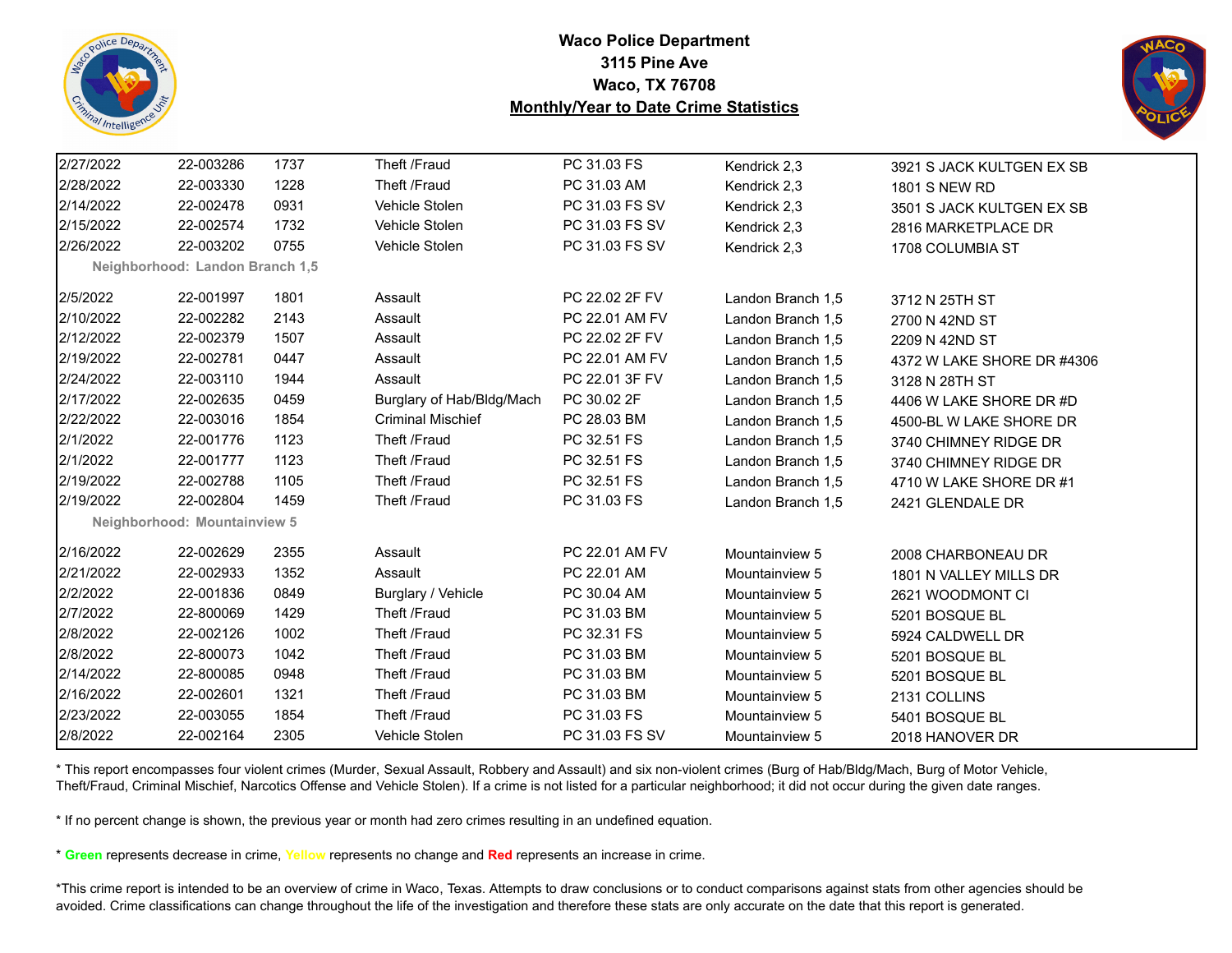

**Neighborhood: North East Riverside 1**

## **Waco Police Department 3115 Pine Ave Waco, TX 76708 Monthly/Year to Date Crime Statistics**



|           | <b>Neighbornood.</b> North East Niverside T |      |                           |                |                        |                                |
|-----------|---------------------------------------------|------|---------------------------|----------------|------------------------|--------------------------------|
| 2/3/2022  | 22-001915                                   | 2311 | Assault                   | PC 22.01 AM FV | North East Riverside 1 | 1308 TABOR AV #C               |
| 2/5/2022  | 22-002008                                   | 2303 | Assault                   | PC 22.01 AM FV | North East Riverside 1 | 1511 S LOOP DR #6              |
| 2/11/2022 | 22-002316                                   | 1344 | Assault                   | PC 22.01 AM FV | North East Riverside 1 | 416 SPRING ST                  |
| 2/22/2022 | 22-002969                                   | 0113 | Assault                   | PC 22.01 CM    | North East Riverside 1 | 1700 ARRA AV                   |
| 2/7/2022  | 22-002065                                   | 0840 | Burglary of Hab/Bldg/Mach | PC 30.02 2F    | North East Riverside 1 | 1115 KELLUM AV                 |
| 2/7/2022  | 22-002070                                   | 0956 | Burglary of Hab/Bldg/Mach | PC 30.02 FS    | North East Riverside 1 | 110 S MARTIN LUTHER KING JR BL |
| 2/20/2022 | 22-002885                                   | 2101 | Burglary of Hab/Bldg/Mach | PC 30.02 FS    | North East Riverside 1 | 500 PEACH ST                   |
| 2/21/2022 | 22-002907                                   | 0756 | Burglary of Hab/Bldg/Mach | PC 30.02 FS    | North East Riverside 1 | 1300 S LOOP DR                 |
| 2/10/2022 | 22-002224                                   | 0001 | Robbery                   | PC 29.03 1F    | North East Riverside 1 | 203 HOOD ST                    |
| 2/10/2022 | 22-002242                                   | 1000 | Sexual Assault            | PC 22.021 1F   | North East Riverside 1 | <b>Address Witheld</b>         |
| 2/1/2022  | 22-001767                                   | 0444 | Theft /Fraud              | PC 31.03 BM    | North East Riverside 1 | 720 S MARTIN LUTHER KING JR BL |
| 2/4/2022  | 22-001961                                   | 2140 | Theft /Fraud              | PC 31.03 BM    | North East Riverside 1 | <b>1410 WITT AV</b>            |
| 2/9/2022  | 22-002195                                   | 1426 | Theft /Fraud              | PC 31.03 FS    | North East Riverside 1 | 925 E WACO DR                  |
| 2/17/2022 | 22-002630                                   | 0113 | Theft /Fraud              | PC 31.03 CM    | North East Riverside 1 | 1510 HARRISON AV               |
| 2/17/2022 | 22-800092                                   | 2051 | Theft /Fraud              | PC 31.03 BM    | North East Riverside 1 | 1323 ELM AV                    |
| 2/18/2022 | 22-002702                                   | 0457 | Theft /Fraud              | PC 31.03 AM    | North East Riverside 1 | 1208 PAYNE AV                  |
| 2/18/2022 | 22-002737                                   | 1611 | Theft /Fraud              | PC 31.03 FS    | North East Riverside 1 | 702 FORREST ST                 |
| 2/25/2022 | 22-003155                                   | 1815 | Vehicle Stolen            | PC 31.03 FS SV | North East Riverside 1 | 1505 TAYLOR ST                 |
|           | Neighborhood: North Lake Waco 5             |      |                           |                |                        |                                |
| 2/17/2022 | 22-002679                                   | 2040 | Assault                   | PC 22.01 AM FV | North Lake Waco 5      | 323 STATION CREEK DR           |
| 2/20/2022 | 22-002875                                   | 1757 | Burglary / Vehicle        | PC 30.04 AM    | North Lake Waco 5      | 1001 W LAKE SHORE DR           |
| 2/20/2022 | 22-002876                                   | 1757 | Burglary / Vehicle        | PC 30.04 AM    | North Lake Waco 5      | 1001 W LAKE SHORE DR           |
| 2/19/2022 | 22-002814                                   | 1545 | Theft /Fraud              | PC 31.03 BM    | North Lake Waco 5      | 6305 SYDNEY DR                 |
| 2/20/2022 | 22-002868                                   | 1531 | Theft /Fraud              | PC 31.03 FS    | North Lake Waco 5      | 1001 W LAKE SHORE DR           |
|           | Neighborhood: North Waco 1,4                |      |                           |                |                        |                                |
| 2/1/2022  | 22-001825                                   | 2256 | Assault                   | PC 22.01 3F FV | North Waco 1,4         | 2015 WINDSOR AV                |
| 2/4/2022  | 22-001959                                   | 2049 | Assault                   | PC 22.01 AM FV | North Waco 1,4         | 2316 EDNA AV                   |
|           |                                             |      |                           |                |                        |                                |

\* This report encompasses four violent crimes (Murder, Sexual Assault, Robbery and Assault) and six non-violent crimes (Burg of Hab/Bldg/Mach, Burg of Motor Vehicle, Theft/Fraud, Criminal Mischief, Narcotics Offense and Vehicle Stolen). If a crime is not listed for a particular neighborhood; it did not occur during the given date ranges.

\* If no percent change is shown, the previous year or month had zero crimes resulting in an undefined equation.

\* **Green** represents decrease in crime, **Yellow** represents no change and **Red** represents an increase in crime.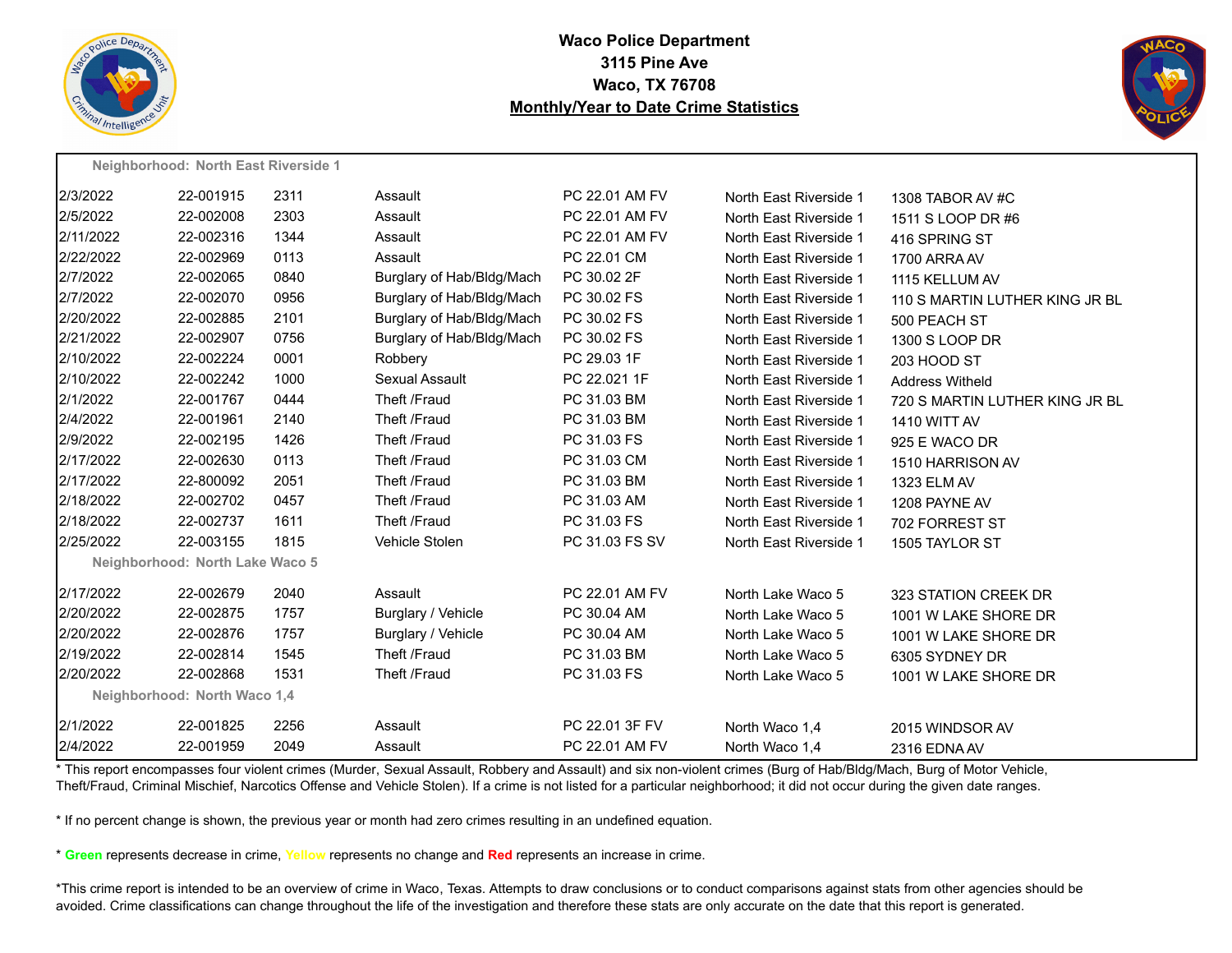



| 2/6/2022                | 22-002045 | 2035 | Assault                   | PC 22.02 2F     | North Waco 1,4 | 2114 LYLE AV                     |  |
|-------------------------|-----------|------|---------------------------|-----------------|----------------|----------------------------------|--|
| 2/7/2022                | 22-002105 | 2219 | Assault                   | PC 22.02 2F     | North Waco 1,4 | 2910 N 21ST ST                   |  |
| 2/11/2022               | 22-002343 | 2106 | Assault                   | PC 22.01 CM FV  | North Waco 1,4 | 2004 CUMBERLAND AV               |  |
| 2/16/2022               | 22-002621 | 1901 | Assault                   | PC 22.02 2F FV  | North Waco 1,4 | 2000 LYLE AV                     |  |
| 2/17/2022               | 22-002651 | 1307 | Assault                   | PC 22.01 AM FV  | North Waco 1,4 | 1917 MITCHELL AV                 |  |
| 2/18/2022               | 22-002734 | 1557 | Assault                   | PC 22.01 AM FV  | North Waco 1,4 | 2220 MCFERRIN AV                 |  |
| 2/24/2022               | 22-003078 | 0702 | Assault                   | PC 22.01 CM FV  | North Waco 1,4 | 2105 MAPLE AV                    |  |
| 2/27/2022               | 22-003287 | 1908 | Assault                   | PC 22.01 AM     | North Waco 1,4 | 3600 N 21ST ST                   |  |
| 2/24/2022               | 22-003099 | 1423 | Burglary / Vehicle        | PC 30.04 AM     | North Waco 1,4 | 2306 REUTER AV                   |  |
| 2/10/2022               | 22-002229 | 0340 | Burglary of Hab/Bldg/Mach | PC 30.02 2F FV  | North Waco 1,4 | 2616 N 20TH ST                   |  |
| 2/14/2022               | 22-002516 | 1935 | Burglary of Hab/Bldg/Mach | PC 30.02 2F     | North Waco 1,4 | 2324 EDNA AV                     |  |
| 2/18/2022               | 22-002733 | 1529 | Burglary of Hab/Bldg/Mach | PC 30.03 AM     | North Waco 1,4 | 3130 N 18TH ST                   |  |
| 2/21/2022               | 22-002924 | 1230 | Burglary of Hab/Bldg/Mach | PC 30.02 2F     | North Waco 1,4 | 2000 SUMMER AV                   |  |
| 2/25/2022               | 22-003123 | 0559 | Burglary of Hab/Bldg/Mach | PC 30.02 2F     | North Waco 1,4 | 3509 N 20TH ST                   |  |
| 2/26/2022               | 22-003238 | 2148 | Burglary of Hab/Bldg/Mach | PC 30.02 2F     | North Waco 1,4 | 1810 REUTER AV                   |  |
| 2/4/2022                | 22-001922 | 0443 | <b>Criminal Mischief</b>  | PC 28.03 AM     | North Waco 1,4 | 2520 N 18TH ST                   |  |
| 2/19/2022               | 22-002783 | 0704 | <b>Criminal Mischief</b>  | PC 28.03 AM     | North Waco 1,4 | 2209 MCFERRIN AV                 |  |
| 2/26/2022               | 22-003225 | 1857 | <b>Criminal Mischief</b>  | PC 28.03 CM     | North Waco 1,4 | 2910 N 21ST ST                   |  |
| 2/15/2022               | 22-002545 | 1033 | Sexual Assault            | PC 22.011 2F FV | North Waco 1,4 | <b>Address Witheld</b>           |  |
| 2/2/2022                | 22-001864 | 1418 | Theft /Fraud              | PC 31.03 BM     | North Waco 1,4 | 3712 N 19TH ST                   |  |
| 2/5/2022                | 22-001987 | 1402 | Theft /Fraud              | PC 31.03 FS     | North Waco 1,4 | 2308 N 24TH ST                   |  |
| 2/7/2022                | 22-002087 | 1528 | Theft /Fraud              | PC 31.03 FS     | North Waco 1,4 | 2001 N 25TH ST                   |  |
| 2/13/2022               | 22-002425 | 0838 | Theft /Fraud              | PC 31.03 BM     | North Waco 1,4 | 2401 HERRING AV #A               |  |
| 2/24/2022               | 22-003100 | 1423 | Theft /Fraud              | PC 32.31 FS     | North Waco 1,4 | 2306 REUTER AV                   |  |
| Neighborhood: Oakwood 1 |           |      |                           |                 |                |                                  |  |
| 2/13/2022               | 22-002462 | 1932 | Assault                   | PC 22.01 AM     | Oakwood 1      | S 3RD ST/CHURCH AV               |  |
| 2/13/2022               | 22-002466 | 1932 | Assault                   | PC 22.012 AM    | Oakwood 1      | 109 OVERTURE CT                  |  |
| 2/21/2022               | 22-002956 | 1705 | Assault                   | PC 22.01 AM FV  | Oakwood 1      | 2825 S UNIVERSITY PARKS DR #1305 |  |
| 2/8/2022                | 22-002114 | 0224 | Burglary / Vehicle        | PC 30.04 AM     | Oakwood 1      | 2421 S 3RD ST #102               |  |

\* This report encompasses four violent crimes (Murder, Sexual Assault, Robbery and Assault) and six non-violent crimes (Burg of Hab/Bldg/Mach, Burg of Motor Vehicle, Theft/Fraud, Criminal Mischief, Narcotics Offense and Vehicle Stolen). If a crime is not listed for a particular neighborhood; it did not occur during the given date ranges.

\* If no percent change is shown, the previous year or month had zero crimes resulting in an undefined equation.

\* **Green** represents decrease in crime, **Yellow** represents no change and **Red** represents an increase in crime.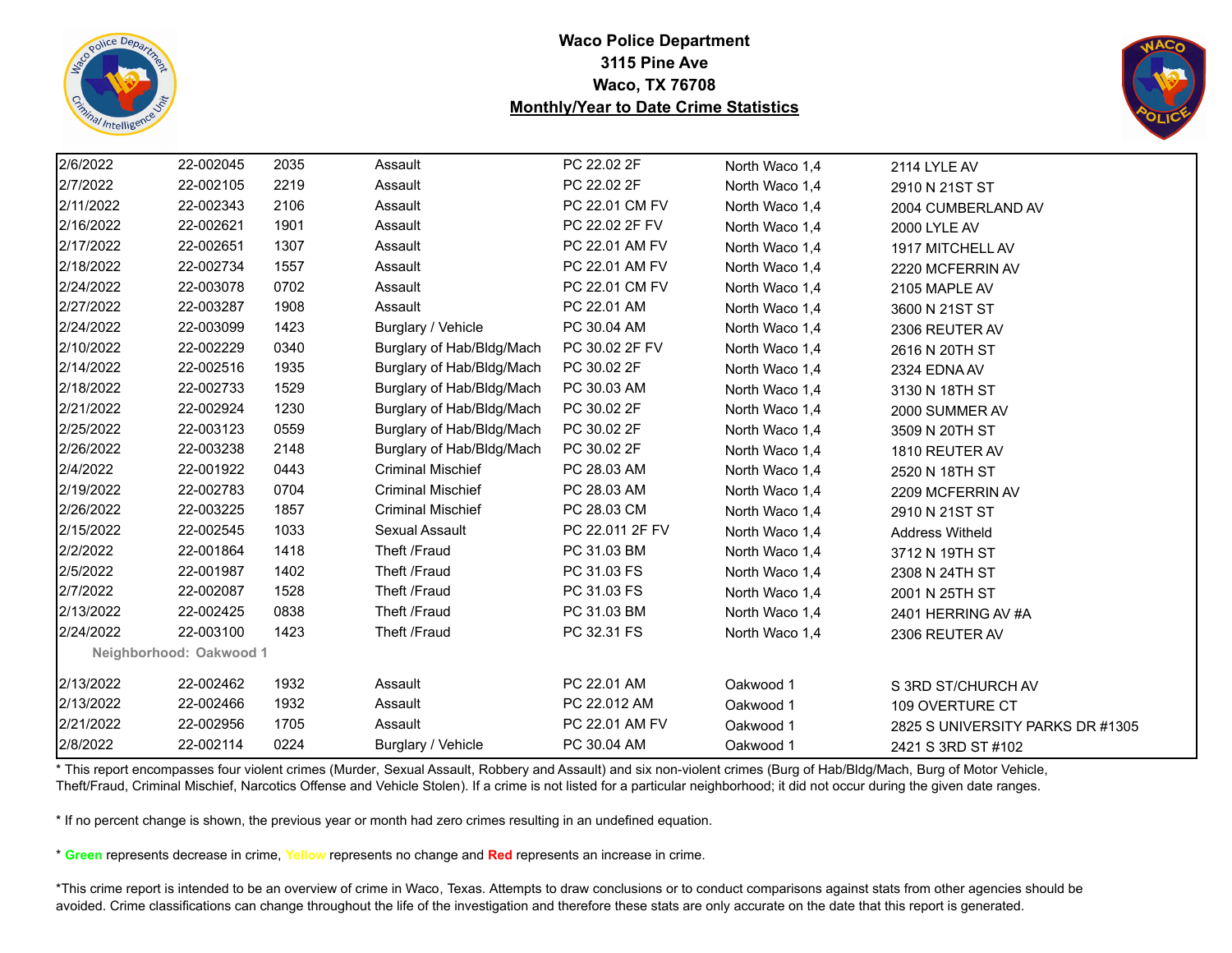



| 2/27/2022 | 22-003264                                 | 1259 | Burglary of Hab/Bldg/Mach | PC 30.02 2F    | Oakwood 1                                      | 2537 S 3RD ST #B                                   |
|-----------|-------------------------------------------|------|---------------------------|----------------|------------------------------------------------|----------------------------------------------------|
| 2/16/2022 | 22-002616                                 | 1659 | <b>Criminal Mischief</b>  | PC 28.03 BM    | Oakwood 1                                      | 2825 S UNIVERSITY PARKS DR #4304                   |
| 2/21/2022 | 22-002949                                 | 1636 | <b>Criminal Mischief</b>  | PC 28.03 AM    | Oakwood 1                                      | 2825 S UNIVERSITY PARKS DR #1305                   |
| 2/13/2022 | 22-002452                                 | 1932 | Sexual Assault            | PC 22.011 2F   | Oakwood 1                                      | <b>Address Witheld</b>                             |
| 2/20/2022 | 22-002851                                 | 0203 | Sexual Assault            | PC 22.011 2F   | Oakwood 1                                      | <b>Address Witheld</b>                             |
| 2/6/2022  | 22-800067                                 | 1244 | Theft /Fraud              | PC 31.03 AM    | Oakwood 1                                      | CHURCH AV/S 2ND ST                                 |
| 2/8/2022  | 22-800075                                 | 1700 | Theft /Fraud              | PC 31.03 AM    | Oakwood 1                                      | 816 GARDEN DR                                      |
| 2/21/2022 | 22-002945                                 | 1508 | Theft /Fraud              | PC 31.03 AM    | Oakwood 1                                      | 2825 S UNIVERSITY PARKS DR #1109                   |
| 2/22/2022 | 22-002999                                 | 1628 | Theft /Fraud              | PC 31.03 BM    | Oakwood 1                                      | 2616 S 16TH ST                                     |
| 2/25/2022 | 22-800101                                 | 1457 | Theft /Fraud              | PC 31.03 FS    | Oakwood 1                                      | 2825 S UNIVERSITY PARKS DR                         |
| 2/28/2022 | 22-003334                                 | 1345 | Theft /Fraud              | PC 31.03 BM    | Oakwood 1                                      | 2435 S 2ND ST                                      |
|           | Neighborhood: Parkdale / Viking Hills 3,5 |      |                           |                |                                                |                                                    |
| 2/18/2022 | 22-002746                                 | 1800 | Assault                   | PC 22.01 AM FV | Parkdale / Viking Hills 3,5 812 RAMBLER DR #6  |                                                    |
| 2/19/2022 | 22-002822                                 | 1809 | Assault                   | PC 22.01 3F    |                                                | Parkdale / Viking Hills 3,5 301 LONDONDERRY DR     |
| 2/21/2022 | 22-002959                                 | 2138 | Assault                   | PC 22.01 CM FV | Parkdale / Viking Hills 3,5 800 RAMBLER DR #14 |                                                    |
| 2/21/2022 | 22-002963                                 | 2237 | Assault                   | PC 22.01 CM FV |                                                | Parkdale / Viking Hills 3,5 1725 NORTHCREST DR     |
| 2/22/2022 | 22-002980                                 | 1000 | Assault                   | PC 22.01 CM    |                                                | Parkdale / Viking Hills 3,5 1900 N VALLEY MILLS DR |
| 2/23/2022 | 22-003059                                 | 2014 | Assault                   | PC 22.01 3F    | Parkdale / Viking Hills 3,5 5912 BOSQUE BL     |                                                    |
| 2/26/2022 | 22-003192                                 | 0223 | Assault                   | PC 22.01 AM FV | Parkdale / Viking Hills 3,5 1212 N 65TH ST     |                                                    |
| 2/7/2022  | 22-002062                                 | 0853 | Burglary / Vehicle        | PC 30.04 AM    | Parkdale / Viking Hills 3,5 2421 RICHARDS DR   |                                                    |
| 2/7/2022  | 22-002074                                 | 1044 | Burglary / Vehicle        | PC 30.04 AM    | Parkdale / Viking Hills 3,5 2621 ELDRIDGE LN   |                                                    |
| 2/7/2022  | 22-800070                                 | 1517 | Burglary / Vehicle        | PC 30.04 AM    | Parkdale / Viking Hills 3,5 2425 RICHARDS DR   |                                                    |
| 2/18/2022 | 22-002752                                 | 1931 | Burglary / Vehicle        | PC 30.04 AM    | Parkdale / Viking Hills 3,5 1000 N 57TH ST     |                                                    |
| 2/20/2022 | 22-002871                                 | 1648 | Burglary / Vehicle        | PC 30.04 AM    | Parkdale / Viking Hills 3,5 3400 OVERFLOW RD   |                                                    |
| 2/14/2022 | 22-002485                                 | 1306 | <b>Criminal Mischief</b>  | PC 28.03 AM FV | Parkdale / Viking Hills 3,5 1300 N 66TH ST     |                                                    |
| 2/18/2022 | 22-002763                                 | 2154 | <b>Criminal Mischief</b>  | PC 28.03 BM    | Parkdale / Viking Hills 3,5 400 OWEN LN #2     |                                                    |
| 2/28/2022 | 22-003315                                 | 0938 | <b>Criminal Mischief</b>  | PC 28.03 CM    | Parkdale / Viking Hills 3,5 918 N 65TH ST      |                                                    |
| 2/21/2022 | 22-002965                                 | 2225 | <b>Narcotics Offense</b>  | HS 481.121 BM  | Parkdale / Viking Hills 3,5 707 N 57TH ST      |                                                    |
| 2/23/2022 | 22-003040                                 | 1140 | Sexual Assault            | PC 22.011 2F   | Parkdale / Viking Hills 3,5 Address Witheld    |                                                    |

\* This report encompasses four violent crimes (Murder, Sexual Assault, Robbery and Assault) and six non-violent crimes (Burg of Hab/Bldg/Mach, Burg of Motor Vehicle, Theft/Fraud, Criminal Mischief, Narcotics Offense and Vehicle Stolen). If a crime is not listed for a particular neighborhood; it did not occur during the given date ranges.

\* If no percent change is shown, the previous year or month had zero crimes resulting in an undefined equation.

\* **Green** represents decrease in crime, **Yellow** represents no change and **Red** represents an increase in crime.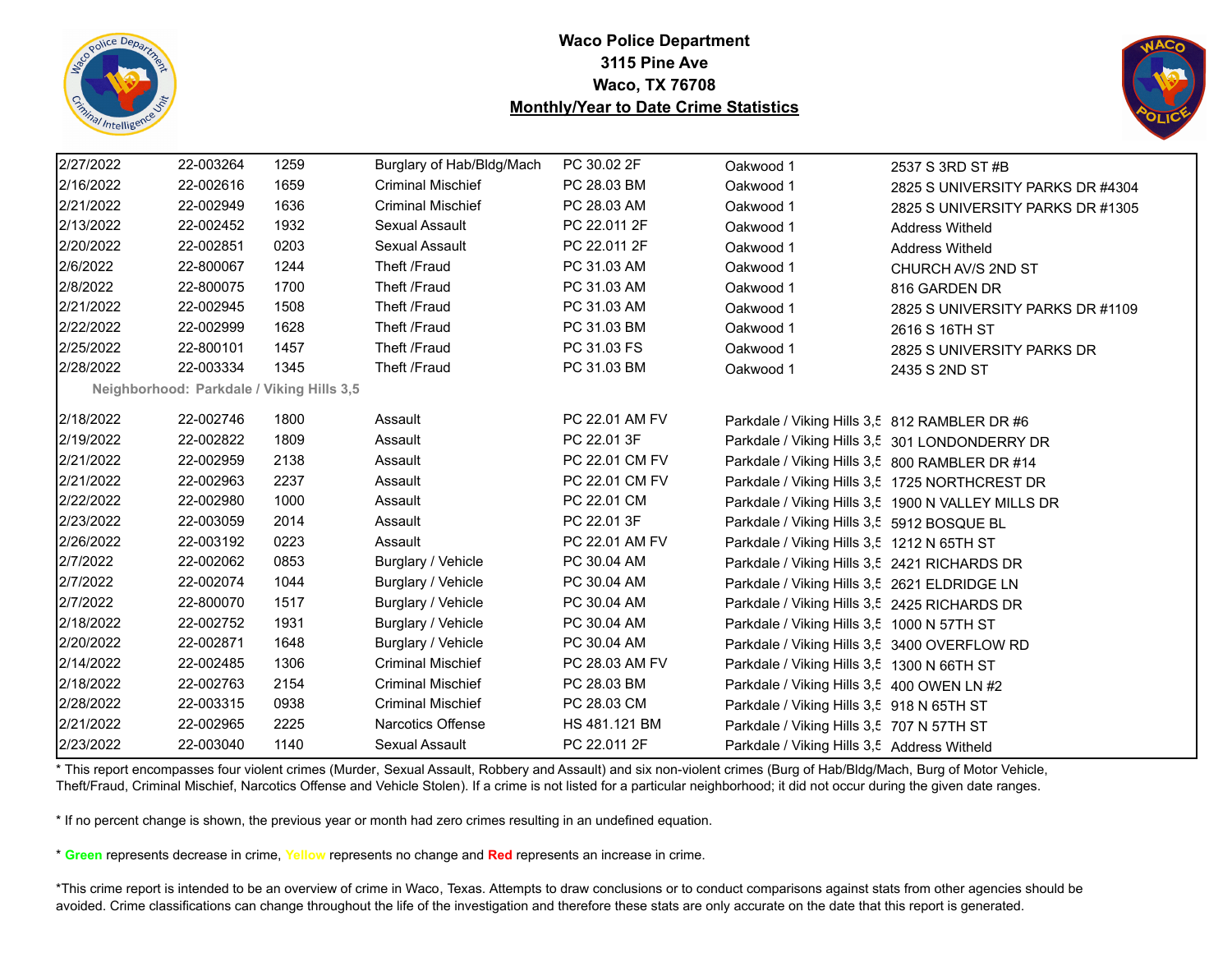



| 2/1/2022  | 22-001787                             | 1328 | Theft /Fraud       | PC 31.03 CM    |                                              | Parkdale / Viking Hills 3,5 2000 N VALLEY MILLS DR |  |
|-----------|---------------------------------------|------|--------------------|----------------|----------------------------------------------|----------------------------------------------------|--|
| 2/1/2022  | 22-800072                             | 1320 | Theft /Fraud       | PC 32.31 FS    | Parkdale / Viking Hills 3,5 6609 LANDMARK DR |                                                    |  |
| 2/15/2022 | 22-002555                             | 1329 | Theft /Fraud       | PC 31.03 BM    | Parkdale / Viking Hills 3,5 1300 N 66TH ST   |                                                    |  |
| 2/25/2022 | 22-003141                             | 1509 | Theft /Fraud       | PC 32.31 FS    | Parkdale / Viking Hills 3,5 335 N HWY 6      |                                                    |  |
| 2/28/2022 | 22-003327                             | 1302 | Theft /Fraud       | PC 32.21 FS    | Parkdale / Viking Hills 3,5 6201 SANGER AV   |                                                    |  |
| 2/28/2022 | 22-003328                             | 1304 | Theft /Fraud       | PC 32.21 FS    | Parkdale / Viking Hills 3,5 6201 SANGER AV   |                                                    |  |
| 2/7/2022  | 22-002080                             | 1245 | Vehicle Stolen     | PC 31.03 FS SV | Parkdale / Viking Hills 3,5 6801 TENNYSON DR |                                                    |  |
|           | <b>Neighborhood: Richland Hills 3</b> |      |                    |                |                                              |                                                    |  |
| 2/1/2022  | 22-001798                             | 1511 | Assault            | PC 22.02 2F    | <b>Richland Hills 3</b>                      | 4601 HODDE DR                                      |  |
| 2/6/2022  | 22-002014                             | 0048 | Assault            | PC 22.041 FS   | <b>Richland Hills 3</b>                      | 619 ESTHER ST                                      |  |
| 2/6/2022  | 22-002050                             | 2211 | Assault            | PC 22.01 CM    | <b>Richland Hills 3</b>                      | 4320 W WACO DR                                     |  |
| 2/13/2022 | 22-002457                             | 2241 | Assault            | PC 22.01 CM FV | <b>Richland Hills 3</b>                      | 5101 HAWTHORNE DR #121                             |  |
| 2/15/2022 | 22-002584                             | 2141 | Assault            | PC 22.01 AM FV | <b>Richland Hills 3</b>                      | 707 RUBY AV #61                                    |  |
| 2/16/2022 | 22-002591                             | 0350 | Assault            | PC 22.01 CM FV | <b>Richland Hills 3</b>                      | 912 LAKE AIR DR #35                                |  |
| 2/17/2022 | 22-002672                             | 1917 | Assault            | PC 22.01 AM    | <b>Richland Hills 3</b>                      | <b>120 S NEW RD</b>                                |  |
| 2/21/2022 | 22-002931                             | 1327 | Assault            | PC 22.01 AM FV | <b>Richland Hills 3</b>                      | 912 LAKE AIR DR #35                                |  |
| 2/21/2022 | 22-002937                             | 1559 | Assault            | PC 22.01 CM    | <b>Richland Hills 3</b>                      | 1009 WOODED ACRES DR                               |  |
| 2/22/2022 | 22-003023                             | 2111 | Assault            | PC 22.01 CM    | <b>Richland Hills 3</b>                      | 4711 STATON DR #106                                |  |
| 2/25/2022 | 22-003176                             | 2234 | Assault            | PC 22.01 CM    | <b>Richland Hills 3</b>                      | 619 ESTHER ST                                      |  |
| 2/28/2022 | 22-003323                             | 1107 | Assault            | PC 22.01 CM FV | <b>Richland Hills 3</b>                      | 342 RICHLAND DR #D                                 |  |
| 2/2/2022  | 22-001846                             | 1101 | Burglary / Vehicle | PC 30.04 AM    | <b>Richland Hills 3</b>                      | 707 RUBY AV                                        |  |
| 2/2/2022  | 22-001876                             | 1718 | Burglary / Vehicle | PC 30.04 AM    | <b>Richland Hills 3</b>                      | 5736 HAWTHORNE DR                                  |  |
| 2/8/2022  | 22-002106                             | 0003 | Burglary / Vehicle | PC 30.04 AM    | <b>Richland Hills 3</b>                      | 4601 HODDE DR                                      |  |
| 2/8/2022  | 22-002137                             | 1251 | Burglary / Vehicle | PC 30.04 AM    | <b>Richland Hills 3</b>                      | 707 RUBY AV #55                                    |  |
| 2/13/2022 | 22-002432                             | 1236 | Burglary / Vehicle | PC 30.04 AM    | <b>Richland Hills 3</b>                      | <b>201 N NEW RD</b>                                |  |
| 2/17/2022 | 22-002660                             | 1543 | Burglary / Vehicle | PC 30.04 AM    | <b>Richland Hills 3</b>                      | 240 N NEW RD                                       |  |
| 2/20/2022 | 22-002864                             | 1204 | Burglary / Vehicle | PC 30.04 AM    | <b>Richland Hills 3</b>                      | 967 WOODED ACRES DR #A                             |  |
| 2/21/2022 | 22-002935                             | 1522 | Burglary / Vehicle | PC 30.04 AM    | <b>Richland Hills 3</b>                      | 501 TOWNE OAKS DR                                  |  |
| 2/25/2022 | 22-003134                             | 1149 | Burglary / Vehicle | PC 30.04 AM    | <b>Richland Hills 3</b>                      | 300 N VALLEY MILLS DR                              |  |

\* This report encompasses four violent crimes (Murder, Sexual Assault, Robbery and Assault) and six non-violent crimes (Burg of Hab/Bldg/Mach, Burg of Motor Vehicle, Theft/Fraud, Criminal Mischief, Narcotics Offense and Vehicle Stolen). If a crime is not listed for a particular neighborhood; it did not occur during the given date ranges.

\* If no percent change is shown, the previous year or month had zero crimes resulting in an undefined equation.

\* **Green** represents decrease in crime, **Yellow** represents no change and **Red** represents an increase in crime.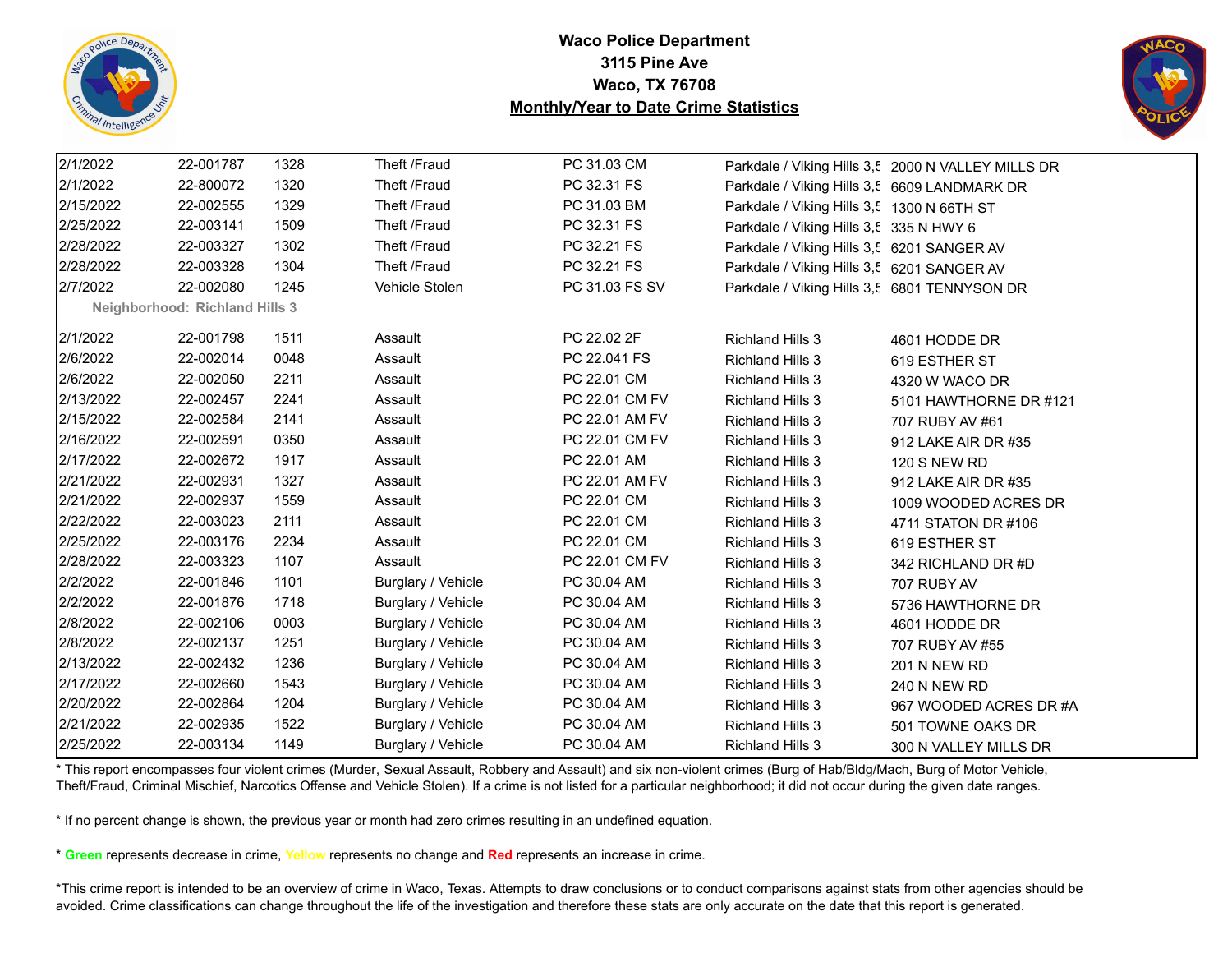



| 2/27/2022 | 22-003261 | 1232 | Burglary / Vehicle        | PC 30.04 AM   | <b>Richland Hills 3</b> | 5605 W WACO DR                |
|-----------|-----------|------|---------------------------|---------------|-------------------------|-------------------------------|
| 2/27/2022 | 22-003274 | 1602 | Burglary / Vehicle        | PC 30.04 AM   | <b>Richland Hills 3</b> | 6001 W WACO DR                |
| 2/27/2022 | 22-003277 | 1628 | Burglary / Vehicle        | PC 30.04 AM   | <b>Richland Hills 3</b> | 5701 W WACO DR                |
| 2/1/2022  | 22-001778 | 1123 | Burglary of Hab/Bldg/Mach | PC 30.02 FS   | <b>Richland Hills 3</b> | 920 WOODED ACRES DR           |
| 2/1/2022  | 22-001794 | 1429 | Burglary of Hab/Bldg/Mach | PC 30.02 FS   | <b>Richland Hills 3</b> | 920 WOODED ACRES DR           |
| 2/5/2022  | 22-001998 | 1827 | Burglary of Hab/Bldg/Mach | PC 30.02 2F   | <b>Richland Hills 3</b> | 707 RUBY AV #55               |
| 2/12/2022 | 22-002383 | 1613 | Burglary of Hab/Bldg/Mach | PC 30.02 FS   | <b>Richland Hills 3</b> | 308 N INDUSTRIAL DR           |
| 2/13/2022 | 22-002428 | 1108 | Burglary of Hab/Bldg/Mach | PC 30.02 FS   | <b>Richland Hills 3</b> | 922 N VALLEY MILLS DR         |
| 2/24/2022 | 22-003095 | 1254 | Burglary of Hab/Bldg/Mach | PC 30.02 2F   | <b>Richland Hills 3</b> | 5100 HAWTHORNE DR #820        |
| 2/25/2022 | 22-800109 | 1107 | Burglary of Hab/Bldg/Mach | PC 30.02 FS   | <b>Richland Hills 3</b> | 4727 SANGER AV #99            |
| 2/27/2022 | 22-003272 | 1549 | Burglary of Hab/Bldg/Mach | PC 30.02 FS   | <b>Richland Hills 3</b> | 920 WOODED ACRES DR #5044     |
| 2/7/2022  | 22-002107 | 2346 | <b>Criminal Mischief</b>  | PC 28.03 CM   | <b>Richland Hills 3</b> | 120 W LOOP 340 N              |
| 2/10/2022 | 22-002271 | 2036 | <b>Criminal Mischief</b>  | PC 28.03 BM   | <b>Richland Hills 3</b> | 5101 SANGER AV #1601          |
| 2/11/2022 | 22-002305 | 1043 | <b>Criminal Mischief</b>  | PC 28.03 BM   | <b>Richland Hills 3</b> | 4949 FRANKLIN AV              |
| 2/12/2022 | 22-002384 | 1618 | <b>Criminal Mischief</b>  | PC 28.03 AM   | <b>Richland Hills 3</b> | 5125 TENNYSON DR #C           |
| 2/12/2022 | 22-800081 | 1916 | <b>Criminal Mischief</b>  | PC 28.03 CM   | <b>Richland Hills 3</b> | 5133 TENNYSON DR              |
| 2/24/2022 | 22-800100 | 1216 | <b>Criminal Mischief</b>  | PC 28.03 AM   | <b>Richland Hills 3</b> | 5100 HAWTHORNE DR #820        |
| 2/25/2022 | 22-003131 | 1006 | <b>Criminal Mischief</b>  | PC 28.03 BM   | <b>Richland Hills 3</b> | 216 KELLY DR                  |
| 2/26/2022 | 22-003228 | 2000 | <b>Criminal Mischief</b>  | PC 28.03 BM   | <b>Richland Hills 3</b> | <b>120 S NEW RD</b>           |
| 2/26/2022 | 22-003230 | 2006 | <b>Criminal Mischief</b>  | PC 28.03 FS   | <b>Richland Hills 3</b> | 4200 FRANKLIN AV              |
| 2/20/2022 | 22-002884 | 2041 | Murder                    | PC 19.02 1F   | <b>Richland Hills 3</b> | SANGER AV/RUBY AV             |
| 2/5/2022  | 22-001971 | 0202 | <b>Narcotics Offense</b>  | HS 481.121 BM | <b>Richland Hills 3</b> | FRANKLIN AV/N VALLEY MILLS DR |
| 2/12/2022 | 22-002360 | 0205 | <b>Narcotics Offense</b>  | HS 481.121 BM | <b>Richland Hills 3</b> | SANGER AV/N VALLEY MILLS DR   |
| 2/13/2022 | 22-002407 | 0003 | <b>Narcotics Offense</b>  | HS 481.116 2F | <b>Richland Hills 3</b> | 622 N VALLEY MILLS DR         |
| 2/13/2022 | 22-002416 | 0003 | <b>Narcotics Offense</b>  | HS 481.121 BM | <b>Richland Hills 3</b> | 622 N VALLEY MILLS DR         |
| 2/15/2022 | 22-002568 | 1509 | Narcotics Offense         | HS 483.041 AM | <b>Richland Hills 3</b> | 6000 S INDUSTRIAL DR          |
| 2/1/2022  | 22-001804 | 1655 | Theft /Fraud              | PC 31.03 CM   | <b>Richland Hills 3</b> | 4320 FRANKLIN AV              |
| 2/2/2022  | 22-001847 | 1122 | Theft /Fraud              | PC 31.03 BM   | <b>Richland Hills 3</b> | 4320 FRANKLIN AV              |
| 2/2/2022  | 22-001866 | 1505 | Theft /Fraud              | PC 31.03 CM   | <b>Richland Hills 3</b> | 4320 FRANKLIN AV              |

\* This report encompasses four violent crimes (Murder, Sexual Assault, Robbery and Assault) and six non-violent crimes (Burg of Hab/Bldg/Mach, Burg of Motor Vehicle, Theft/Fraud, Criminal Mischief, Narcotics Offense and Vehicle Stolen). If a crime is not listed for a particular neighborhood; it did not occur during the given date ranges.

\* If no percent change is shown, the previous year or month had zero crimes resulting in an undefined equation.

\* **Green** represents decrease in crime, **Yellow** represents no change and **Red** represents an increase in crime.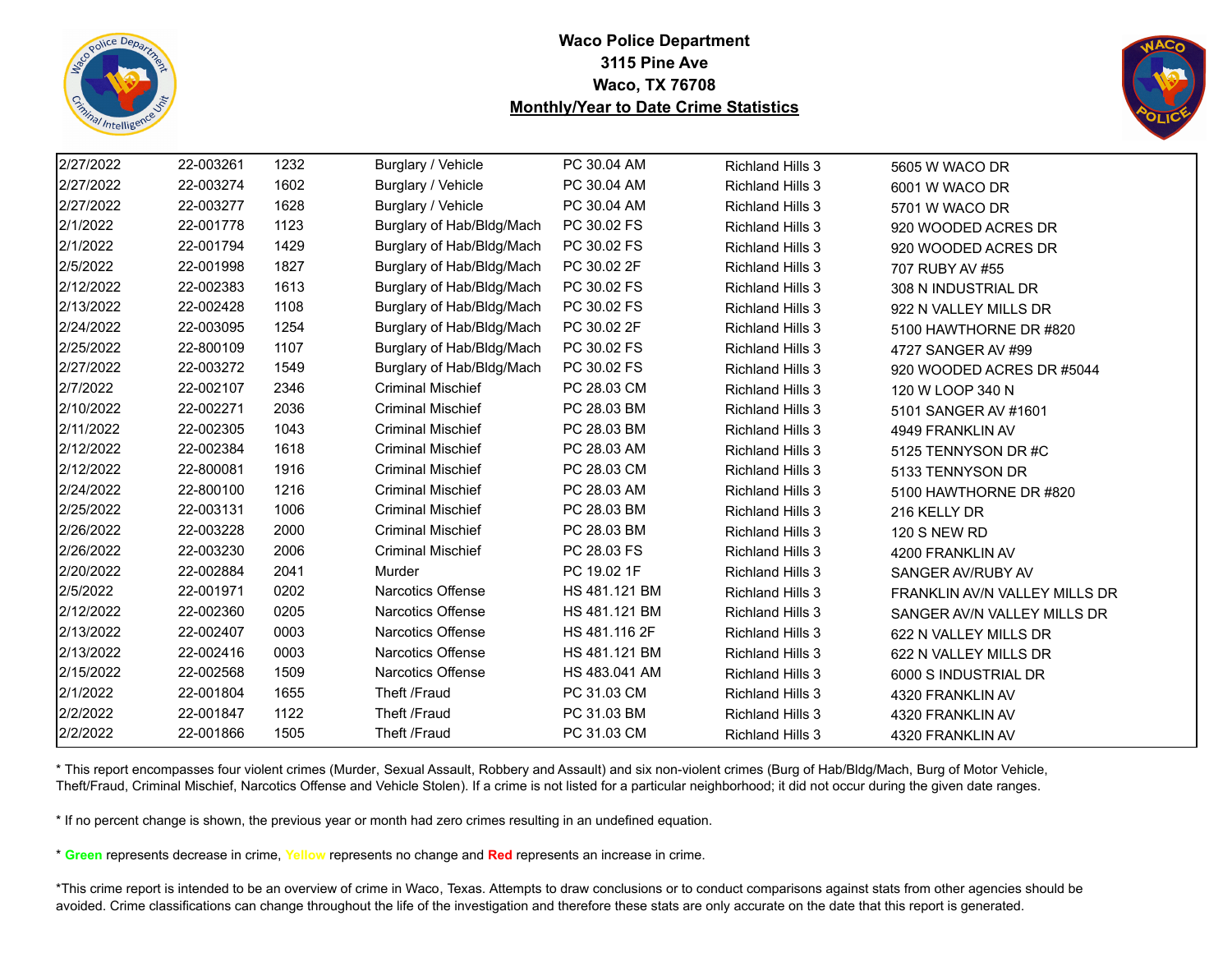



| 2/4/2022  | 22-001951 | 1714 | Theft /Fraud | PC 31.03 BM | Richland Hills 3        | 210 N NEW RD          |  |
|-----------|-----------|------|--------------|-------------|-------------------------|-----------------------|--|
| 2/5/2022  | 22-001989 | 1348 | Theft /Fraud | PC 31.03 CM | <b>Richland Hills 3</b> | 4320 FRANKLIN AV      |  |
| 2/5/2022  | 22-002000 | 1850 | Theft /Fraud | PC 31.03 CM | <b>Richland Hills 3</b> | 4320 FRANKLIN AV      |  |
| 2/6/2022  | 22-002032 | 1426 | Theft /Fraud | PC 31.03 AM | <b>Richland Hills 3</b> | 725 DICKENS DR        |  |
| 2/6/2022  | 22-002033 | 1503 | Theft /Fraud | PC 31.03 BM | <b>Richland Hills 3</b> | 4320 FRANKLIN AV      |  |
| 2/6/2022  | 22-800066 | 1330 | Theft /Fraud | PC 31.03 BM | <b>Richland Hills 3</b> | 201 N NEW RD          |  |
| 2/8/2022  | 22-800074 | 1249 | Theft /Fraud | PC 32.51 FS | <b>Richland Hills 3</b> | 4700 FORT AV #10      |  |
| 2/8/2022  | 22-002157 | 2128 | Theft /Fraud | PC 31.03 BM | <b>Richland Hills 3</b> | 4320 FRANKLIN AV      |  |
| 2/8/2022  | 22-002158 | 2129 | Theft /Fraud | PC 31.03 BM | <b>Richland Hills 3</b> | 4320 FRANKLIN AV      |  |
| 2/9/2022  | 22-002183 | 0959 | Theft /Fraud | PC 31.03 CM | <b>Richland Hills 3</b> | 912 LAKE AIR DR #19   |  |
| 2/11/2022 | 22-002318 | 1358 | Theft /Fraud | PC 31.03 BM | <b>Richland Hills 3</b> | 6001 W WACO DR #316   |  |
| 2/11/2022 | 22-002319 | 1414 | Theft /Fraud | PC 31.03 AM | <b>Richland Hills 3</b> | 6001 W WACO DR        |  |
| 2/11/2022 | 22-002325 | 1625 | Theft /Fraud | PC 32.21 FS | <b>Richland Hills 3</b> | 600 N VALLEY MILLS DR |  |
| 2/11/2022 | 22-002336 | 1840 | Theft /Fraud | PC 31.03 CM | <b>Richland Hills 3</b> | 6001 W WACO DR        |  |
| 2/13/2022 | 22-002437 | 1340 | Theft /Fraud | PC 31.03 BM | <b>Richland Hills 3</b> | 4320 FRANKLIN AV      |  |
| 2/13/2022 | 22-002445 | 1711 | Theft /Fraud | PC 31.03 BM | <b>Richland Hills 3</b> | 6001 W WACO DR        |  |
| 2/13/2022 | 22-002449 | 1629 | Theft /Fraud | PC 31.03 BM | <b>Richland Hills 3</b> | 708 RUBY AV #121      |  |
| 2/13/2022 | 22-800083 | 2054 | Theft /Fraud | PC 31.03 AM | <b>Richland Hills 3</b> | 4320 FRANKLIN AV      |  |
| 2/14/2022 | 22-002488 | 1330 | Theft /Fraud | PC 31.03 BM | <b>Richland Hills 3</b> | 4320 FRANKLIN AV      |  |
| 2/15/2022 | 22-002526 | 0153 | Theft /Fraud | PC 31.03 BM | <b>Richland Hills 3</b> | 5201 SANGER AV #C     |  |
| 2/15/2022 | 22-002544 | 1116 | Theft /Fraud | PC 32.51 FS | <b>Richland Hills 3</b> | 920 WOODED ACRES DR   |  |
| 2/15/2022 | 22-800089 | 1323 | Theft /Fraud | PC 31.03 AM | <b>Richland Hills 3</b> | 5000 SANGER AV        |  |
| 2/16/2022 | 22-002604 | 1423 | Theft /Fraud | PC 31.03 AM | <b>Richland Hills 3</b> | 240 N NEW RD          |  |
| 2/17/2022 | 22-002649 | 1200 | Theft /Fraud | PC 31.03 CM | <b>Richland Hills 3</b> | 4316 W WACO DR #B     |  |
| 2/17/2022 | 22-002662 | 1624 | Theft /Fraud | PC 31.03 BM | <b>Richland Hills 3</b> | 6001 W WACO DR        |  |
| 2/17/2022 | 22-002667 | 1730 | Theft /Fraud | PC 31.03 CM | <b>Richland Hills 3</b> | 4320 FRANKLIN AV      |  |
| 2/17/2022 | 22-002681 | 2054 | Theft /Fraud | PC 32.31 FS | <b>Richland Hills 3</b> | 5701 W WACO DR        |  |
| 2/19/2022 | 22-002801 | 1414 | Theft /Fraud | PC 32.51 FS | <b>Richland Hills 3</b> | 421 VILLA DR #209     |  |
| 2/19/2022 | 22-002809 | 1525 | Theft /Fraud | PC 31.03 BM | <b>Richland Hills 3</b> | 4320 FRANKLIN AV      |  |

\* This report encompasses four violent crimes (Murder, Sexual Assault, Robbery and Assault) and six non-violent crimes (Burg of Hab/Bldg/Mach, Burg of Motor Vehicle, Theft/Fraud, Criminal Mischief, Narcotics Offense and Vehicle Stolen). If a crime is not listed for a particular neighborhood; it did not occur during the given date ranges.

\* If no percent change is shown, the previous year or month had zero crimes resulting in an undefined equation.

\* **Green** represents decrease in crime, **Yellow** represents no change and **Red** represents an increase in crime.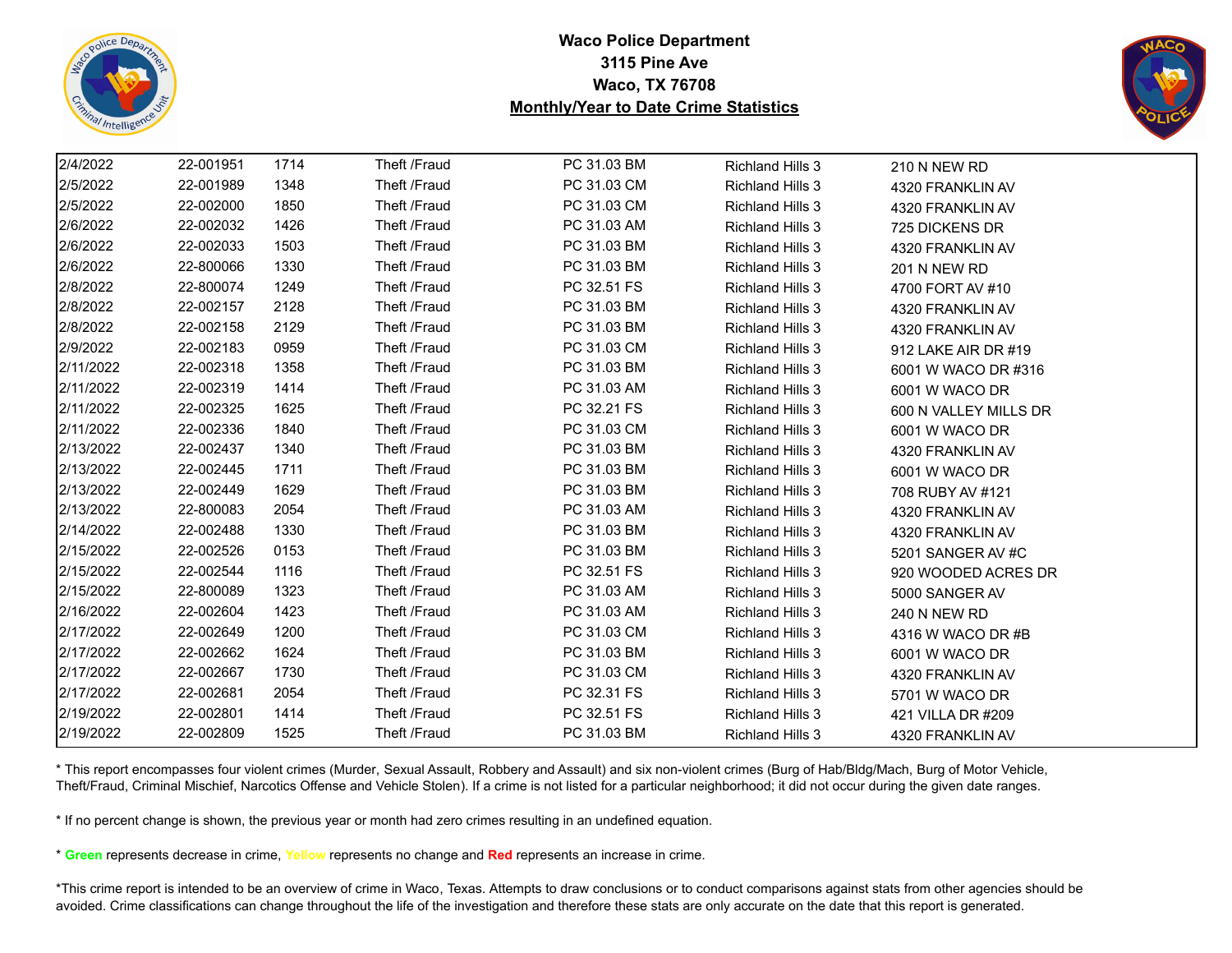



| 2/19/2022 | 22-002817                      | 1833 | Theft /Fraud       | PC 31.03 CM    | Richland Hills 3        | 5701 W WACO DR        |
|-----------|--------------------------------|------|--------------------|----------------|-------------------------|-----------------------|
| 2/19/2022 | 22-002823                      | 1903 | Theft /Fraud       | PC 31.03 CM    | <b>Richland Hills 3</b> | 4320 FRANKLIN AV      |
| 2/20/2022 | 22-002873                      | 1741 | Theft /Fraud       | PC 31.04 BM    | <b>Richland Hills 3</b> | 401 TOWNE OAKS DR     |
| 2/20/2022 | 22-002882                      | 1929 | Theft /Fraud       | PC 31.03 CM    | <b>Richland Hills 3</b> | 4320 FRANKLIN AV      |
| 2/20/2022 | 22-002888                      | 2310 | Theft /Fraud       | PC 31.03 CM    | <b>Richland Hills 3</b> | 4320 FRANKLIN AV      |
| 2/21/2022 | 22-002896                      | 0029 | Theft /Fraud       | PC 31.03 AM    | <b>Richland Hills 3</b> | 4320 FRANKLIN AV      |
| 2/22/2022 | 22-003014                      | 1750 | Theft /Fraud       | PC 31.03 BM    | <b>Richland Hills 3</b> | 4320 FRANKLIN AV      |
| 2/24/2022 | 22-003104                      | 1747 | Theft /Fraud       | PC 31.03 BM    | <b>Richland Hills 3</b> | 4320 FRANKLIN AV      |
| 2/25/2022 | 22-003145                      | 1635 | Theft /Fraud       | PC 31.03 BM    | <b>Richland Hills 3</b> | 5605 W WACO DR        |
| 2/25/2022 | 22-003165                      | 2023 | Theft /Fraud       | PC 31.03 AM    | <b>Richland Hills 3</b> | 6001 W WACO DR        |
| 2/25/2022 | 22-003170                      | 2133 | Theft /Fraud       | PC 31.03 CM    | <b>Richland Hills 3</b> | 4320 FRANKLIN AV      |
| 2/26/2022 | 22-003229                      | 1958 | Theft /Fraud       | PC 32.21 3F    | <b>Richland Hills 3</b> | 4320 FRANKLIN AV      |
| 2/26/2022 | 22-003235                      | 2149 | Theft /Fraud       | PC 31.03 CM    | <b>Richland Hills 3</b> | 4320 FRANKLIN AV      |
| 2/28/2022 | 22-003331                      | 1253 | Theft /Fraud       | PC 31.03 BM    | <b>Richland Hills 3</b> | 6001 W WACO DR        |
| 2/28/2022 | 22-003344                      | 1525 | Theft /Fraud       | PC 31.03 AM    | <b>Richland Hills 3</b> | 5000 SANGER AV        |
| 2/28/2022 | 22-003347                      | 1718 | Theft /Fraud       | PC 31.03 FS    | <b>Richland Hills 3</b> | 300 N VALLEY MILLS DR |
| 2/2/2022  | 22-001834                      | 0822 | Vehicle Stolen     | PC 31.03 3F SV | <b>Richland Hills 3</b> | 317 FACTORY DR        |
| 2/11/2022 | 22-002297                      | 0819 | Vehicle Stolen     | PC 31.03 FS SV | <b>Richland Hills 3</b> | 4949 FRANKLIN AV      |
| 2/21/2022 | 22-002962                      | 2225 | Vehicle Stolen     | PC 31.03 FS SV | <b>Richland Hills 3</b> | 900-BL LONGFELLOW DR  |
| 2/22/2022 | 22-002974                      | 0832 | Vehicle Stolen     | PC 31.03 FS SV | <b>Richland Hills 3</b> | 348 RICHLAND DR       |
| 2/22/2022 | 22-002996                      | 1513 | Vehicle Stolen     | PC 31.03 FS SV | <b>Richland Hills 3</b> | 4700 FORT AV          |
|           | Neighborhood: Sanger Heights 4 |      |                    |                |                         |                       |
| 2/11/2022 | 22-002299                      | 0812 | Assault            | PC 22.01 AM FV | Sanger Heights 4        | 2400-BLK BOSQUE BL    |
| 2/13/2022 | 22-002443                      | 1627 | Assault            | PC 22.01 AM FV | Sanger Heights 4        | 1716 N 19TH ST        |
| 2/20/2022 | 22-002870                      | 1354 | Assault            | PC 22.02 2F    | Sanger Heights 4        | 725 N 25TH ST         |
| 2/23/2022 | 22-003062                      | 2025 | Assault            | PC 22.01 AM FV | Sanger Heights 4        | 1921 AVONDALE AV      |
| 2/16/2022 | 22-002622                      | 1923 | Burglary / Vehicle | PC 30.04 AM    | Sanger Heights 4        | 1924 GORMAN AV        |
| 2/1/2022  | 22-001826                      | 2217 | Narcotics Offense  | HS 481.115 2F  | Sanger Heights 4        | N 25TH ST/COLE AV     |
| 2/14/2022 | 22-002514                      | 1836 | Narcotics Offense  | HS 481.134 3F  | Sanger Heights 4        | 624 N 16TH ST         |

\* This report encompasses four violent crimes (Murder, Sexual Assault, Robbery and Assault) and six non-violent crimes (Burg of Hab/Bldg/Mach, Burg of Motor Vehicle, Theft/Fraud, Criminal Mischief, Narcotics Offense and Vehicle Stolen). If a crime is not listed for a particular neighborhood; it did not occur during the given date ranges.

\* If no percent change is shown, the previous year or month had zero crimes resulting in an undefined equation.

\* **Green** represents decrease in crime, **Yellow** represents no change and **Red** represents an increase in crime.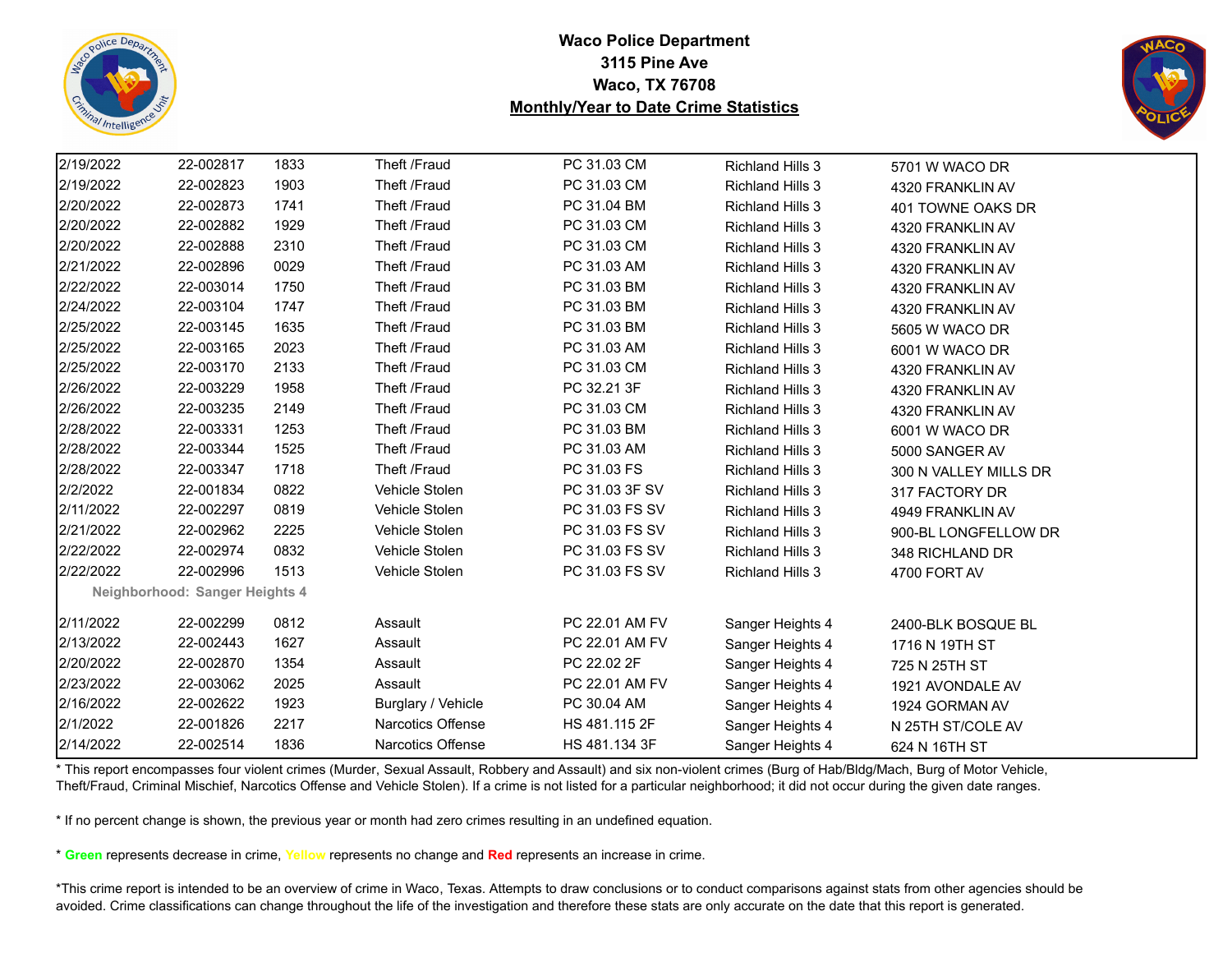



| 2/18/2022 | 22-002699                          | 0240 | <b>Narcotics Offense</b>  | HS 481.121 BM  | Sanger Heights 4 | N 16TH ST/W WACO DR        |  |
|-----------|------------------------------------|------|---------------------------|----------------|------------------|----------------------------|--|
| 2/22/2022 | 22-003028                          | 2335 | Narcotics Offense         | HS 481.121 BM  | Sanger Heights 4 | N 25TH ST/BOSQUE BL        |  |
| 2/1/2022  | 22-001775                          | 0928 | Sexual Assault            | PC 22.011 2F   | Sanger Heights 4 | <b>Address Witheld</b>     |  |
| 2/14/2022 | 22-002511                          | 1836 | Theft /Fraud              | PC 32.315 2F   | Sanger Heights 4 | 624 N 16TH ST              |  |
| 2/15/2022 | 22-002573                          | 1740 | Theft /Fraud              | PC 31.03 BM    | Sanger Heights 4 | 909 N 18TH ST              |  |
| 2/18/2022 | 22-002727                          | 1430 | Theft /Fraud              | PC 31.03 FS    | Sanger Heights 4 | 2022 PARROTT AV            |  |
| 2/19/2022 | 22-002825                          | 1927 | Theft /Fraud              | PC 31.03 CM    | Sanger Heights 4 | 2012 TRICE AV              |  |
| 2/1/2022  | 22-001822                          | 2217 | Vehicle Stolen            | PC 31.03 FS SV | Sanger Heights 4 | N 25TH ST/COLE AV          |  |
| 2/10/2022 | 22-002244                          | 1044 | Vehicle Stolen            | PC 31.03 FS SV | Sanger Heights 4 | 610 N 16TH ST              |  |
| 2/28/2022 | 22-003319                          | 1050 | Vehicle Stolen            | PC 31.03 FS SV | Sanger Heights 4 | 1815 ALGONQUIN AV          |  |
|           | Neighborhood: Technology Village 1 |      |                           |                |                  |                            |  |
|           | Neighborhood: Timbercrest 1        |      |                           |                |                  |                            |  |
| 2/2/2022  | 22-001886                          | 2127 | Assault                   | PC 22.01 CM FV | Timbercrest 1    | 3601 MARLIN HWY            |  |
| 2/5/2022  | 22-001976                          | 0439 | Assault                   | PC 22.01 AM FV | Timbercrest 1    | 4325 KENDALL LN            |  |
| 2/7/2022  | 22-002098                          | 1909 | Assault                   | PC 22.041 FS   | Timbercrest 1    | 1924 POST OAK DR           |  |
| 2/2/2022  | 22-001885                          | 2127 | Burglary of Hab/Bldg/Mach | PC 30.02 FS    | Timbercrest 1    | 3601 MARLIN HWY            |  |
| 2/27/2022 | 22-003281                          | 1615 | Narcotics Offense         | HS 481.115 3F  | Timbercrest 1    | 810 N JACK KULTGEN EX      |  |
| 2/4/2022  | 22-001963                          | 2131 | Robbery                   | PC 29.03 1F    | Timbercrest 1    | 500 N JACK KULTGEN EX #211 |  |
| 2/28/2022 | 22-003364                          | 2343 | Sexual Assault            | PC 22.021 1F   | Timbercrest 1    | <b>Address Witheld</b>     |  |
| 2/11/2022 | 22-002291                          | 0322 | Vehicle Stolen            | PC 31.07 FS    | Timbercrest 1    | 500 N JACK KULTGEN EX #211 |  |
| 2/11/2022 | 22-002311                          | 1213 | Vehicle Stolen            | PC 31.03 FS SV | Timbercrest 1    | 801 N JACK KULTGEN EX      |  |
|           | Neighborhood: University 1,2       |      |                           |                |                  |                            |  |
| 2/2/2022  | 22-001889                          | 2353 | Assault                   | PC 22.01 CM FV | University 1,2   | 1700 S JACK KULTGEN EX     |  |
| 2/13/2022 | 22-002435                          | 1249 | Assault                   | PC 22.01 AM FV | University 1,2   | 2125 BAYLOR AV             |  |
| 2/15/2022 | 22-002576                          | 1800 | Assault                   | PC 22.02 2F FV | University 1,2   | 2708 DUTTON AV             |  |
| 2/22/2022 | 22-002987                          | 1221 | Assault                   | PC 22.01 AM FV | University 1,2   | 2303 MISTLETOE AV          |  |
| 2/27/2022 | 22-003284                          | 1734 | Assault                   | PC 22.01 AM FV | University 1,2   | 2501 S JACK KULTGEN EX SB  |  |
| 2/28/2022 | 22-003306                          | 0435 | Assault                   | PC 22.01 AM    | University 1,2   | 2312 JAMES AV              |  |

\* This report encompasses four violent crimes (Murder, Sexual Assault, Robbery and Assault) and six non-violent crimes (Burg of Hab/Bldg/Mach, Burg of Motor Vehicle, Theft/Fraud, Criminal Mischief, Narcotics Offense and Vehicle Stolen). If a crime is not listed for a particular neighborhood; it did not occur during the given date ranges.

\* If no percent change is shown, the previous year or month had zero crimes resulting in an undefined equation.

\* **Green** represents decrease in crime, **Yellow** represents no change and **Red** represents an increase in crime.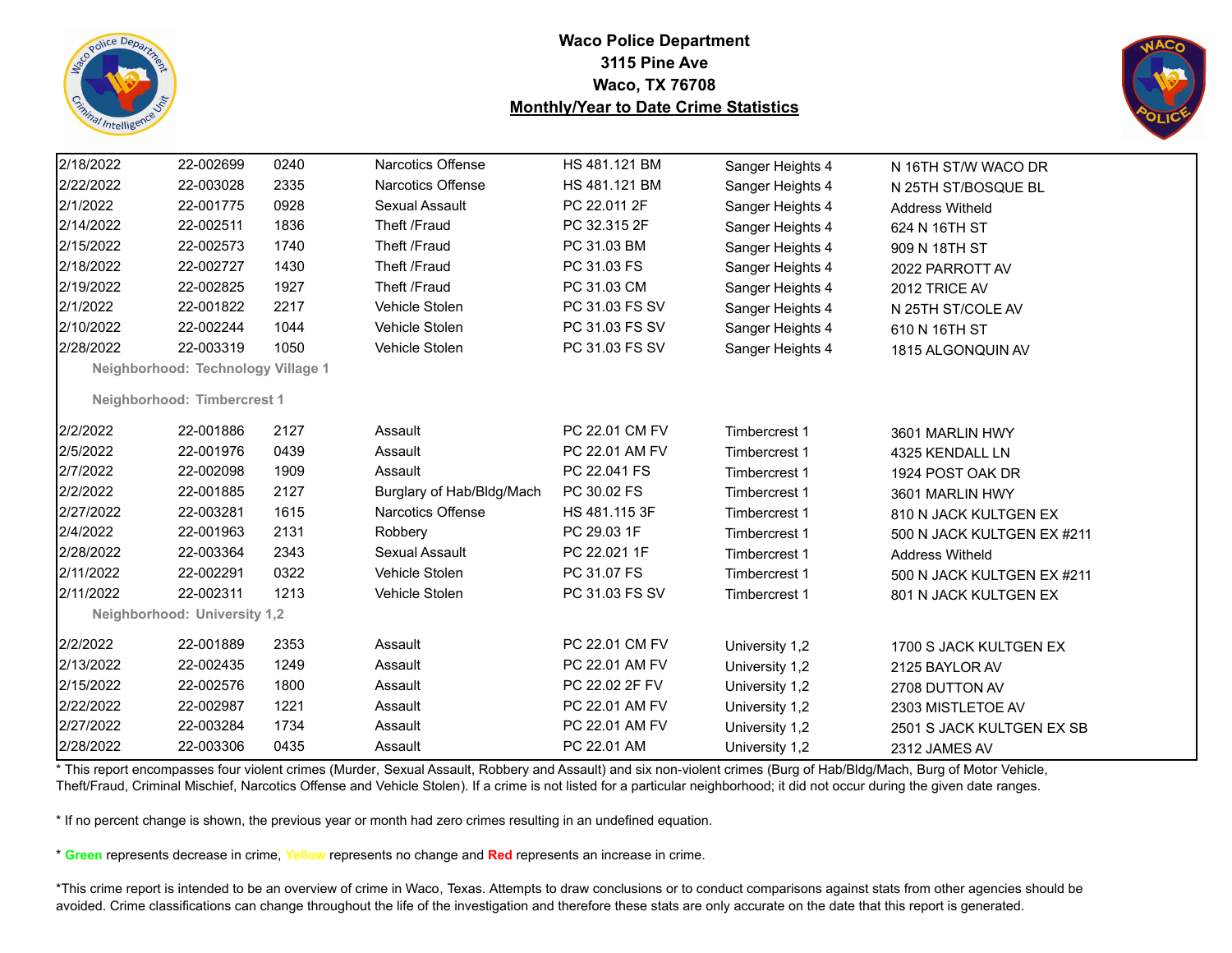



| 2/19/2022 | 22-002786                 | 1026 | Burglary / Vehicle        | PC 30.04 AM    | University 1,2 | 1425 S 26TH ST              |
|-----------|---------------------------|------|---------------------------|----------------|----------------|-----------------------------|
| 2/22/2022 | 22-800097                 | 2349 | Burglary / Vehicle        | PC 30.04 AM    | University 1,2 | 1925 SPEIGHT AV             |
| 2/18/2022 | 22-002765                 | 2253 | <b>Criminal Mischief</b>  | PC 28.03 BM    | University 1,2 | 2600 BURNETT AV             |
| 2/24/2022 | 22-003116                 | 2200 | <b>Criminal Mischief</b>  | PC 28.03 BM    | University 1,2 | 1813 S 19TH ST              |
| 2/2/2022  | 22-001865                 | 1315 | Narcotics Offense         | HS 481.117 AM  | University 1,2 | S 26TH ST/DUTTON AV         |
| 2/26/2022 | 22-003193                 | 0213 | <b>Narcotics Offense</b>  | HS 481.121 BM  | University 1,2 | 600-BLK S 18TH ST           |
| 2/10/2022 | 22-002230                 | 0303 | Sexual Assault            | PC 22.011 2F   | University 1,2 | <b>Address Witheld</b>      |
| 2/1/2022  | 22-001789                 | 1353 | Theft /Fraud              | PC 31.03 BM    | University 1,2 | 1708 S 26TH ST              |
| 2/3/2022  | 22-001898                 | 1123 | Theft /Fraud              | PC 32.31 FS    | University 1,2 | 2500 BAGBY AV               |
| 2/4/2022  | 22-001935                 | 1033 | Theft /Fraud              | PC 31.03 CM    | University 1,2 | 2621 BAGBY AV               |
| 2/25/2022 | 22-003126                 | 0807 | Theft /Fraud              | PC 31.03 BM    | University 1,2 | 2715 ROSS AV                |
| 2/25/2022 | 22-003130                 | 0948 | Theft /Fraud              | PC 31.03 FS    | University 1,2 | 2621 BAGBY AV               |
| 2/8/2022  | 22-002161                 | 2245 | Vehicle Stolen            | PC 31.03 FS SV | University 1,2 | S 18TH ST/S JACK KULTGEN EX |
|           | Neighborhood: West Waco 3 |      |                           |                |                |                             |
| 2/4/2022  | 22-001964                 | 2152 | Assault                   | PC 22.01 AM FV | West Waco 3    | 1905 RUIDOSA DR             |
| 2/13/2022 | 22-002422                 | 0248 | Assault                   | PC 22.01 CM FV | West Waco 3    | 2020 CENTURY DR             |
| 2/13/2022 | 22-002439                 | 1408 | Assault                   | PC 22.01 CM FV | West Waco 3    | 343 MILL CREEK CIR          |
| 2/19/2022 | 22-002793                 | 1149 | Assault                   | PC 22.04 3F    | West Waco 3    | 1700 WOODGATE DR            |
| 2/21/2022 | 22-002950                 | 1738 | Assault                   | PC 22.04 2F    | West Waco 3    | 600 HEWITT DR               |
| 2/26/2022 | 22-003244                 | 2208 | Assault                   | PC 22.01 AM FV | West Waco 3    | 9339 REGAL DR               |
| 2/10/2022 | 22-002235                 | 0802 | Burglary / Vehicle        | PC 30.04 AM    | West Waco 3    | 10024 WILDBERRY DR          |
| 2/16/2022 | 22-002626                 | 2103 | Burglary / Vehicle        | PC 30.04 AM    | West Waco 3    | 10333 CREEKSIDE LN          |
| 2/9/2022  | 22-002184                 | 1019 | Burglary of Hab/Bldg/Mach | PC 30.02 FS    | West Waco 3    | 400 TEXAS CENTRAL PK #326   |
| 2/21/2022 | 22-002906                 | 0814 | <b>Criminal Mischief</b>  | PC 28.03 FS    | West Waco 3    | 11232 PALLASITE DR          |
| 2/1/2022  | 22-001783                 | 1156 | Theft /Fraud              | PC 31.03 FS    | West Waco 3    | 800 HEWITT DR               |
| 2/2/2022  | 22-001852                 | 1310 | Theft /Fraud              | PC 31.03 CM    | West Waco 3    | 600 HEWITT DR               |
| 2/8/2022  | 22-002136                 | 1254 | Theft /Fraud              | PC 31.03 CM    | West Waco 3    | 600 HEWITT DR               |
| 2/9/2022  | 22-002204                 | 1634 | Theft /Fraud              | PC 31.03 CM    | West Waco 3    | 600 HEWITT DR               |
| 2/10/2022 | 22-002259                 | 1515 | Theft /Fraud              | PC 31.03 FS    | West Waco 3    | 600 HEWITT DR               |

\* This report encompasses four violent crimes (Murder, Sexual Assault, Robbery and Assault) and six non-violent crimes (Burg of Hab/Bldg/Mach, Burg of Motor Vehicle, Theft/Fraud, Criminal Mischief, Narcotics Offense and Vehicle Stolen). If a crime is not listed for a particular neighborhood; it did not occur during the given date ranges.

\* If no percent change is shown, the previous year or month had zero crimes resulting in an undefined equation.

\* **Green** represents decrease in crime, **Yellow** represents no change and **Red** represents an increase in crime.